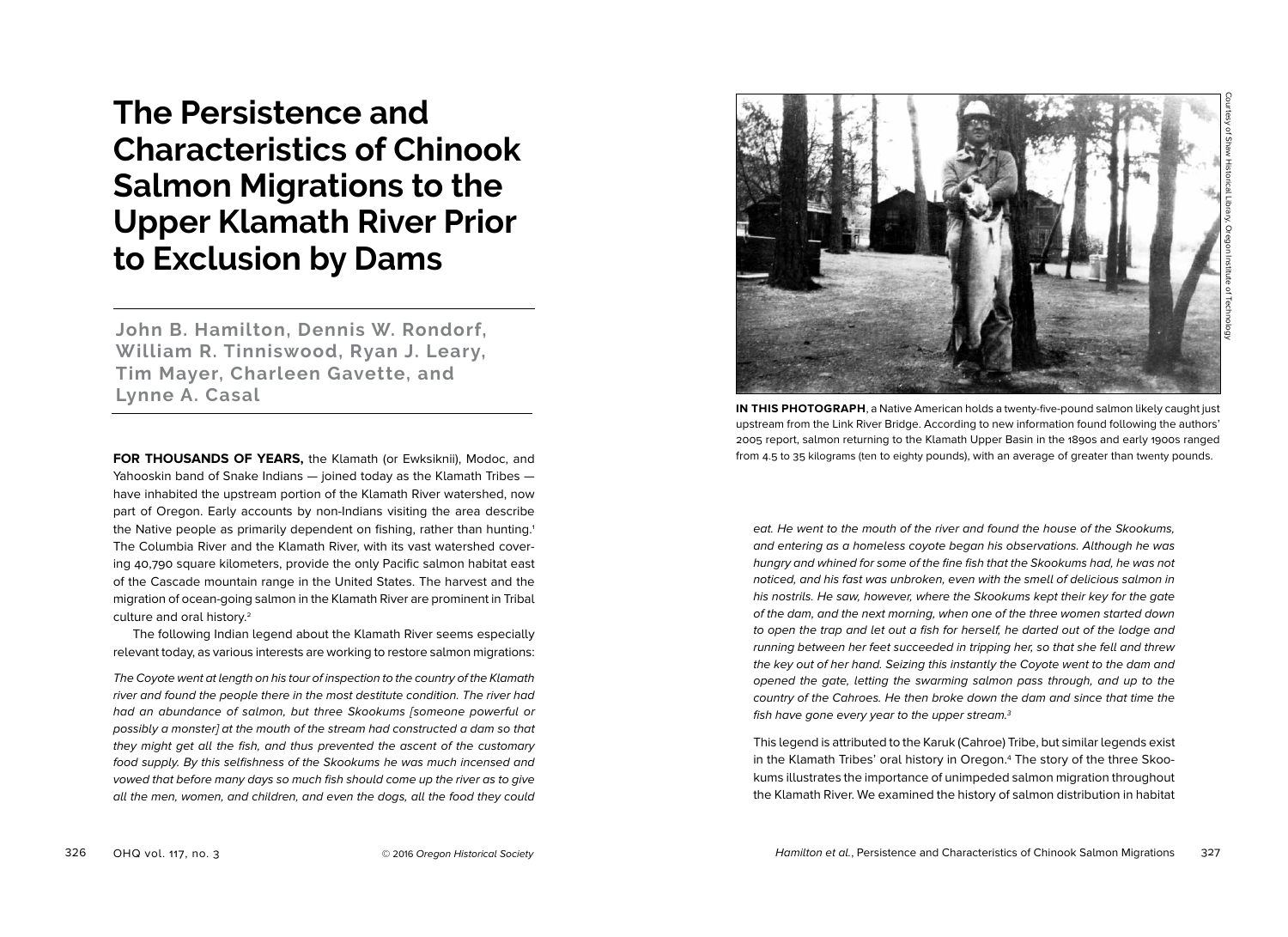upstream from the current hydroelectric dams on the Klamath River in a publication by the lead author of this article and several co-authors in 2005. Since that synthesis, we have found extensive new information.5 Some of that newly considered information brings into question the previous conclusion that Chinook salmon migrated historically to the Klamath Upper Basin and has prompted further examination of the record.<sup>6</sup> The new examination and analysis also allowed us to address some of the lingering questions regarding the role Klamath dams played in the decline of salmon migrations and the historical abundance of migrations upstream from the dams. Finally, this new synthesis also resolves the mystery of when historical migrations ceased and helps clarify the role of various impacts on Chinook salmon migrations upstream from Iron Gate Dam (IGD).

Many consider the three California dams on the Klamath River (Iron Gate and Copco 1 and 2) to be today's three Skookums, as they have excluded ocean-going salmon from migration to hundreds of kilometers of habitat upstream from IGD. At one time, Klamath River salmon migrations were the third-largest on the West Coast. Migrations have supported famous salmon recreational fisheries, ocean commercial fisheries, and a large in-river commercial fishery, which in turn supported several canneries near the mouth of the river.7 More recently, a limited ocean commercial fishery has continued but, in years when low returns are forecast, has been severely restricted in order to protect Klamath River stocks.<sup>8</sup> In addition to the Klamath Tribes, there are five federally recognized tribes downstream in the Klamath River watershed as well as the unrecognized Shasta Tribe, all of which have a tradition of salmon fishing.9 The Yurok and Hoopa Valley Tribes, in the lower river, have federally reserved fishing rights. All of these fisheries would benefit from Chinook salmon that originated from historical habitat upstream from dams on the Klamath River.

Stakeholders signed an amended Klamath Hydroelectric Settlement Agreement in April 2016 that asked the Federal Energy Regulatory Commission (FERC) to order the decommissioning of the lower four dams on the Klamath River and restore salmon migration to their historical habitat. Alternatively, should the settlement agreement collapse and FERC relicense the dams, fishways (passageways over or through dams) would be required. Regardless of whether fishways are constructed or dams are removed, there is widespread interest in restoring salmon and other anadromous fish to the habitats that once supported them upstream from the dams on the Klamath River. The State of Oregon and the Klamath Tribes have taken initial steps toward planning reintroduction.10 More detailed plans to reintroduce Chinook salmon into their historical habitats upstream from IGD will be developed

in the near future. Those plans will be informed by understanding the characteristics of historical migrations, and we therefore offer here our analysis and conclusions.

In 1846, at what was to become Linkville and is now known as Klamath Falls, Oregon, western explorer John C. Frémont recorded that his party obtained salmon from one of the Indians, a chief. He thereby became the first known non-Indian to report salmon at the outlet of Upper Klamath Lake.<sup>11</sup> Over the past century and a half, anadromous fish migrations have ceased entirely to reach the location where Frémont traded with the Klamaths for salmon, and in the Klamath River as a whole, migrations have declined dramatically. It is estimated that Klamath River migrations of fall- and spring-run Chinook salmon have been reduced by over 90 percent from those in the early twentieth century.12 Managers have attributed the losses to hydraulic mining, overfishing, intensive water diversions, erosion caused by numerous roads, extensive logging, floods, and catastrophic forest fires.13

The principle years for the drastic habitat alterations associated with mining were 1850 to 1865. Hydraulic mining continued until 1884, when it was outlawed by a federal court, but hydraulic-mined gold fields show the lasting effects of destructive mining well over a century later.14 As author Joaquin Miller put it in 1873: "The miners have filled its bed with tailings from sluice and tom; they have dumped, and dyked, and mined in this beautiful river-bed till it flows sullen and turbid enough."15 Overfishing also took a toll on the salmon migrations. A vigorous lower-river commercial fishery followed hydraulic mining in 1876, with its historical peak occurring in 1912 and the closure of its canneries, due to overfishing, in 1933. 16 The building of dams and resulting blockage of salmon migration to the upper portion of the watershed certainly contributed to the losses, although many have questioned the extent to which dams damaged Klamath River migrations.17 In particular, in 1931, John O. Snyder attributed the loss of early, or spring-run, salmon to other impacts. He concluded that "the depletion of the early run was well under way, if not about complete long before the erection of the dam [the first hydroelectric dam on the Klamath River]."18 As our information and analysis show, early migrations were not depleted as early as Snyder concluded.

Today, declines in the migrations of Klamath River Chinook salmon have widespread impact on ocean commercial, Tribal, and sport fisheries. To ameliorate these losses, Public Law 99-552 (known as the Klamath Act) was signed by President Ronald Reagan in 1986 to authorize the federalstate cooperative, Klamath River Basin Conservation Area Restoration Program, tasked with rebuilding the river's fish resources. The act created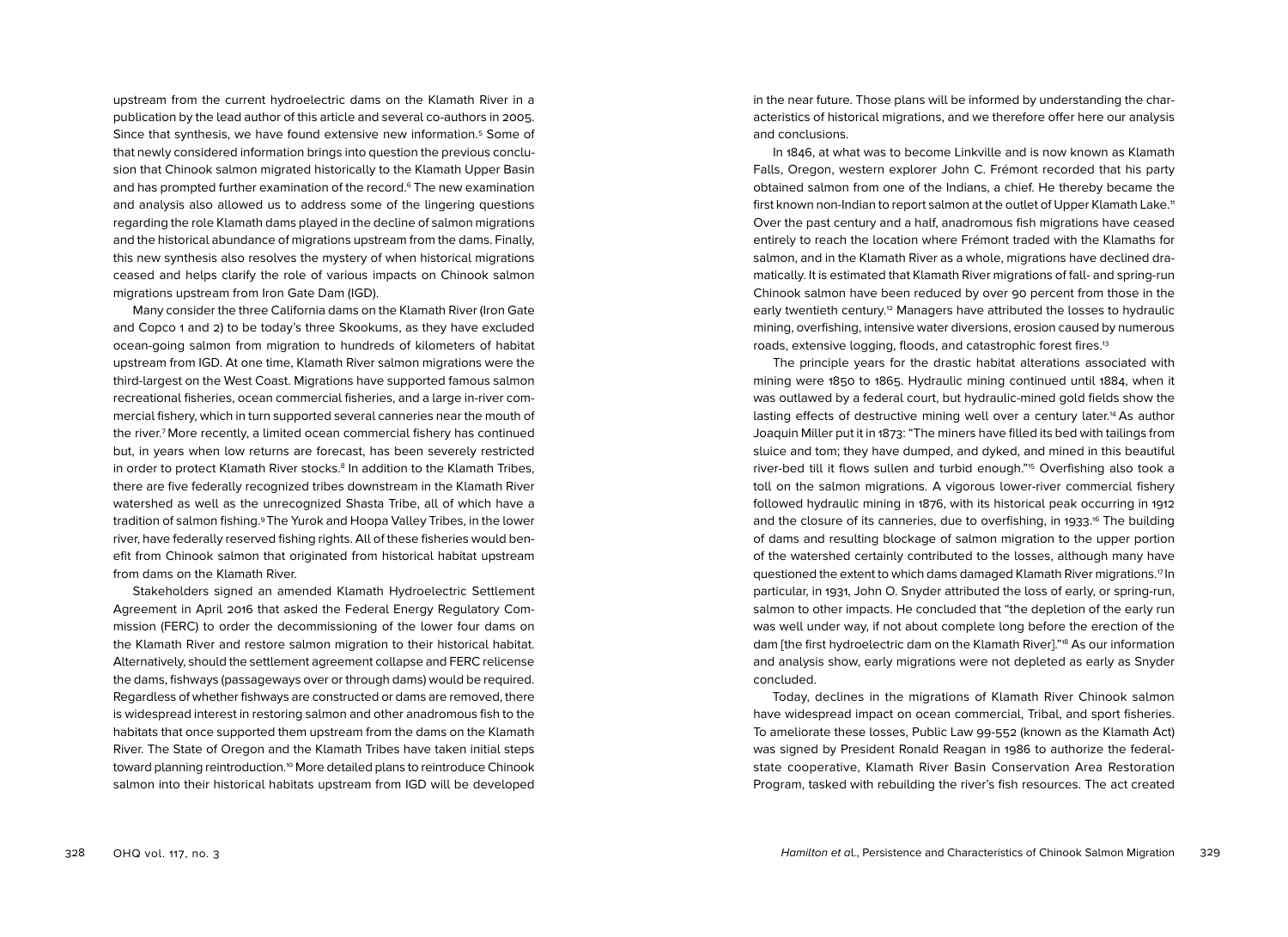a sixteen-member Klamath River Basin Fisheries Task Force made up of representatives from Tribes, counties, federal and state agencies, and fishing organizations. It directed the Secretary of the Department of the Interior to cooperate with the task force in creating a long-range plan for restoration. In its plan, the task force identified access to habitat upstream from dams as an objective for restoring anadromous fish populations.<sup>19</sup>

One way to provide access to historical habitat is through fishways, including both fish ladders for upstream passage and screens that allow juvenile salmon to migrate safely downstream. The practice of using fishways as a vehicle for maintaining a public-trust resource is a principle rooted in English common law.20 The modern-day manifestation of this precedent, as it relates to hydropower projects, is Section 18 of the Federal Power Act. To provide for the public trust, the Departments of Commerce and the Interior have mandatory authority to prescribe fishways during the licensing and relicensing of hydropower dams by FERC under Section 18. Licenses for dams are typically issued for thirty to fifty years. While the Departments of the Interior and Commerce use this authority judiciously, the record of historical fish migrations upstream from Klamath River dams, and their importance to fisheries on the Klamath River, warranted mandatory fishway prescriptions in 2007.

## **THE HISTORICAL PRESENCE OF CHINOOK SALMON UPSTREAM FROM IRON GATE DAM**

Frémont traded for his salmon at the outlet of Upper Klamath Lake, from which a short waterway, referred to as Link River, flows to Lake Ewauna. Link River is entirely within the city limits of today's Klamath Falls, Oregon. From Lake Ewauna downstream to the Pacific Ocean, the waterway is referred to as the Klamath River. In this article, we refer to historical habitat of Chinook salmon in two reaches: the complete river system upstream from the current location of IGD, which we refer to as "upstream from IGD," and the portion of the river system within that section but only upstream from and including Link River, which we refer to as the "Klamath Upper Basin." We have identified the locations of current dams on the map on the facing page from downstream to upstream: Iron Gate (river kilometer, or RK, 306, completed in 1962), Copco 2 (RK 319.5, completed in 1925), Copco 1 (RK 320, completed in 1918), J.C. Boyle (RK 362, completed in 1958), Keno (RK 375, replaced in 1967), and Link River (RK 410, completed in 1921). Of these dams, only Link River is within what we refer to as the Klamath Upper Basin.

While the record indicates that Chinook salmon were historically present upstream from IGD but also within the Klamath Upper Basin, there continues



**THIS MAP DETAILS** part of the Klamath watershed in California and Oregon, showing dams (triangles) and Chinook salmon observation locations. The Link River and upstream are considered the Klamath Upper Basin.

to be skepticism from some parties regarding this conclusion. In particular, some have questioned whether early non-Native explorers of the region may have misidentified other fish as Chinook salmon in the Klamath River upstream from IGD. The presence and the correct identification of salmon were, however, particularly important guides for early explorers of western North America. As noted by Meriwether Lewis and William Clark in their 1804–1806 Expedition, for example, the presence of salmon confirmed that their location, a tributary of the Columbia River, was connected to the Pacific Ocean.21 The presence of salmon on the Klamath River in 1827 also confirmed for fur trader Peter Skene Ogden that he was on a waterway that discharged to the ocean.22At the Link River portion of the waterway, Frémont also saw salmon as a signpost that the "Tlamath" [Klamath] River was connected to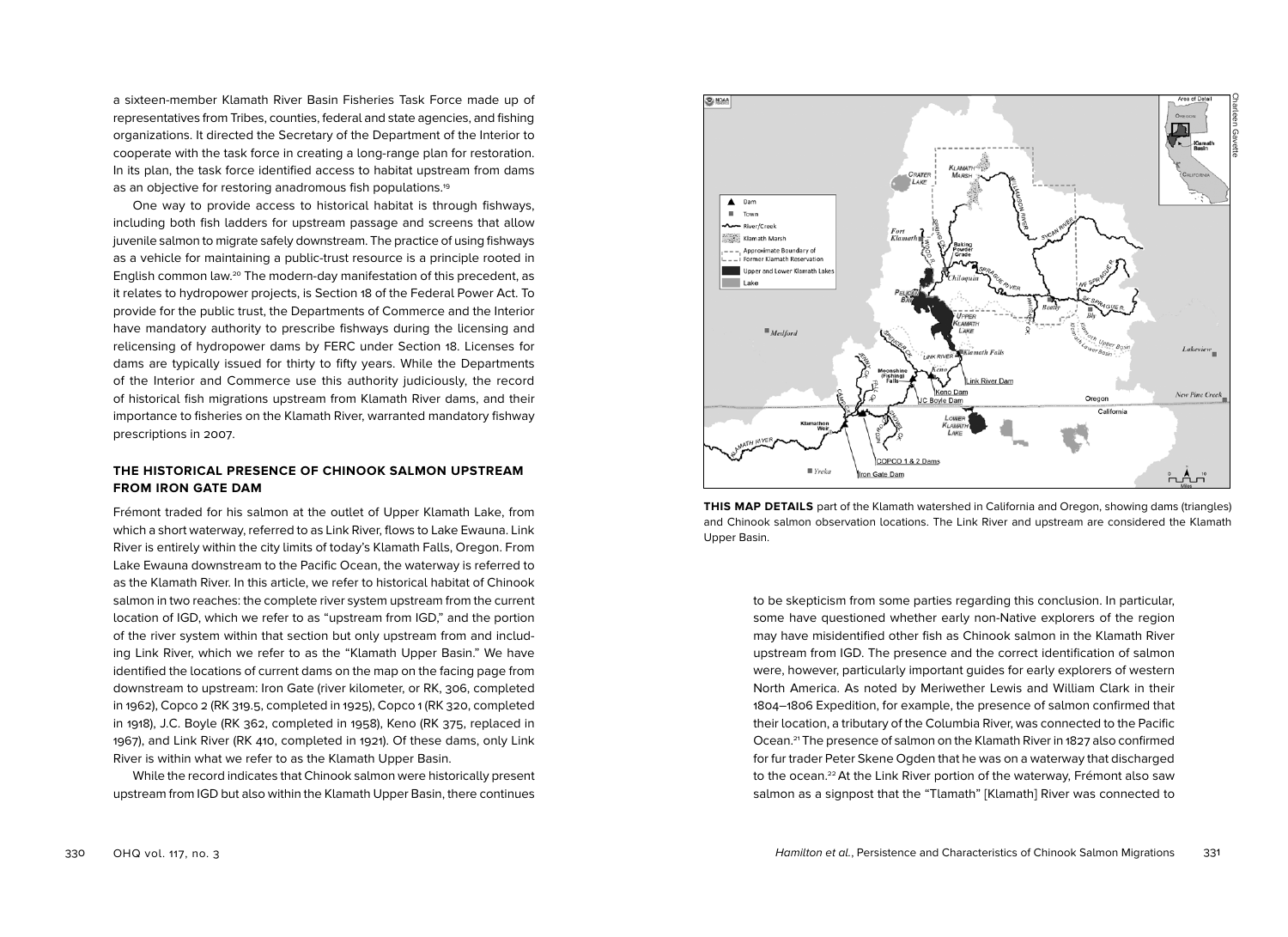the ocean: "Up this river the salmon crowd in great numbers to the lake [Upper Klamath Lake], which is more than four thousand feet above the sea."<sup>23</sup>

While a later report notes that there was some uncertainty regarding distinction "by early fishermen and old residents" between one anadromous salmonid species and another, other accounts clarify that most observers could discern salmon (Oncorhynchus sp.) from steelhead (Oncorhynchus mykiss, previously Salmo gairdneri) or resident redband trout (Oncorhynchus mykiss sp.) and that details on weights of fish indicated they could only be Chinook salmon.24 Oregon fishing regulations for the Klamath River in the first part of the twentieth century, furthermore, were specific to salmon versus trout.<sup>25</sup> The Klamath Falls Evening Herald articles indicate that salmon migration was a front-page topic and that salmon were locally distinguished from other fish species.26 Finally, Kenneth Simmons summarized extensive accounts indicating that affiants for a proposed Department of the Interior lawsuit on the behalf of the Klamath Tribes in the 1940s correctly identified Chinook salmon caught in the Klamath Upper Basin.27

In this regard, correspondence between Dr. J.C. Merrill at Fort Klamath, Oregon, and staff of the U.S. National Museum (affiliated with the Smithsonian Institution) is of especially significant value. Merrill collected and prepared a large number of specimens for the museum and referred to them by their scientific names. While he did not catalogue the specimen in the Smithsonian collection, in an October 21, 1886, memoranda, Merrill wrote to Professor G. Brown Goode at the museum that he had identified a specimen from the vicinity of Fort Klamath that could only have been a Chinook salmon.28 Finally, anatomical characteristics from historical photos in this publication clearly show that the fish were identified correctly as salmon. This information, together with the archeological and DNA studies that have identified the only salmon species in the Klamath Upper Basin as Chinook, supports our conclusion that the historical references to salmon were to Chinook salmon.29

In working to further examine the record on Chinook salmon upstream from IGD, we generally continued the methods used in Hamilton et al. (2005) to address the uncertainty in the record and summarize information useful to salmon managers. Our summaries and analyses were based on reports, photos, historical documents, newspaper articles, and other available information (see Table 1A). Since 2005, however, we have taken advantage of recently digitized historical newspapers (California State Library — California Digital Newspaper Collection; University of Oregon Library — Historic Oregon Newspaper Collection). We also reviewed additional non-digital newspaper archives and Department of the Interior documents that we did not have access to when researching the 2005 publication. We found a great deal of relevant technical information contained in affidavits prepared for the Department of the Interior lawsuit in the 1940s.<sup>30</sup>

We found no new documents indicating that salmon did not migrate upstream from IGD, but we identified over one hundred additional documents, one audio recording, and seven additional photos regarding salmon or salmon fishing upstream from IGD (see Table 1B). We also found five additional documents stating that salmon did not migrate as far as the Klamath Upper Basin. In a 1947 PhD dissertation, G. Hewes concluded that salmon ascended only to "Copco Marsh" (location unknown but likely referring to habitat now under Copco 1 reservoir, at about RK 322).31 Ogden was informed by his Indian guide that salmon did not ascend the Klamath River past approximately the location of the current J.C. Boyle hydropower facility (RK 359). Earl Leitritz, in 1970, stated that salmon ascended the river at least to the vicinity of Spencer Creek (RK 369) but that investigations failed to show that any migrated upstream from that point.32 Leitritz believed that passage to the Sprague and Williamson rivers was questionable because of the falls on Link River. The explorer Stephen Powers indicated that salmon migrated only to the first rapids below Lower Klamath Lake (about RK 375).<sup>33</sup> Later, officials from the California-Oregon Power Company (COPCO) reported that salmon had never gone up the Sprague River "because of growth of fungus near the outlet of Klamath Lake" (RK 409).34 We found nothing in the new information to support Leitritz's that passage to the Sprague and Williamson rivers was questionable because of the falls on Link River. Quite the opposite, ethnographers Kroeber and Barrett concluded in a 1960 publication that both salmon and steelhead trout historically ran up the Klamath River "into the Klamath lakes and their tributaries," thereby correcting Kroeber's 1953 account to the contrary.35 Unlike the five accounts from Ogden, Powers, Hewes, Leitritz, and COPCO, of the over one hundred new records, we found sixty five new records indicating that Chinook salmon migrated to the Klamath Upper Basin. We also found four new historical photos and one new personal communication documenting salmon in the Klamath Upper Basin (see Table 1B).

Short of the headwater cascades or falls like those just downstream from Klamath Marsh on the Williamson River, the Klamath River had no natural, permanent barriers that could have obstructed salmon from migrating upstream of IGD or to the Klamath Upper Basin. There were impediments that may have been difficult for salmon to migrate, but they were not impassable. In some cases, those impediments created concentrations of salmon that were easy to harvest. These probably included Ishi Pishi Falls (about RK 217), COPCO Canyon (about RK 321), the Caldera cascade reach (about RK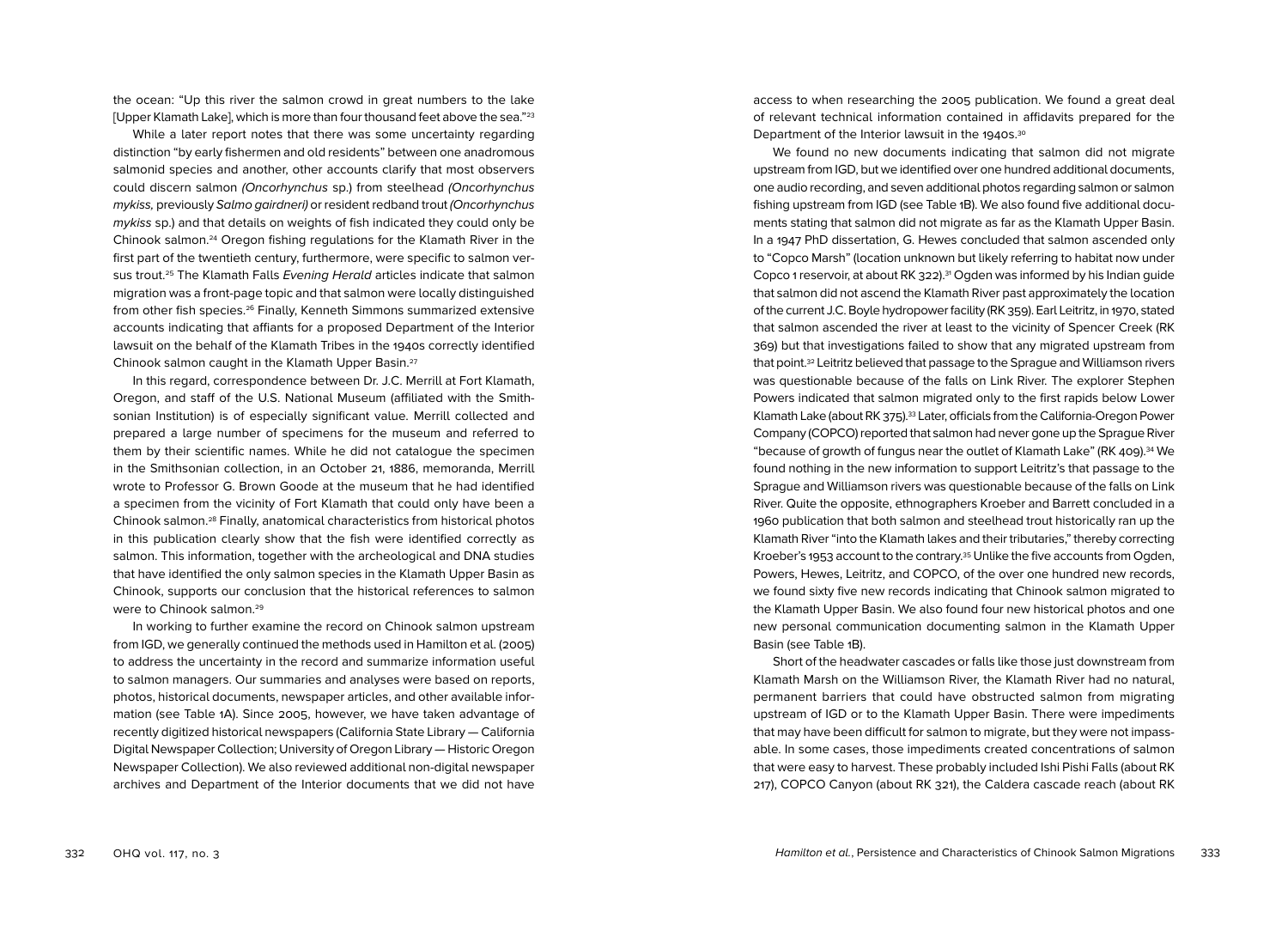345), Moonshine or "Fishing" Falls (about RK 381), and the falls at Link River (about RK 408). Fishery managers often proposed to negate these impediments to migration by the installation of fish ladders or to alter the channel with dynamite to make salmon migration easier. The following account from an April 1910 newspaper article offers one example, apparently to assist spring-run Chinook salmon:

Now that the salmon are beginning to make for their spawning grounds at the headwaters of the Klamath River and the lakes tributary, agitation for a fish ladder over the [Moonshine or Fishing] falls is being renewed.<sup>36</sup>

Numerous other newspaper accounts indicate it was widely understood that salmon migrated to Upper Klamath Lake and spawned in its tributaries.<sup>37</sup>

## **THE HISTORICAL ABUNDANCE OF CHINOOK SALMON UPSTREAM FROM IRON GATE DAM**

In the new information, we found three sources that, although confirming the presence of returning salmon upstream from IGD, have brought to question the abundance of those migrations (Table 2).<sup>38</sup> A 1901 Oregon Department of Fisheries report described the Klamath run as "small."39 Again, Hewes (1947) concluded that few salmon ascended the Klamath River and its tributaries upstream of "Copco Marsh."<sup>40</sup> Historian Jeffrey LaLande concluded that before the first hydroelectric dam was built, only a hardy few Chinook salmon would reach Upper Klamath Lake and the Williamson River and that the major portion of the spawning migrations did not pass that far upstream; during some years, he noted, channel conditions blocked all the fish from reaching Upper Klamath Lake and the Williamson River.<sup>41</sup> Contrary to these reports, we found many historical accounts, starting as early as Frémont's 1846 memoir, indicating that salmon migrations were abundant not only upstream from IGD but in the Klamath Upper Basin as well (see Tables 1A, 1B, and 2). Anecdotal estimates of abundance ranged from thousands to millions of salmon returning upstream from IGD.42 The numbers of returning salmon likely numbered somewhere between these two orders of magnitude. While it is prudent to use caution in making extrapolations from numbers presented in anecdotal information, these historical accounts demonstrate that there were considerable returns of anadromous fish above the current location of IGD.

One partial exception is the account by Ogden, who was a chief trader for the Hudson's Bay Company during the 1820s. A notable explorer of the American West, he was the first non-Indian to visit and write about Klamath Marsh, Upper Klamath Lake, and Native groups in what would become southern Oregon and northern California.43 His expedition's relations with the Klamath and Modoc were positive, and his journals provide the first ethnographic accounts of their cultures. In December 1826, he and his brigade arrived in Klamath Indian territory from the high desert and the upper Deschutes country. Nearing starvation, they were keen to trade for food, and his party was able to obtain "40 dogs and some small fish not more than two inches in length." Later, on the east side of Upper Klamath Lake, his party traded for more dogs, roots, and "20 fine Carp."<sup>44</sup> But other than noting salmon ascending to the approximate location of the current John C. Boyle facility, Ogden made no mention of trading for salmon while among the Klamath Indians of the Williamson River and Upper Klamath Lake area, nor does he mention seeing any salmon in their villages.45

Clearly, given Klamath Indian oral history and the archeological identification of Chinook salmon bones going back as far as 5,000 years, this species was present in the Klamath Upper Basin long before Ogden's account.<sup>46</sup> Yet, if salmon did not ascend upstream past this location, as Ogden concluded in 1826, their migration may have been temporarily blocked by natural events. The Klamath River canyon in the vicinity of what is currently the J.C. Boyle facility is known as a potential landslide and rock fall area.<sup>47</sup> It is quite possible, if Ogden's account and LaLande's conclusions are correct, that migration was occasionally interrupted by those natural events.

We found one historical impediment to migration due to human activity. Klamathon Dam, a log-crib dam 1.5 to 2 meters high, constructed in 1889 by a timber company for its mill at Klamathon, California, temporarily blocked migrations during the fall of that year. Klamathon Dam blocked significant numbers of late-run salmon attempting to return to hundreds of kilometers of habitat upstream. It is notable that FERC later determined that the majority of the salmon that passed Klamathon also migrated further upstream, past where IGD now stands.48 When first constructed, Klamathon Dam lacked fish passage, and many salmon either died downstream or ended up captured in boxes placed strategically on the lower face of the dam.49 The illegally captured salmon were sold commercially. In September 1889, fifteen to twenty people were employed night and day taking large quantities of these salmon for sale and destroying thousands of others.<sup>50</sup> Most residents were appalled:

The catching and killing of salmon in the vicinity of Klamath City [variously called Klamathon, Manistee, or Pokegema] by the wagon load, makes the people along the river disgusted and hope that the Fish Commissioner will see that such is stopped. Aside from the wholesale slaughter, the dead fish create a nauseating stench, and are eaten by hogs along the stream, to afford pork and bacon unfit for market.<sup>51</sup>

This destruction of salmon bound for Oregon created a regional political issue and became the first precedent for fish ladders on the Klamath River.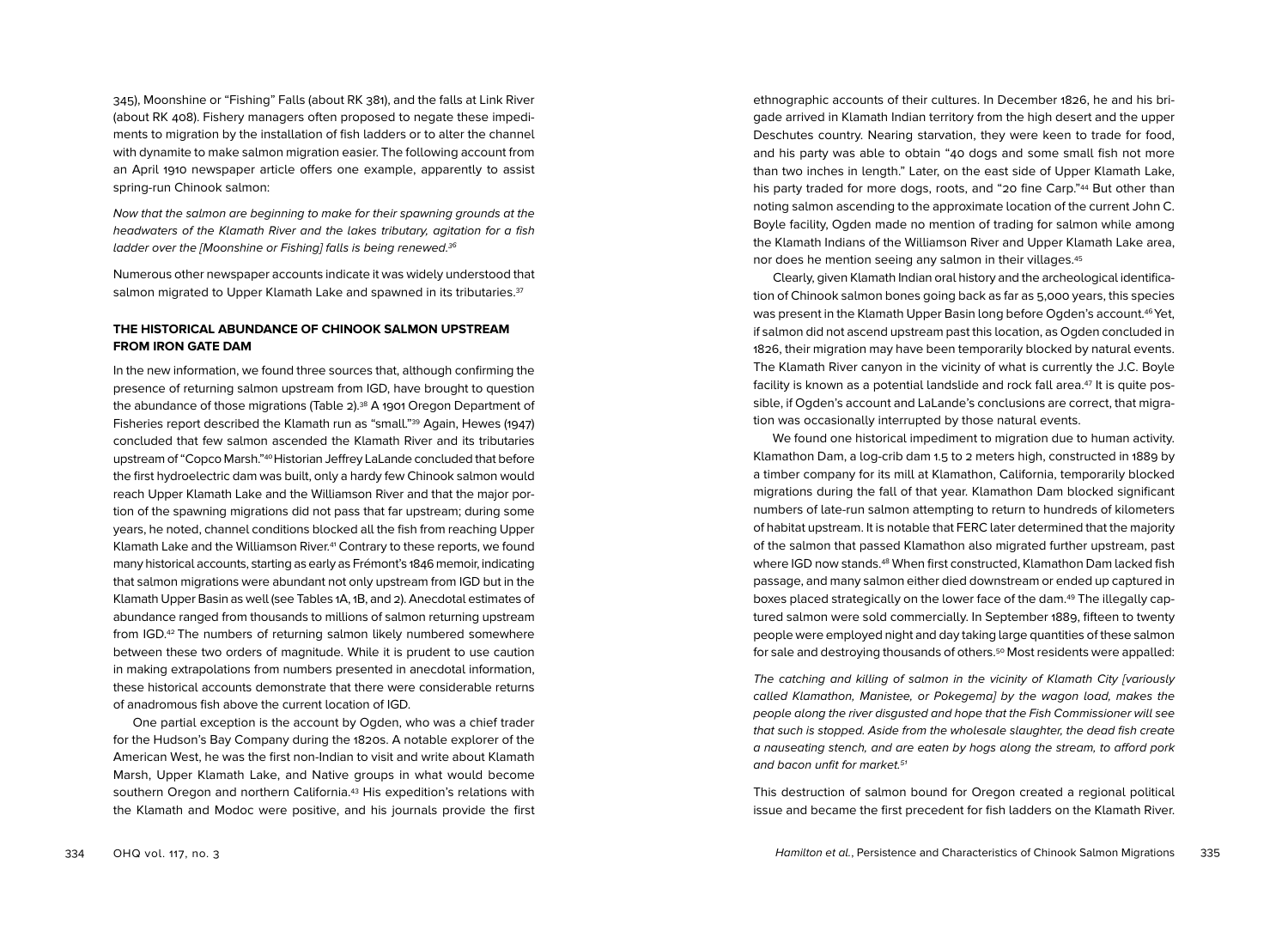

**THE REBUILT KLAMATHON MILL** log-crib dam and fish ladder is pictured here in 1892. The original 1889 dam did not provide a path for fish passage, and many salmon died downstream or were captured and illeglally sold.

From Salem, Oregon Governor Sylvester Pennoyer insisted that "measures be taken to stop the lawless acts and to have a fishway constructed that will allow the millions of salmon to pass up this important river, as this is the season they must go up to spawn." Governor Robert Waterman of California responded by dispatching the Deputy Fish Commissioner of California to investigate.52 Within two weeks, Waterman had appointed a Siskiyou County representative, and the matter was brought to the State Fish Commissioners.53 The Sheriff of Siskiyou County was instructed by telegraph to lend "every assistance possible" to the new Fish Commissioner. Authorities arrested seven violators.54 Although the timber company complied with the law by immediately constructing a fish ladder to pass salmon, a portion of the dam was destroyed by high flows during the following winter of 1889–1890 and, as one newspaper put it, salmon again had "free run up the Klamath River this season, clear into the lakes at its head."55

The rebuilt, 1892 version of the ladder and the Klamathon Dam is shown above. The company maintained this ladder for fish migration in 1892, 1893, and 1897, and salmon migration resumed after 1889 (see the accounts in Table  $2)$ .<sup>56</sup> Because its initial operation without a fish ladder was during the fall, when flows were low and passage was difficult, Klamathon Dam may have been more consequential for some seasonal migrations, such as fall-run Chinook salmon. A report from a visitor in early September 1902 indicates that migration had been fully re-established by then:

On our arrival at the springs [Klamath Hot Springs Resort at Shovel Creek (about RK 366)] we heard the good news that the rainbows were running in the river and also that a great number of salmon were making their regular fall pilgrimage to the spawning grounds, thanks to the fish ladder at Klamathon which this year was in good condition. It is the earnest wish of all those living along the Klamath, as well as of all visiting sportsmen, that this ladder be at all times kept in first class condition.57

Later that fall, on October 14, 1902, a catastrophic fire destroyed the mill, apparently including the log-crib dam, and most of the town of Klamathon.<sup>58</sup> The Klamathon Dam's occasional interference with salmon migration from 1890 was over. As shown in Table 2, we found the annual abundance of salmon nearly continuous after 1901. Migrations to the Klamath Upper Basin may have strengthened in the absence of the Klamathon Dam. In 1910 and 1911, newspapers reported that a recently organized Klamath County Rod and Gun Club argued that salmon were abundant, but that local fishermen were unable to catch them:

Thousands of salmon enter the Klamath River [in Oregon] . . . The Klamath County Rod and Gun Club desires a special provision lifting the protection from salmon to permit Klamath people to get at least some benefit from the large salmon runs here during the Fall and Spring months. Now no one is allowed to fish other than with hook and line, and as salmon will not bite a hook this law gives people here absolutely no benefit from the millions of salmon in these waters.59

The club lobbied for special legislation for Klamath County to allow the use of the grab hook (gaff), a method of harvest illegal in Oregon, for recreational salmon harvest in the Klamath Upper Basin. Rather than championing this cause, Oregon State Senator George Merryman, representing Klamath Falls, requested that the bag limit be increased from two to five salmon per day.60

These two issues again draw on anecdotal accounts to reveal considerable returns of salmon to the Klamath Upper Basin. Two years before the club's appeal, in late September 1908, the Klamath Evening Herald had reported "millions of salmon" in the Keno vicinity.<sup>61</sup> With the club's anec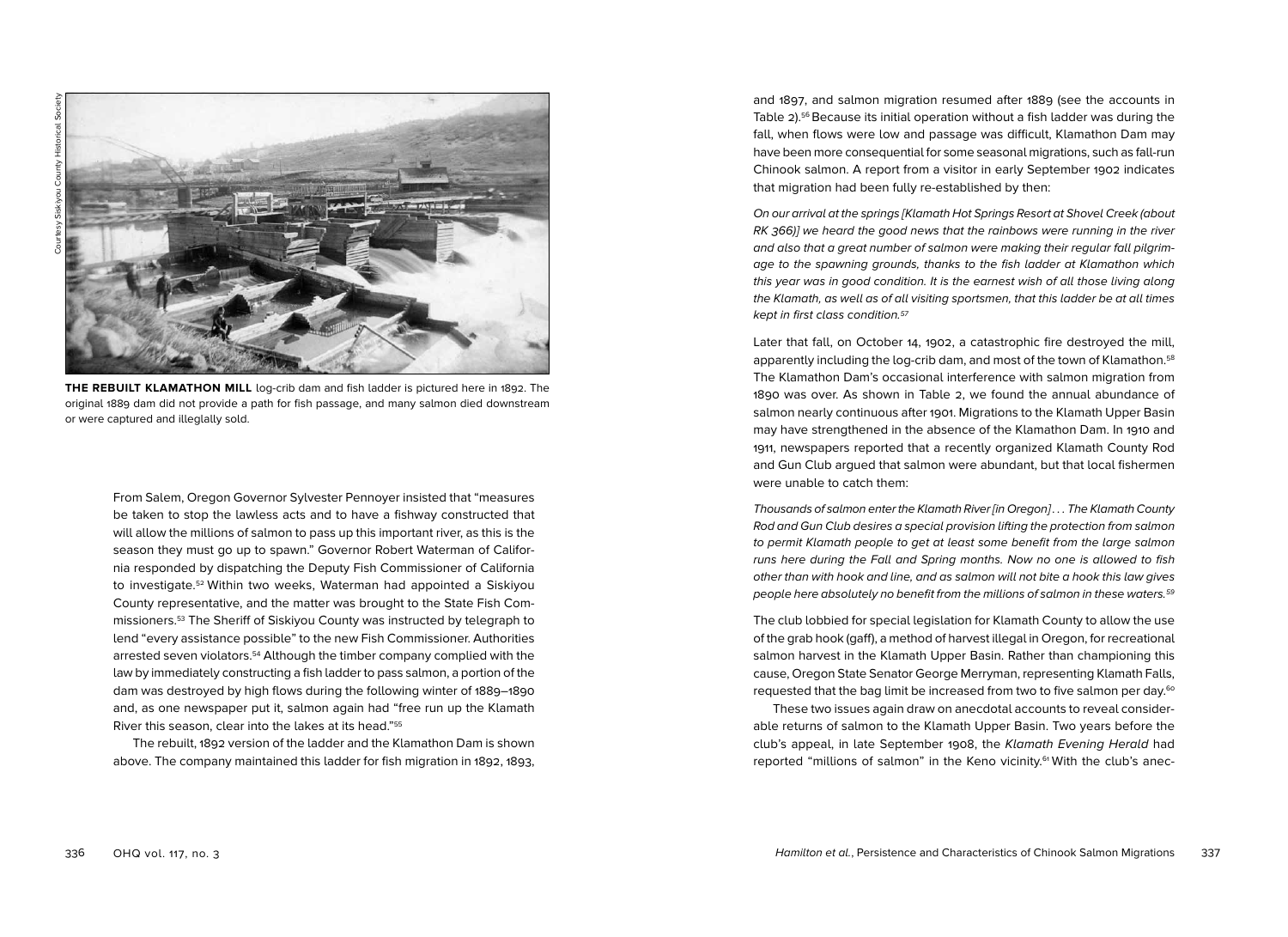**PHOTOGRAPHER PETER BRITT** created this 1885 postcard showing his son Emil at the mouth of Shovel Creek near the Klamath Hot Springs Resort. One of the resort's main attractions was fishing for migratory trout and salmon in the creek and Klamath River.

dotal estimates of thousands to millions of salmon returning to Oregon in 1910, the two reports are, at the high end, consistent with Pennoyer's claim that millions of salmon returned to Oregon prior to the construction of Klamathon Dam.

## **UPPER KLAMATH RIVER CHINOOK SALMON HARVEST AND FISHING LOCATIONS**

Long after Frémont's 1846 account, sources document Tribal harvest of Chinook salmon at numerous locations upstream from IGD.<sup>62</sup> New settlers in the region also relied on salmon for food and commerce. Including the Link River location where Frémont traded, we found four general areas upstream from IGD where salmon fishing was substantial enough to be associated with small-scale commercial harvest (see map on page 331).<sup>63</sup> Some markets for harvested salmon were located out of the watershed or across the state line.

At the furthest downstream area, small-scale commercial salmon harvest took place at Shovel Creek and its tributary, Negro Creek (RK 328), near Beswick, California. During the California gold rush, African American families living in Yreka, California, would camp along the waterway when salmon were spawning, fish until their wagons were filled to capacity, and then take the fish into Yreka for sale to miners.<sup>64</sup> The Klamath (also called Beswick) Hot Springs Resort was established at the mouth of Shovel Creek in the 1880s. Among its major attractions was blue-ribbon fishing for migratory trout and salmon in Shovel Creek and the nearby Klamath River.<sup>65</sup> Perhaps as a promotion for the resort, famed photographer Peter Britt from Jacksonville, Oregon, created a postcard, featuring his son Emil, fishing at the mouth of Shovel Creek in 1885. Another famous early photographer, Maud Baldwin of Klamath Falls, Oregon, also created a photo advertisement for the resort. Southern Pacific Railroad dedicated a brochure to fishing near the resort, conveniently accessed by

San Francisco History Center, San Francisco Public Library

**INCLUDED IN A 1902 SPREAD** in Western Field magazine, this photo is titled "My Best Day's Catch" from the Klamath Hot Springs Resort. The two largest fish pictured are identified in the article as Chinook salmon (Oncorhynchus tshawytscha) weighing 8 and 10.5 lbs. Our examination of the photo confirms this identification based on anatomical characteristics.

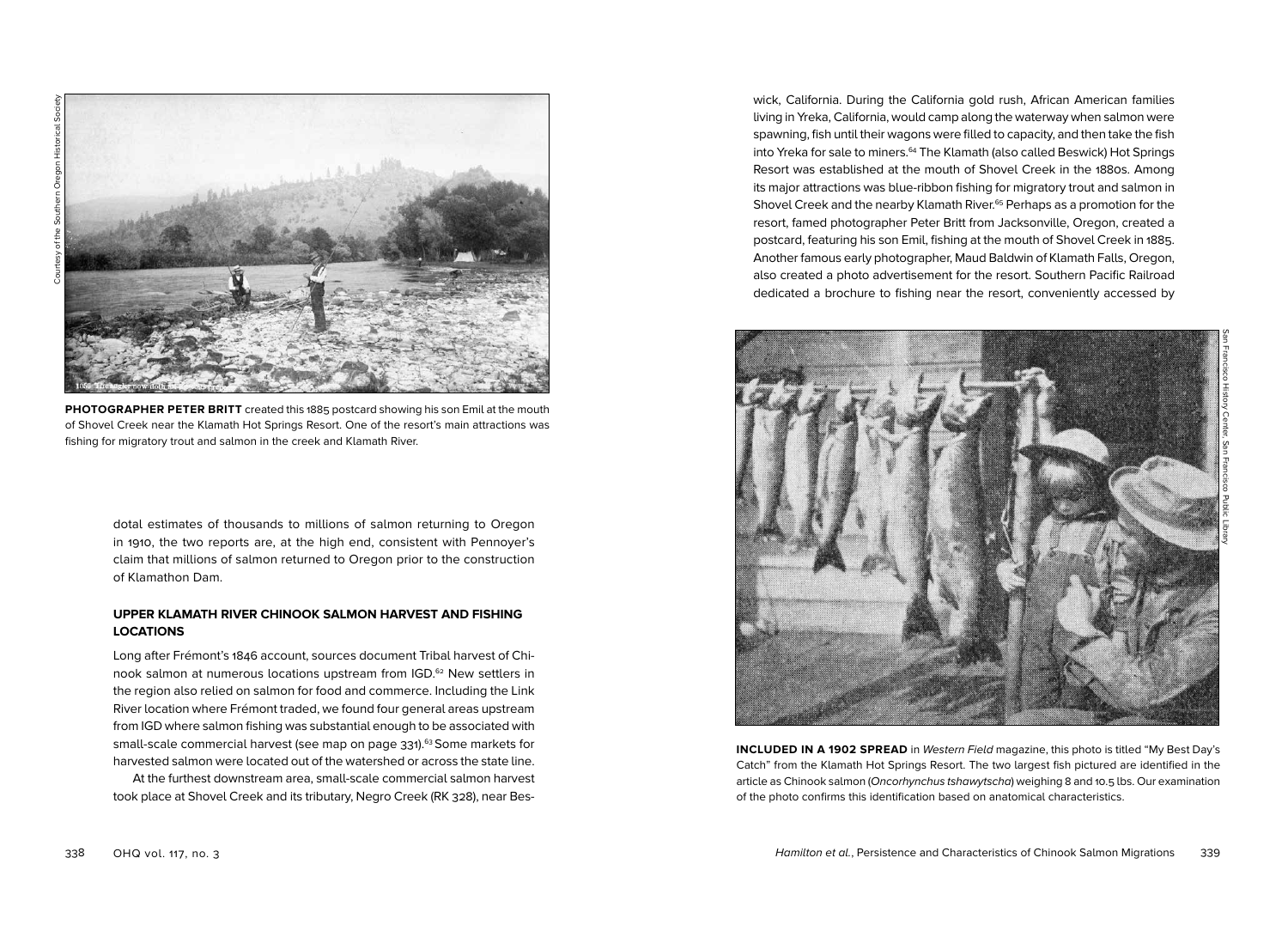

**A FISHING PLATFORM** is pictured on this 1910 postcard showing leaping salmon (to the left of the person on the platform) at Moonshine or Fishing Falls, downriver from the current location of J.C. Boyle Dam.

rail.<sup>66</sup> During the early 1900s, fishing here was reported to be world famous.<sup>67</sup> Shovel Creek and the resort were regularly featured in trout-and salmon-fishing reports in San Francisco newspapers and magazine articles, including in a 1907 issue of Sunset Magazine.<sup>68</sup> A photograph from Western Field magazine displays two Chinook salmon caught at the resort in 1902. 69

The second general fishing area was a falls just downstream from the current location of J.C. Boyle Dam (RK 362). Referred to as Moonshine Falls or Fishing Falls, the falls, a leaping salmon, and a fishing platform are shown in a postcard from 1910.<sup>70</sup> Merle Anderson, descendent of settlers Hiram and Mary Spencer for whom Spencer Creek was named, recalled salmon fishing here:

I can show you where my Dad used to go down there and spear them as they jumped over the falls. It was right below where John Boyle dam is now. I can show you exactly where he stood to take the salmon out. But I never knew anything about it because I was too young. They had a smoke house and they smoked them as long as the salmon came up, but then Copco put in that dam down below, above Hornbrook and that was the end of the salmon run.<sup>71</sup>

Fish from Moonshine Falls were also packed to Yreka and sold commercially.72 In 1910, an Oregon Fish and Game warden proposed a fish ladder around the falls.73 Moonshine Falls has since been physically altered, and flows today are greatly reduced due to water diversion to the J.C. Boyle powerhouse.74At least until the 1960s, however, the remains of these falls could still be observed, and the remnants of the old fishing platform persisted.<sup>75</sup>

Upstream were fisheries for salmon at Link River (RK 410) in Klamath Falls. As the fish rested before attempting the city's namesake falls, they were vulnerable to capture.<sup>76</sup> Link River was a center of harvest by Indians.<sup>77</sup> It also continued as a popular fishing location for early settlers of Klamath Falls.78 As at Negro Creek and Moonshine Falls, salmon harvested at Link River were packed to Yreka for commercial purposes. Baldwin took at least two photos of salmon fishing at Link River, one of which is reproduced below.79



**PHOTOGRAPHER MAUD BALDWIN** took at least two photographs of salmon fishing on the Link River. This undated photograph shows fishing on the Link River below the Moore Mill.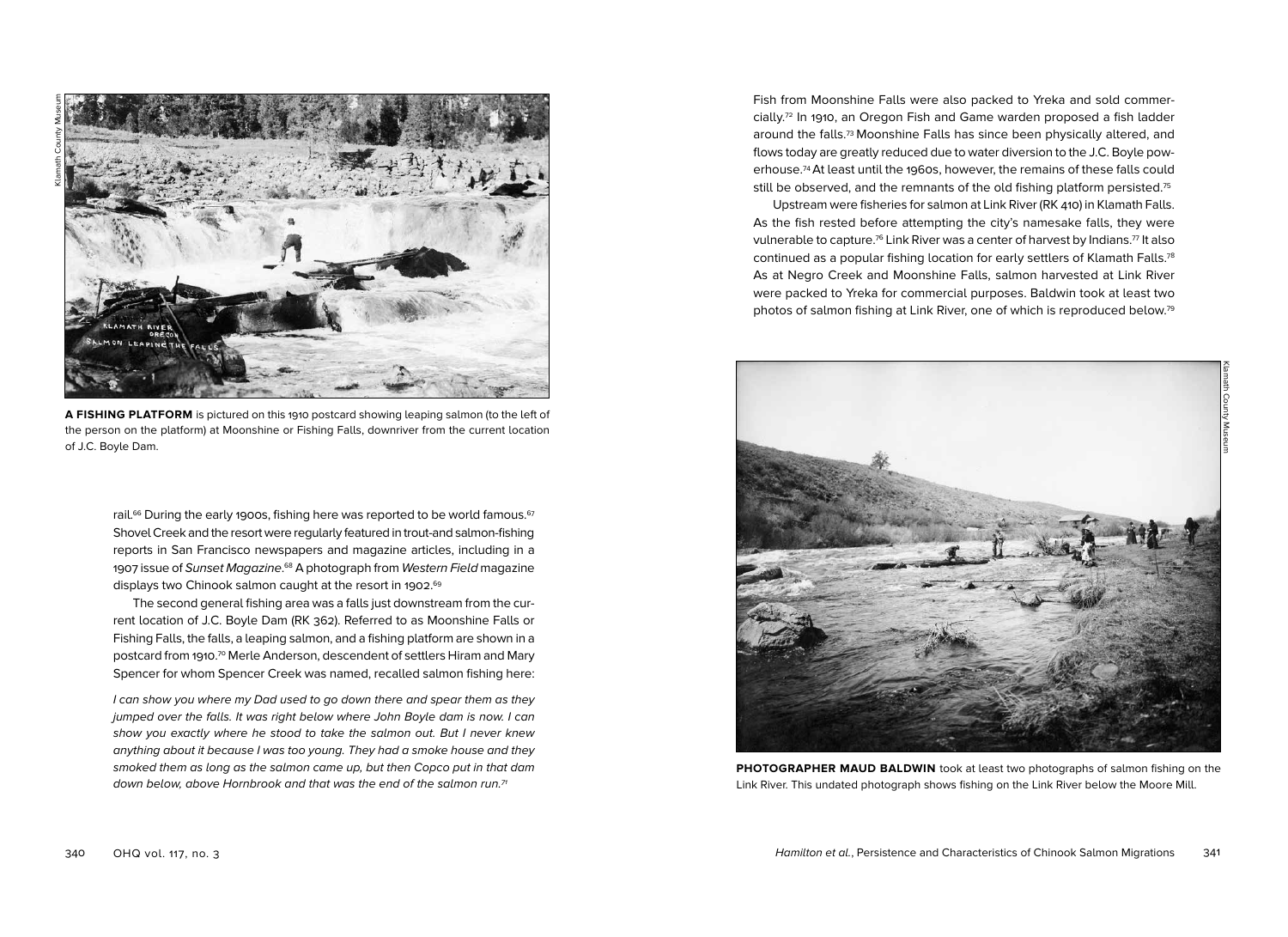

**THIS 1904 PHOTOGRAPH** of Indians on the former Klamath Reservation drying salmon for winter use is believed to have been taken in the vicinity of the lower Sprague River. The river's clear water and shallow riffles made it a preferred location for spearing salmon.

Last, we found many accounts of salmon fishing throughout the length of the Sprague River, a tributary (at about RK 450 to RK 585) upstream from Upper Klamath Lake. Indians did much of this fishing on the former Klamath Indian Reservation, until the federal government terminated the tribe and reservation in the 1950s (the Klamath Tribes won restoration in 1986). Waters of the Williamson River, located on the former reservation, and Upper Klamath Lake (outside Pelican Bay) were reportedly too dark in color and perhaps too deep to fish. The Sprague River, however, was an easy tributary in which to spear salmon.<sup>80</sup> This may have been due to its clear water and shallow riffles. The Sprague River was used extensively for fishing salmon from late August through October (Table 3). Indians camped here near fishing holes, fished, and dried salmon for winter use.<sup>81</sup> Local historians believe that the above 1904 photo of Indians on the former reservation drying salmon was taken in the vicinity of the lower Sprague River (somewhere between the railroad bridge at the confluence with the Williamson River, to two kilometers or so upriver on the Sprague River).<sup>82</sup> In 1941, based on affiant testimony, Superintendent B.G. Courtright of the Klamath Indian Agency provided to the Bureau of Indian Affairs District Counsel photos of several "Klamath Indian Salmon Fishing Holes" on the Sprague River. An index accompanied the photos. We were unable to find the images, but the index has survived.<sup>83</sup> The map below shows most of these significant salmon-fishing locations. Although Courtright reported the stretch of fishable water to be from the Sprague River confluence with the Williamson River to Beatty, Oregon, five affiants (O.T. Anderson, Frank Obenchain, Carrie Schmitz, John Smith, and Eva Mose) reported salmon further upstream in the North Fork of the Sprague River, beyond the reservation boundary.84 One of the spearing techniques used in this vicinity for salmon, during the years 1902 to 1904, is detailed in an autobiography by Earl Moore:



**IN 1941 KLAMATH INDIAN AGENCY** Superintendent B.G. Courtright provided the Bureau of Indian Affairs several photos and an index of Klamath Indian salmon-fishing holes on the Sprague River. This map shows most of the significant fishing locations.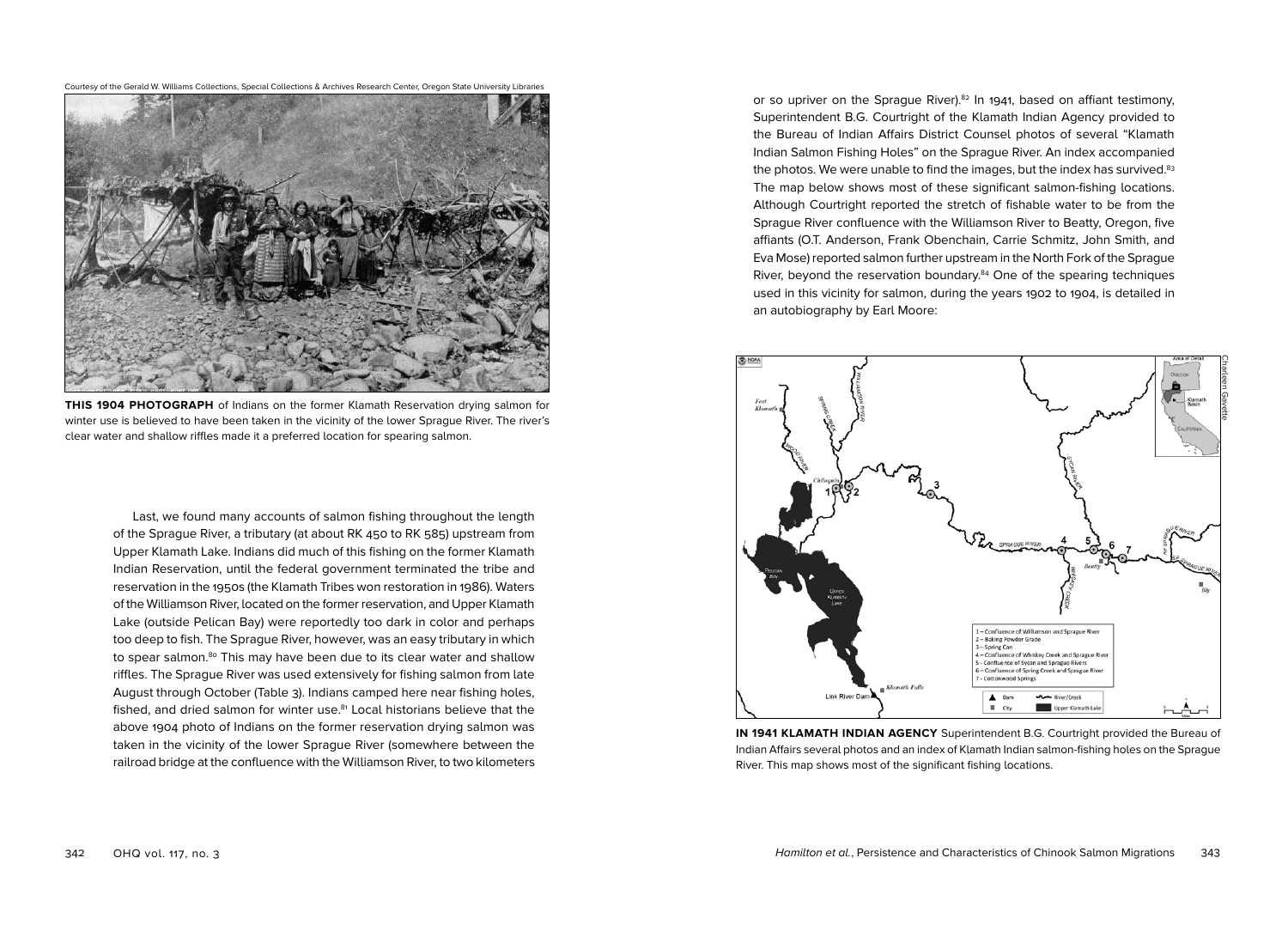To be taken along on one of those night, salmon spearing trips with the ranch hands, well there was nothing dull about that night. Salmon runs were watched closely. A few of those red-meated beauties were a ranch table specialty; a rare treat from traditional beef. One fellow handled the fourtined spear while another slowly worked the long pole with pitch fire out over the salmon resting near the surface or grass bank dropoff. Then came the breathless, tense seconds as the spear poised for the strike under an uneasy, flickering light from the pitchfire basket.<sup>85</sup>

Salmon with flesh as Moore described would likely have been a spring migrating fish and highly marketable. Salmon harvested from the Sprague River benefited Indian trade, in particular for communities located at the eastern end of the former reservation.<sup>86</sup> Newspaper articles and other records show that salmon harvested from the Sprague River were transported by Indians out of the Klamath Upper Basin to the towns of Lakeview and Pine Creek, Oregon, for sale and trade.<sup>87</sup>

#### **SEASONAL OCCURRENCE OF CHINOOK SALMON UPSTREAM FROM IRON GATE DAM**

Frémont's party traded for salmon in May 1846 at Link River. Those fish are what we now consider spring-run Chinook salmon. Albert S. Gatschet one of the first ethnographers and also a linguist — reported salmon up the Klamath River to the lake region much later in the year. Gatschet gathered information from Klamath Indian elders and published his work in 1890, providing the Klamath word (etchm*û*'na) for fall-migrating Chinook salmon and describing them as a purple salmon 0.9 to 1.2 meters long, arriving in the later part of November.<sup>88</sup>

Each migration of salmon generally has a different life history, or path, to adulthood, reproduction, and the persistence of the population. Springmigrating salmon, for example, have a life history that most commonly includes adults returning upstream from the ocean in the months of April through June, holding in protected freshwater pools and thermal refuges as their eggs mature, and then spawning in the late summer or early fall, with hatchlings having an extended period of growth in freshwater prior to their downstream migration to the ocean either in the late fall or spring. In contrast, fall-migrating salmon adults generally return upstream from the ocean in September through November, arrive with mature eggs, and do not hold in freshwater for extended periods. Fall-migrating salmon hatchlings generally move downstream to the ocean after a relatively brief period of

growth in freshwater, usually beginning during February or March. Spring and fall migrations are the most distinct runs, but some rivers have summer and/or winter adult migrations as well. This appears to be the case for the Klamath Upper Basin.<sup>89</sup>

In considering restoration and reintroduction in the Klamath River upstream from IGD, it is important to understand the differences between seasonal migrations of salmon and their associated historical life histories. It is of interest to managers to know whether past threats, such as hydraulic mining or overfishing, diminished or extirpated any of these seasonal salmon life histories before dams blocked migration. In our summary of seasonal observations, we regarded salmon observed between December 1 and March 31 to have been winter migration; between April 1 and June 30 to have been spring migration; between July 1 and August 31 to have been summer migration; and between September 1 and November 30 to have been fall migration. The following affidavit from 1946 is one example of information about seasonal migration and fish size we found:

I am 70 years old and was born at Whiskey Creek on the Klamath Indian Reservation. . . . I used to fish for salmon every year in September and October and did spear fishing at Cottonwood Springs. Some salmon weighed as much as 40 pounds [18.1 kilograms (kg)]. . . . Some of the Indians sold salmon at Lakeview and Klamath Falls for \$1.50, \$2.00 and \$2.50 a fish. They would haul 30 to 40 fish to Lakeview from Cottonwood Springs. These Indians are all dead now.90

Clearly, salmon harvested at this time of year were an important part of commerce at this location. Spring-migrating salmon in the Klamath River Basin were also important historically and, according to one source, outnumbered fall-migrating Chinook salmon in the Klamath Upper Basin. This same source also noted: "There were two fairly distinct runs, noted even to the headwaters. The first was the spring or summer run, which was followed by the fall run."91

We found fourteen records documenting spring migration and one document that concluded there was no spring run to the Klamath Upper Basin.92 Nearly all of the records of spring migration of salmon we found upstream from IGD were in the Klamath Upper Basin. We found four accounts of winter migration and seven accounts of summer migration. By far, we found the greatest number of historical salmon observations (fifty) during the fall months, with many during the month of October. Fall observations were at various locations upstream from IGD (Table 3).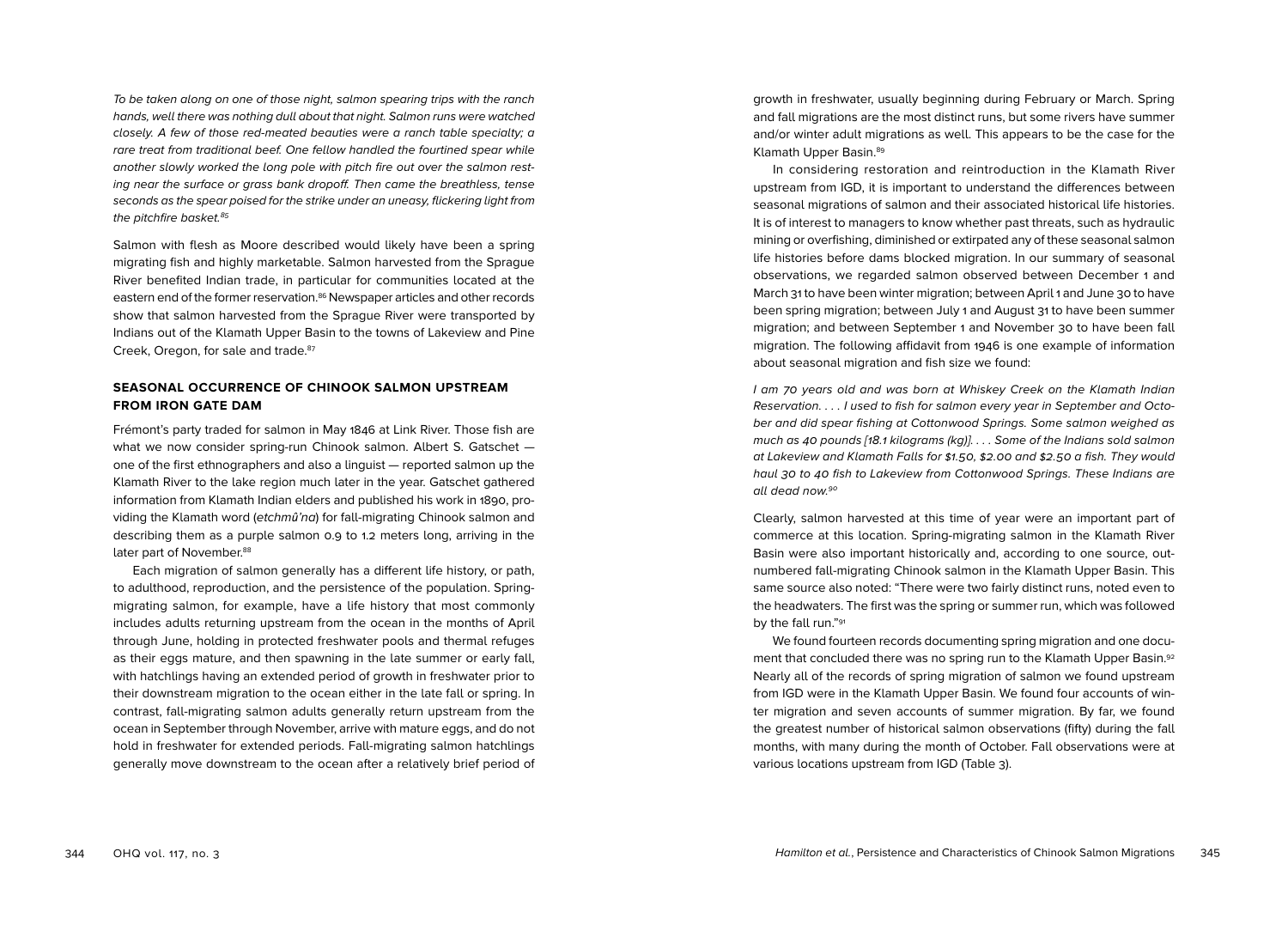As we explain below, however, these fall observations should be viewed with caution in interpreting the historical salmon life histories. A report by the Commissioner of the U.S. Bureau of Fisheries provides some notable clues about spring or summer migrations upstream from IGD and, thus, about historical Klamath Upper Basin Chinook salmon life histories. Anticipating that salmon would be blocked by Copco 1 Dam, and intending to compensate for the loss of upstream habitat, the Bureau of Fisheries in 1910 established a weir at Klamathon, California, about sixteen kilometers downstream from the construction of the dam, and harvested salmon eggs there for hatchery propagation.93 It has been conventional wisdom that, after 1910, the Klamathon weir blocked all salmon and anadromous fish, year round, from upstream migration.94

But the Bureau of Fisheries report shows that this conventional wisdom was flawed. The annual operation of the Klamathon weir, first erected in 1910, took place only from September through December and therefore only blocked salmon runs during those months. Before these seasonal operations began, the report identifies salmon migrating past the Klamathon vicinity as spring-run or summer-run.95 Thus, the salmon that were observed upstream in the Klamath Upper Basin after 1910 in the fall, including the salmon captured on the Klamath Indian Reservation in October 1911 and sold in Lakeview, Oregon (Table 2), could only have been spring migrating or summer migrating.96 With this life history, they would have returned to the Klamath Upper Basin before September, and then held upstream in deep, groundwater-influenced habitats until their eggs matured. Some of these holding areas may have been in the deep, cool water of the lower Williamson River, just above Upper Klamath Lake.<sup>97</sup> If so, those fish likely contributed to the observed spawning and harvest beginning in late August in the Sprague River (see Table 3). Additional data and our analysis support this conclusion. Where salmon entered the Klamath Upper Basin at Link River, the distribution of observations was about equal for winter, spring, and summer/fall periods. The seasonal distribution of observations specific to the tributary rivers of the Upper Klamath Lake, however, did not match those from Link River, with zero accounts from the tributaries during winter, seven during spring, and twenty-eight during summer and fall (see Table 3). Many of these summer and fall observations were in the Sprague River. While the seasonal observation of salmon in the remote tributaries of Upper Klamath Lake may have been less likely than at Link River, the available information suggests that returns to the tributary rivers of Upper Klamath Lake were probably made up of salmon with various migration times and associated

life histories. The multiple life histories of a similar species in the Klamath Upper Basin, redband trout, support this conclusion.<sup>98</sup>

## **THE PERSISTENCE AND EXTIRPATION OF CHINOOK SALMON MIGRATION UPSTREAM FROM IRON GATE DAM**

Historians have been uncertain about when salmon migrations were blocked from the Klamath Upper Basin and the former Klamath Indian reservation.99 One author concluded that migrations to the Sprague and Williamson rivers were probably extirpated before 1900.<sup>100</sup> A review of Chinook populations stated that migration was blocked at Klamath Falls by the Link River hydroelectric dam in 1895. 101 Others have concluded that migrations persisted upstream from the first hydroelectric dam until 1917, or its completion in 1918. <sup>102</sup> Lane and Lane Associates' summary of available information put the year between 1908 and 1918.<sup>103</sup> Courtright was specific in setting 1911 as the year migrations ceased. Another account stated that the migrations stopped in 1912. 104Accordingly, Lane and Lane Associates proposed that, to resolve the issue of when migrations ceased, "the skills needed to unravel the mystery are those of fishway experts."105 To pinpoint the date, we examined the question from three perspectives: the historical record, the role of the Bureau of Fisheries weir, and fish-passage hydraulics.

The failure of migrations to the Klamath Upper Basin in 1913 was frontpage news for the Klamath Falls Evening Herald. It was a grave matter. Most members of the Klamath Tribes participated in subsistence fishing for salmon in Upper Klamath Lake and the Williamson and Sprague rivers.<sup>106</sup> Reliant on those salmon, Indians, along with local sportsmen, demanded an investigation.<sup>107</sup> The *Evening Herald* reported that the Indians believed the cause to be the Bureau of Fisheries weir at Klamathon.<sup>108</sup> Representatives from Oregon and COPCO concurred.<sup>109</sup>

More recent reports state that the Klamathon weir blocked all salmon and anadromous fish from upstream migration.<sup>110</sup> If this were the case, however, there would be no records of anadromous fish upstream from Klamathon after 1910. To the contrary, newspaper articles corroborate the Klamathon weir report that migration continued after 1910 (Table 2). In 1911, salmon were still being harvested from the Klamath Upper Basin and sold commercially in Lakeview, Oregon.<sup>111</sup> According to the Evening Herald, a steelhead trout (an ocean-going fish) was caught at Klamath Falls in February 1912.<sup>112</sup> According to the San Francisco Call in August 1912, salmon were observed upstream from the ongoing construction on the Copco 1 Dam, and in September 1912, the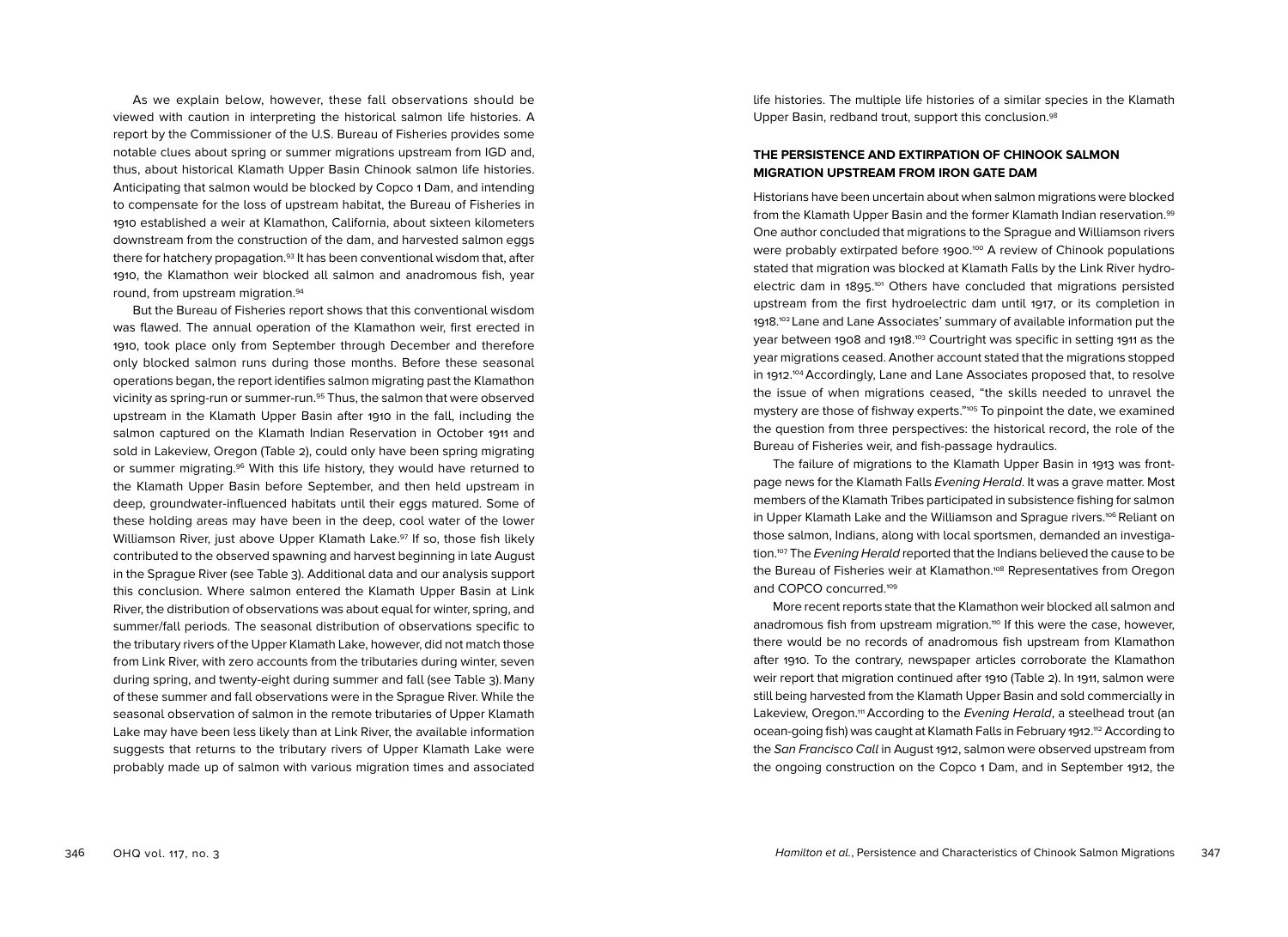

**THE TUNNEL** used to divert the Klamath River during the construction of Copco 1 Dam is still apparent. This photo was taken in 2003.

Portland Morning Oregonian reported that salmon were running strong in Link River and vicinity.113 Thus, salmon migrations did not, as alleged, cease in 1910. As recommended by Lane and Lane Associates, the question regarding whether migration was first blocked by the construction of Copco 1 Dam and when, can be addressed by examining fish-passage hydraulics — that is, the relationship between the velocity of water going through the dam's diversion tunnel, through which the fish would have had to pass to continue upstream, and the swimming capability of the salmon.<sup>114</sup> To assess the likelihood of fish passage we reviewed construction and engineering details, historical flows, and information on hydraulics at the time of construction. We focused on the Copco 1 diversion tunnel pictured above.

We estimate the likelihood of fish passage based on flow conditions at the site during dam construction. As of October 12, 1912, when water was first diverted through the headgates and into the diversion tunnel at the Copco 1 site, and assuming optimal conditions for fish passage, the lowest estimated velocity in the tunnel was approximately 3.3 meters per second (mps).115 While Chinook salmon are able to swim at burst speeds up to 6.8 mps, they can only maintain such activity for 5 to 10 seconds.116 The maximum swimming distance of Chinook salmon under ideal conditions at a water velocity of 3.3 mps is estimated to be 35 meters, well short of the 108.5 meters required to get through the tunnel, let alone the headgate entrance. Even if the velocity at the walls or corners of the tunnel was 50 percent lower (or 1.7 mps), the maximum swimming distance of Chinook salmon under ideal conditions would be about 51 meters, or less than half the distance through the tunnel.<sup>117</sup> Thus, based on this analysis, migration upstream from Copco 1 Dam was effectively blocked on October 12, 1912.

Somewhat confusing, in identifying October 1912 as the date when migrations were blocked, were the reports of salmon in the Klamath Upper Basin in the fall of 1912 (Table 2). Spring and summer migrating salmon that had passed the Klamathon weir before September 1912, and the Copco 1 Dam construction site prior to October 12, 1912, were observed in the Klamath Upper Basin that same year, misleading observers to conclude that the runs did not cease in 1912. Assertions that the blockage of the salmon migration was due to the construction of the Bureau of Fisheries weir in 1910 disregarded the absence of annual weir operation prior to September and may even have been specious arguments.

By late 1914, the Medford Tribune reported that salmon migration had been blocked to all bodies of water upstream from Copco 1 Dam.<sup>118</sup> While John Smith recalled in the 1940s that migrations continued until about 1914 or 1915, we found no additional documentation or records indicating the occurrence of ocean-going salmon upstream from Copco 1 Dam after 1912."9 The downstream completion of Copco 2 Dam in 1925 and IGD in 1962 further restricted runs of Chinook salmon.

Using the accounts of early explorers Peter Skene Ogden and John C. Frémont, documentation from pioneer ethnographer Albert Gatschet, images from turn-of-the-century photographer Maud Baldwin, and information from archaeologists, anthropologists, magazines, newspapers, and government reports, we have updated the historical record of salmon upstream from the location of IGD. While the expanded record now contains several references suggesting that salmon did not migrate upstream of Link River, the information as a whole is conclusive that salmon historically migrated to the Klamath Upper Basin. Reports to the contrary may have been during periods of intermittent interruption. Examined in total, the updated record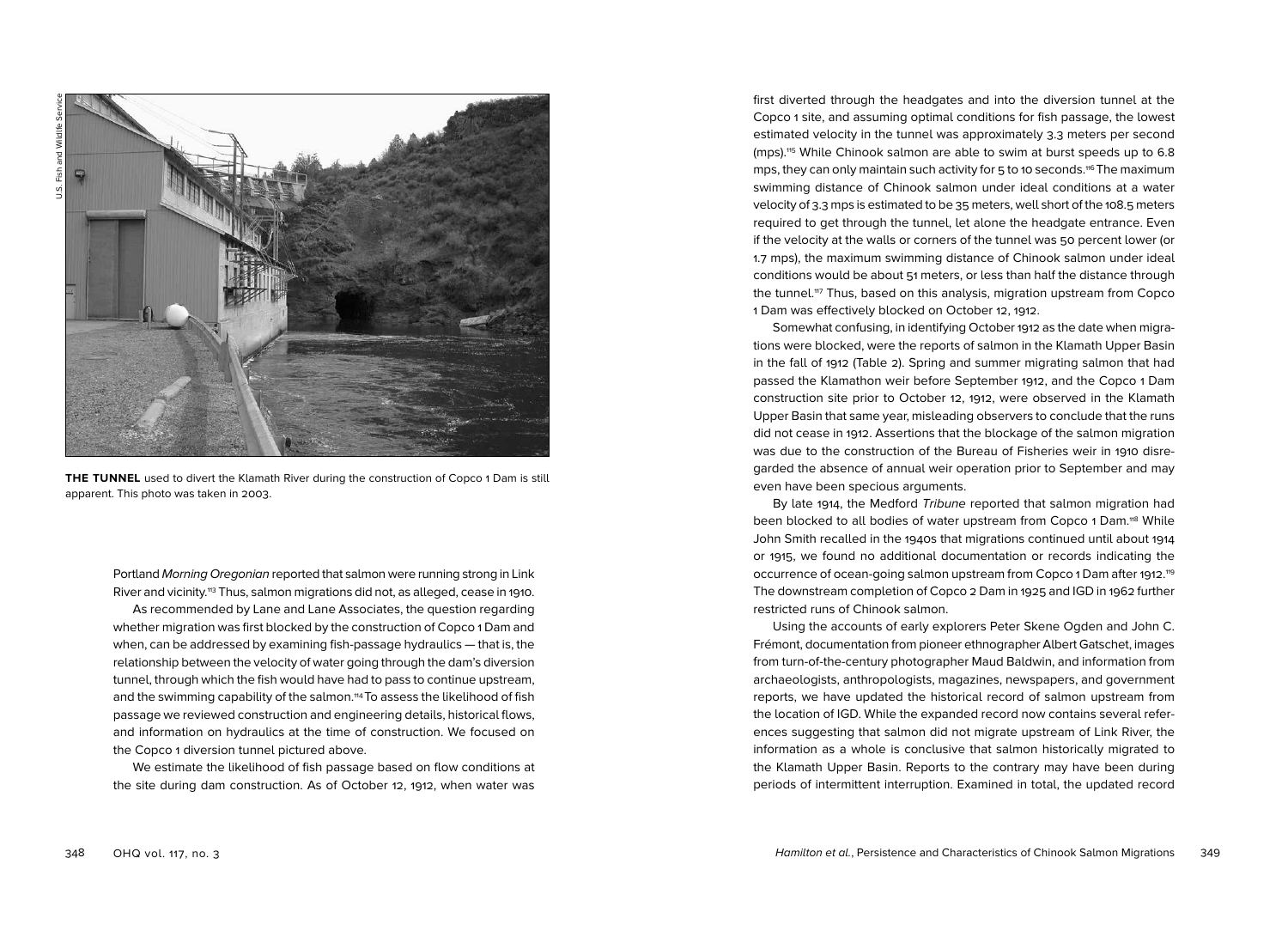now provides a glimpse of the characteristics of historical migrations. Most of the observations of returning adult salmon occurred in the fall, but they were recorded during all seasons of the year, suggesting that migrations were seasonally diverse and consisted of various salmon life histories. The majority of accounts indicate that salmon were abundant and provided robust in-river Tribal and recreational fisheries upstream from IGD. In addition, migrations were prolific enough to support four general fishing areas that included small-scale commercial harvest at least through 1911. The greatest focus on adult Chinook salmon was in the Sprague River in the fall and was associated with significant harvest.

This analysis resolves the question of when historical migrations of Chinook salmon to the Klamath Upper Basin ceased. It also makes it clear that the Bureau of Commercial Fisheries efforts did not destroy salmon migrations as alleged. While salmon runs were impacted by an 1889 dam at Klamathon, California, by exploitation by in-river fisheries supporting canneries, by abusive mining practices, and by other destruction of their habitat, we found that migrations persisted in the Klamath Upper Basin through the fall of 1912, when they were completely excluded by an early phase of the construction of Copco 1 Dam.

Blocked salmon migrations are now slated to be reversed either through fishways or dam removal, enabling adult salmon to migrate to historical habitats. The diverse seasonal migrations of salmon historically and the life histories likely associated with those migrations would have provided various strategies for surviving to reproduce, an important element for viable populations.<sup>120</sup> Diversity in salmon populations can provide a similar benefit to diversity in financial portfolios (for salmon populations, this is referred to as the portfolio effect), spreading risk and buffering fluctuations in the environment.<sup>121</sup> The benefits of the portfolio effect have been demonstrated in the robust salmon population of Bristol Bay, Alaska, and threatened populations of the Snake River, Idaho, and the Sacramento and San Joaquin rivers of California.<sup>122</sup> The portfolio effect in salmon populations contributes to their resilience and ability to survive local ecological disturbance (such as floods and droughts) and unnatural changes ranging from land use to climate change or perhaps years where water quality is poor in portions of the river.<sup>123</sup>

As managers consider habitat restoration, reintroduction, and associated monitoring plans for Chinook salmon upstream from the current location of IGD and in the Klamath Upper Basin, they will likely look to the historical record for guidance. Our review substantiates the historical persistence of salmon, their migration characteristics, and the broad population baseline that will be key to future commercial, recreational, and Tribal fisheries in the Klamath River and beyond.

## **TABLE 1A: DOCUMENTATION OF THE PRESENCE AND EXTENT OF CHINOOK SALMON DISTRIBUTION IN THE KLAMATH RIVER SYSTEM UPSTREAM FROM IRON GATE DAM AS PUBLISHED IN HAMILTON ET AL. (2005)**

|                 | <b>DOCUMENTATION</b>                                                                                                                                                                                                                        | <b>Chinook</b><br><b>Salmon</b><br>Runs in<br><b>Klamath</b><br><b>Upper Basin</b> |
|-----------------|---------------------------------------------------------------------------------------------------------------------------------------------------------------------------------------------------------------------------------------------|------------------------------------------------------------------------------------|
| Images          | Photo 2: Link River salmon "fishing" around 1860. Site of present Klamath Falls.,<br>Klamath County Historical Society, 1860.                                                                                                               |                                                                                    |
|                 | Photo 3: Gentlemen display their catch while salmon fishing on the rapids of Link<br>River, 1891. Klamath County Historical Society, 1891.                                                                                                  | $\checkmark$                                                                       |
|                 | A. Gatschet, The Klamath Indians of Southwestern Oregon (Washington, D.C.: USDI<br>U.S. Geographical and Geological Survey of the Rocky Mountain Region, 1890), 711.                                                                        | $\checkmark$                                                                       |
|                 | L. Spier, Klamath Ethnography (Berkeley: University of California Press, 1930).                                                                                                                                                             | $\checkmark$                                                                       |
|                 | J. Wales and M. Coots, "Efficiency of Chinook Salmon Spawning in Fall Creek,<br>California," Transactions of the American Fisheries Society 84 (1954): 134-49.                                                                              |                                                                                    |
|                 | L. Cressman, W. Haag, W. Laughlin, "Klamath Prehistory: The Prehistory of the Culture<br>of the Klamath Lake Area, Oregon." Transactions of the American Philosophical<br>Society 46:4 (1956): 375-513.                                     | $\checkmark$                                                                       |
| Written Sources | M. Coots, The Spawning Efficiency of King Salmon (Oncorhynchus tshawytscha) in<br>Fall Creek, Siskiyou County: 1954-55 Investigations, Report 57-1, Redding, California<br>Department of Fish and Game, Inland Fisheries, 1967              |                                                                                    |
|                 | A. Kroeber and S. Barrett, "Fishing Among the Indians of Northwestern California,"<br>Anthropological Records 21:1 (1960): 5.                                                                                                               | $\checkmark$                                                                       |
|                 | M. Coots, Klamath River 1957 and 1958 King Salmon Counts, Klamathon Racks<br>Siskiyou County, Report No. 62, Redding, California Department of Fish and Game,<br>Inland Fisheries, 1962.                                                    | ✓                                                                                  |
|                 | M. Coots, California Department of Fish and Game, to Jack Hanel, Pacific Power and<br>Light Company, July 1, 1965, in J. Hanel, ed., Redding, Calif. 1965.                                                                                  |                                                                                    |
|                 | J. Fortune, A. Gerlach, and J. Hanel, A Study to Determine the Feasibility of<br>Establishing Salmon and Steelhead in the Upper Klamath Basin, Oregon State Game<br>Commission and Pacific Power and Light Company, Portland, Oregon, 1966. | $\checkmark$                                                                       |
|                 | Lane and Lane Associates, The Copco Dams and the Fisheries of the Klamath Tribe:<br>Report of Lane and Lane Associates to the USDI Bureau of Indian Affairs, Portland,<br>Oregon, 1981.                                                     | $\checkmark$                                                                       |
|                 | W. Nehlsen, J. Williams, and J. Lichatowich, "Pacific salmon at the crossroads: Stocks<br>at risk from California, Oregon, Idaho, and Washington," Fisheries 16:2 (1991):4-21.                                                              |                                                                                    |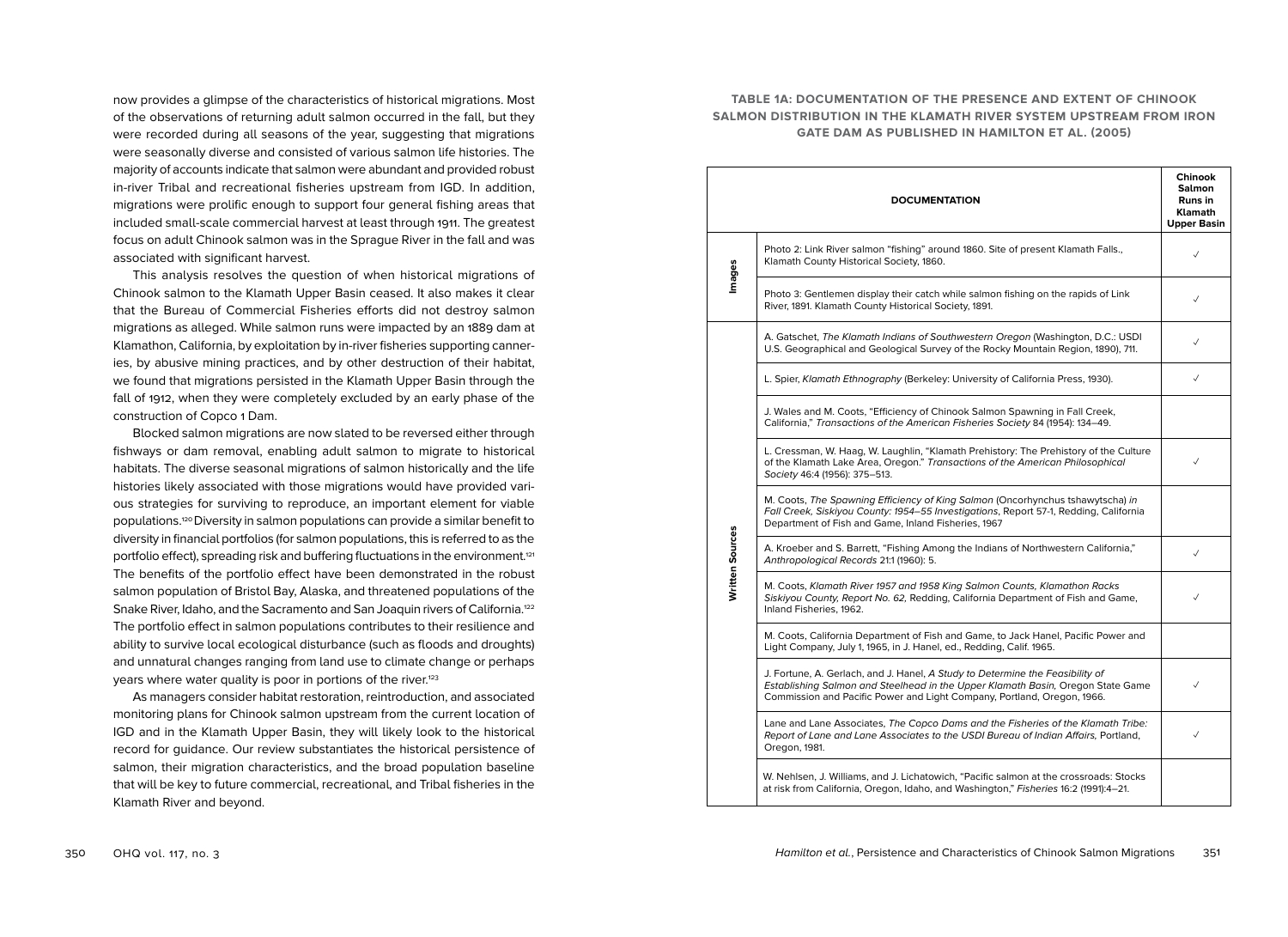|                    | <b>DOCUMENTATION</b>                                                                                                                                                                                                                                          | <b>Chinook</b><br><b>Salmon</b><br>Runs in<br><b>Klamath</b><br><b>Upper Basin</b> |
|--------------------|---------------------------------------------------------------------------------------------------------------------------------------------------------------------------------------------------------------------------------------------------------------|------------------------------------------------------------------------------------|
|                    | USDI Bureau of Land Management, USDA Forest Service, Environmental Protection<br>Agency, USDI Fish and Wildlife Service, Spencer Creek Pilot Watershed Analysis,<br>Klamath Falls, Ore., USDI Bureau of Land Management, Klamath Falls Field Office,<br>1995. |                                                                                    |
| Written<br>Sources | R. Thurow, D. Lee, and B. Rieman, "Distribution and Status of Seven Native Salmonids<br>in the Interior Columbia River Basin and Portions of the Klamath River and Great<br>Basins," North American Journal of Fisheries Management 17 (1997): 1094–1110.     |                                                                                    |
|                    | P. Moyle, <i>Inland Fishes of California</i> , 2nd ed. (Berkeley: University of California Press,<br>2002).                                                                                                                                                   |                                                                                    |
| Interview          | Robert Scarber, interview by author, 2004.                                                                                                                                                                                                                    |                                                                                    |

## **TABLE 1B: ADDITIONAL DOCUMENTATION OF THE PRESENCE AND EXTENT OF CHINOOK SALMON DISTRIBUTION IN THE KLAMATH RIVER SYSTEM UPSTREAM FROM IRON GATE DAM SINCE HAMILTON ET AL. (2005) PUBLICATION**

|        | <b>DOCUMENTATION</b>                                                                                                                                                                                                                                                                      | Chinook<br><b>Salmon</b><br>Runs in<br><b>Klamath</b><br><b>Upper Basin</b> |
|--------|-------------------------------------------------------------------------------------------------------------------------------------------------------------------------------------------------------------------------------------------------------------------------------------------|-----------------------------------------------------------------------------|
|        | "My Best Day's Catch" at Shovel Creek, in F.A. Judah, "A Siskiyou Vacation," Western<br>Field 1:5 (1902): 266.                                                                                                                                                                            |                                                                             |
|        | "Drying salmon, Klamath Indian Reservation" (1904), Gerald W. Williams Collections<br>(MSS Williams G) [hereafter Gerald W. Williams Collections], Oregon State University<br>Special Collections and Archives Research Center, Corvallis, Oregon [hereafter OSU<br>Special Collections]. | ✓                                                                           |
|        | Postcard of Salmon Leaping Falls (dated 1910), Klamath County Museum.                                                                                                                                                                                                                     |                                                                             |
| Images | "Fishing for salmon in Link River below the Moore Mill and Link River Falls" (undated)<br>in Floyd Wynne, "Link River," Klamath Echoes 1:4 (1967) Centennial Issue, Part 1.                                                                                                               | ✓                                                                           |
|        | "25# salmon caught by an Indian who lived upstream from Link River bridge"<br>(undated), SHL014, series 1, Alfred D. Collier Collection (1880–1982), Shaw Historical<br>Library, Oregon Institute of Technology, Klamath Falls, Oregon.                                                   |                                                                             |
|        | Salmon fishing at Fall Creek (1950) in J. Wales, Management of King Salmon Spawning<br>in the Klamath River, Siskiyou County, Bureau of Fish Conservation, California Division<br>of Fish and Game, 1950.                                                                                 |                                                                             |
|        | Williamson River salmon featured in C.F. Holder, Game Fishes of the World (London:<br>Hodder and Stoughton, 1913).                                                                                                                                                                        |                                                                             |

|                           | <b>DOCUMENTATION</b>                                                                                                                                                                                                                                                                 | <b>Chinook</b><br><b>Salmon</b><br>Runs in<br><b>Klamath</b><br><b>Upper Basin</b> |  |  |
|---------------------------|--------------------------------------------------------------------------------------------------------------------------------------------------------------------------------------------------------------------------------------------------------------------------------------|------------------------------------------------------------------------------------|--|--|
|                           | Jeffrey LaLande, First Over the Siskiyous: Peter Skene Ogden's 1826-1827 Journey<br>through the Oregon-California Borderlands (Portland: OHS Press, 1987).                                                                                                                           |                                                                                    |  |  |
|                           | Frémont (1846) in D. Walker, Bear Flag Rising: The Conquest of Califlornia, 1846 (New<br>York: Tom Doherty Associates, 1999).                                                                                                                                                        | $\checkmark$                                                                       |  |  |
|                           | Frémont (1846) in D. Helfrich, "The First Boats," Klamath Echoes 1:2 (1965).                                                                                                                                                                                                         | $\checkmark$                                                                       |  |  |
|                           | Stephen Powers, Tribes of California (Berkeley: University of California Press, 1877).                                                                                                                                                                                               |                                                                                    |  |  |
|                           | Linkville Star, May 10, 1884.                                                                                                                                                                                                                                                        | $\checkmark$                                                                       |  |  |
|                           | Correspondence (1886) between J. Merrill and G. Brown Goode and S.F. Baird from Ft.<br>Klamath, Oregon, Record Unit 305, Accession no. 19748, Smithsonian Institution Archives,<br>Washington, D.C.                                                                                  |                                                                                    |  |  |
|                           | The Great Klamath Basin and Klamath County (Linkville: Klamath County Museum, 1888), 2.                                                                                                                                                                                              | $\checkmark$                                                                       |  |  |
|                           | "The Pacific Coast: Seven Men Have Been Arrested for Violating the Salmon Law on the<br>Klamath River Near the State Line, and the Dam Complained of by Governor Pennoyer<br>has been Removed," Oregon Scout, October 17, 1889.                                                      |                                                                                    |  |  |
|                           | "Salmon Have Free Run up the River," Yreka Journal, September 10, 1890.                                                                                                                                                                                                              | $\checkmark$                                                                       |  |  |
|                           | "Rod and Reel," San Francisco Call, October 5, 1890.                                                                                                                                                                                                                                 | $\checkmark$                                                                       |  |  |
| Written and Other Sources | "Pacific Coast News: Incidents of the Week in Condensed Form-Salmon Are Now<br>Running up the Klamath River Clear to Lakes at Its Head. The Dam at Klamath City Was<br>Washed Away Last Winter," Sausalito News, October 10, 1890.                                                   |                                                                                    |  |  |
|                           | "The Fish Ladder at Pokegama," Yreka Journal, October 4, 1893.                                                                                                                                                                                                                       | $\checkmark$                                                                       |  |  |
|                           | "The Twentieth Century—First Salmon of the Season Was on Sale at Fitzgerald's Market<br>Last Week. The Fish Came from Sprague River," Lake County Examiner, October 10, 1901.                                                                                                        | ✓                                                                                  |  |  |
|                           | Judah, "A Siskiyou Vacation," 262-67.                                                                                                                                                                                                                                                |                                                                                    |  |  |
|                           | "Local News: Roy Wright Has Caught Four Large Salmon from the River at This Place<br>the Past Week," Klamath Republican, September 18, 1902.                                                                                                                                         | $\checkmark$                                                                       |  |  |
|                           | "Local News: It Is Reported That the Fish Ladder at Klamathon Is a Poor Arrangement,"<br>Klamath Republican, October 16, 1902.                                                                                                                                                       | $\checkmark$                                                                       |  |  |
|                           | "Trout Streams Are Beckoning Angling Hosts: Stories of the Sport on the Klamath<br>River Stir the Blood of Many Sportsmen," San Francisco Call, June 4, 1904.                                                                                                                        |                                                                                    |  |  |
|                           | Oregon Department of Fisheries, Annual Report of the Master Fish Warden 1904<br>(Salem: Oregon Department of Fisheries, 1905).                                                                                                                                                       |                                                                                    |  |  |
|                           | F.A. Shaver, with Arthur P. Rose, R.F. Steele, and A.E. Adams, comps., Illustrated<br>History of Central Oregon Embracing Wasco, Sherman, Gilliam, Wheeler, Crook,<br>Lake, and Klamath Counties - State of Oregon (Spokane, Wash.: Western Historical<br>Publishing Company, 1905). | ✓                                                                                  |  |  |
|                           | Klamath Falls Chamber of Commerce, Klamath Falls Oregon: The New Eldorado of<br>the West - Always Health, Wealth, and Happiness (1906), Digital Collection, Western<br>Waters Digital Library, Courtesy of University of Oregon Libraries.                                           | ✓                                                                                  |  |  |
|                           |                                                                                                                                                                                                                                                                                      |                                                                                    |  |  |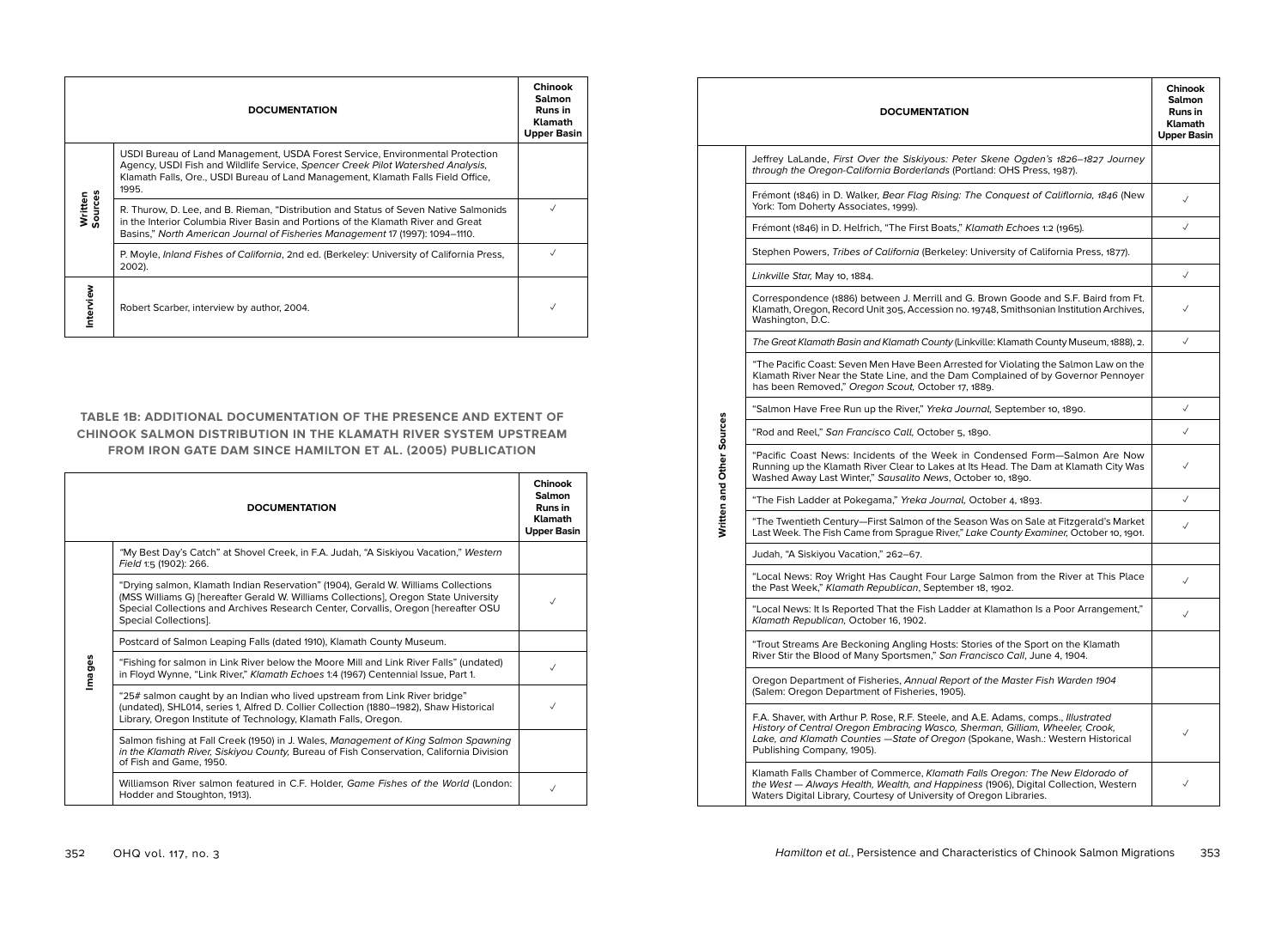|                           | <b>DOCUMENTATION</b>                                                                                                                                                                                                                   | Chinook<br><b>Salmon</b><br><b>Runs in</b><br><b>Klamath</b><br><b>Upper Basin</b> |  |  |  |
|---------------------------|----------------------------------------------------------------------------------------------------------------------------------------------------------------------------------------------------------------------------------------|------------------------------------------------------------------------------------|--|--|--|
|                           | A. Cumming, "Angling on the Klamath," Sunset (April 1907), 573–83.                                                                                                                                                                     |                                                                                    |  |  |  |
|                           | "Keno Items: Arrested Several Parties for Fishing for Salmon Otherwise Than with a<br>Hook and Line," Klamath Republican, September 16, 1909, p. 1.                                                                                    |                                                                                    |  |  |  |
|                           | "Where Shovel Creek Reaches the Klamath: The Famous Fishing and Hunting Ground<br>of Northen California," San Francisco Call, June 27, 1909.                                                                                           |                                                                                    |  |  |  |
|                           | "Crater Lake: Where a Mountain Fell Inward," San Francisco Call, August 15, 1907.                                                                                                                                                      | $\checkmark$                                                                       |  |  |  |
|                           | R. Steele, "The Big One up Shovel Creek," Western Field (October 1909): 49-56.                                                                                                                                                         |                                                                                    |  |  |  |
|                           | H. Whyte, "Fall Outings for Everyone," The Outings Magazine LV (1909), 254-55.                                                                                                                                                         |                                                                                    |  |  |  |
|                           | "Build the Fish Ladder," Klamath Falls Express, April 14, 1910.                                                                                                                                                                        |                                                                                    |  |  |  |
|                           | S. Barrett, "The Material Culture of the Klamath Lake and Modoc Indians of<br>Northeastern California and Southern Oregon," University of California Publications in<br>American Archaelogy and Ethnology 5:4 (June 27, 1910): 239-52. | $\checkmark$                                                                       |  |  |  |
|                           | "Fish Ladder Needed," Oregonian, April 10, 1910.                                                                                                                                                                                       |                                                                                    |  |  |  |
|                           | "Klamath Has Gun Club," Oregonian, October 30, 1910, p. 2.                                                                                                                                                                             |                                                                                    |  |  |  |
| Written and Other Sources | "State News," Salem Daily Capitol Journal, April 12, 1910, p. 7.                                                                                                                                                                       |                                                                                    |  |  |  |
|                           | "Fish Laws Demanded," Morning Oregonian, December 10, 1910, p. 3.                                                                                                                                                                      | $\checkmark$                                                                       |  |  |  |
|                           | "Bills Passed Legislature: New Senate Bills," Coos Bay Times, February 9, 1911, p. 4.                                                                                                                                                  |                                                                                    |  |  |  |
|                           | "Rogue River Bill Vetoed," Coos Bay Times, February 27, 1911, p. 2.                                                                                                                                                                    |                                                                                    |  |  |  |
|                           | "Indian Fishers Sell Fine Wares," Evening Herald, October 15, 1911.                                                                                                                                                                    | $\checkmark$                                                                       |  |  |  |
|                           | "Some Salmon Were Brought into Town the Forepart of the Week by the Indians<br>from the Klamath Reservation. The Fish Were Caught in Sprague River," Lake County<br>Examiner, October 12, 1911.                                        | $\checkmark$                                                                       |  |  |  |
|                           | Lake County Examiner, October 19, 1911.                                                                                                                                                                                                | $\checkmark$                                                                       |  |  |  |
|                           | Oregon Department of Fisheries, Report of the Master Fish Warden: Biennial Report of<br>the Department of Fisheries of the State of Oregon: Natural Obstructions-Keno Falls,<br>(Salem, Ore., 1911), 40.                               |                                                                                    |  |  |  |
|                           | "Crippled Fisherman Handy with the Rod," San Francisco Call, September 24, 1911.                                                                                                                                                       |                                                                                    |  |  |  |
|                           | "Salmon Running in Rivers," Morning Oregonian, September 9, 1912, p. 3.                                                                                                                                                                | $\checkmark$                                                                       |  |  |  |
|                           | Photo caption "J. Bernard Frisbee of Berkeley with a Limit of Rainbow trout at Klamath<br>Hot Springs. The Fall Run of Salmon and Trout is Now On," San Francisco Call, August<br>29, 1912.                                            |                                                                                    |  |  |  |
|                           | "Inspect the Klamath Dam - Officials Will Investigate Salmon Shortage," Evening<br>Herald (Klamath Falls), October 28, 1913.                                                                                                           | $\checkmark$                                                                       |  |  |  |
|                           | "Indians Oppose Salmon Racks at Hatcheries — Future Supply in Serious Danger,"<br>Klamath Evening Herald, November 3, 1913, p. 1.                                                                                                      | $\checkmark$                                                                       |  |  |  |

|                           | <b>DOCUMENTATION</b>                                                                                                                                                                                                                                                                                                                                                                                                                                                     | Chinook<br><b>Salmon</b><br><b>Runs in</b><br><b>Klamath</b><br><b>Upper Basin</b> |  |  |  |
|---------------------------|--------------------------------------------------------------------------------------------------------------------------------------------------------------------------------------------------------------------------------------------------------------------------------------------------------------------------------------------------------------------------------------------------------------------------------------------------------------------------|------------------------------------------------------------------------------------|--|--|--|
|                           | H.W. Hincks, Engineer, to L.M. Holt, Superintendent of Irrigation for the U.S. Indian<br>Service, March 24, 1914, copy held by author.                                                                                                                                                                                                                                                                                                                                   |                                                                                    |  |  |  |
|                           | "May Ask U.S. to See That River is Kept Clear: Is Shutting off Indians Salmon Supply,"<br>Evening Herald (Klamath Falls), October 23, 1914.                                                                                                                                                                                                                                                                                                                              |                                                                                    |  |  |  |
|                           | "New Dam Stops Fish in Klamath," Medford Mail Tribune, October 26, 1914.                                                                                                                                                                                                                                                                                                                                                                                                 |                                                                                    |  |  |  |
|                           | E.B. Meritt, Assistant Commissioner of Indian Affairs, to Supt. Klamath School,<br>Klamath Agency, August 15, 1916, including handwritten notes by Fred Hendricks,<br>Klamath Agency, Oregon, filed with 2446-1915-Klamath Agency-115, Central Classified<br>Files, 1907-1939 [hereafter Klamath Agency Central Classified Files, 1907-1939], RG<br>75, Commission of Indian Affairs, National Archives and Records Administration,<br>Washington, D.C. [hereafter NARA] |                                                                                    |  |  |  |
|                           | H. Wilson, handwritten report on salmon fishing on the Klamath Indian Reservation,<br>1916, filed with Klamath Agency Central Classified Files, 1907-1939, RG 75, NARA.                                                                                                                                                                                                                                                                                                  | √                                                                                  |  |  |  |
|                           | California Fish and Game Commission, Twenty-Fifth Biennial Report: For the Years<br>1916-1918 (Sacramento: State Printing Office, 1918), 38.                                                                                                                                                                                                                                                                                                                             |                                                                                    |  |  |  |
| Written and Other Sources | E.B. Meritt, Assistant Commissioner of Indian Affairs, to Oregon Fish and Game<br>Commission, August 14, 1918, filed with Klamath Agency Central Classified Files, 1907-<br>1939, RG 75, NARA.                                                                                                                                                                                                                                                                           |                                                                                    |  |  |  |
|                           | California Fish and Game Commission, Twenty-Sixth Biennial Report: For the Years<br>1918-1920 (Sacramento: State Printing Office, 1920), 25.                                                                                                                                                                                                                                                                                                                             |                                                                                    |  |  |  |
|                           | "Sportsmen Get Organization Well Started," Evening Herald (Klamath Falls), January<br>10, 1920, p. 1.                                                                                                                                                                                                                                                                                                                                                                    | √                                                                                  |  |  |  |
|                           | Holder, Game Fishes of the World.                                                                                                                                                                                                                                                                                                                                                                                                                                        | $\checkmark$                                                                       |  |  |  |
|                           | "Says Fishway over Dam Impractical," Evening Herald, February 16, 1921.                                                                                                                                                                                                                                                                                                                                                                                                  |                                                                                    |  |  |  |
|                           | "Sportsmen Urge Many Improvements," Evening Herald, July 8, 1921, 1–2.                                                                                                                                                                                                                                                                                                                                                                                                   |                                                                                    |  |  |  |
|                           | Edward Curtis, The North American Indian: Being a Series of Volumes Picturing and<br>Describing the Indians of the United States, the Dominion of Canada, and Alaska<br>(New York: Johnson Reprint Corporation, 1978).                                                                                                                                                                                                                                                   | √                                                                                  |  |  |  |
|                           | L. Holt to Commissioner of Indian Affairs, July 7, 1925 (regarding fishways at the Modoc<br>Point diversion dam), copy held by author.                                                                                                                                                                                                                                                                                                                                   | ✓                                                                                  |  |  |  |
|                           | J. Snyder, "Salmon of the Klamath River California," Fish Bulletin 34 (1931).                                                                                                                                                                                                                                                                                                                                                                                            | ✓                                                                                  |  |  |  |
|                           | B. Courtright, "Memorandum—Salmon on the Klamath," January 16, 1941, file 3 of 3 of a<br>series of files titled, "419.4 COPCO Case, 1940-1946," Decimal Correspondence, Klamath<br>Agency, RG 75, National Archives and Records Administration, Pacific Alaska Region,<br>Seattle, Washington [hereafter NARA Pacific Alaska Region].                                                                                                                                    | ✓                                                                                  |  |  |  |
|                           | B. Courtright to Kenneth R. L. Simmons, August 13, 1941, file 3 of 3 of a series of files<br>titled, "419.4 COPCO Case, 1940–1946," Decimal Correspondence, Klamath Agency, RG<br>75, NARA Pacific Alaska Region.                                                                                                                                                                                                                                                        | ✓                                                                                  |  |  |  |
|                           | Rachel Applegate Good, History of Klamath County Oregon: Its Resources and Its<br>People (Klamath Falls: Klamath County Historical Society, 1941).                                                                                                                                                                                                                                                                                                                       | ✓                                                                                  |  |  |  |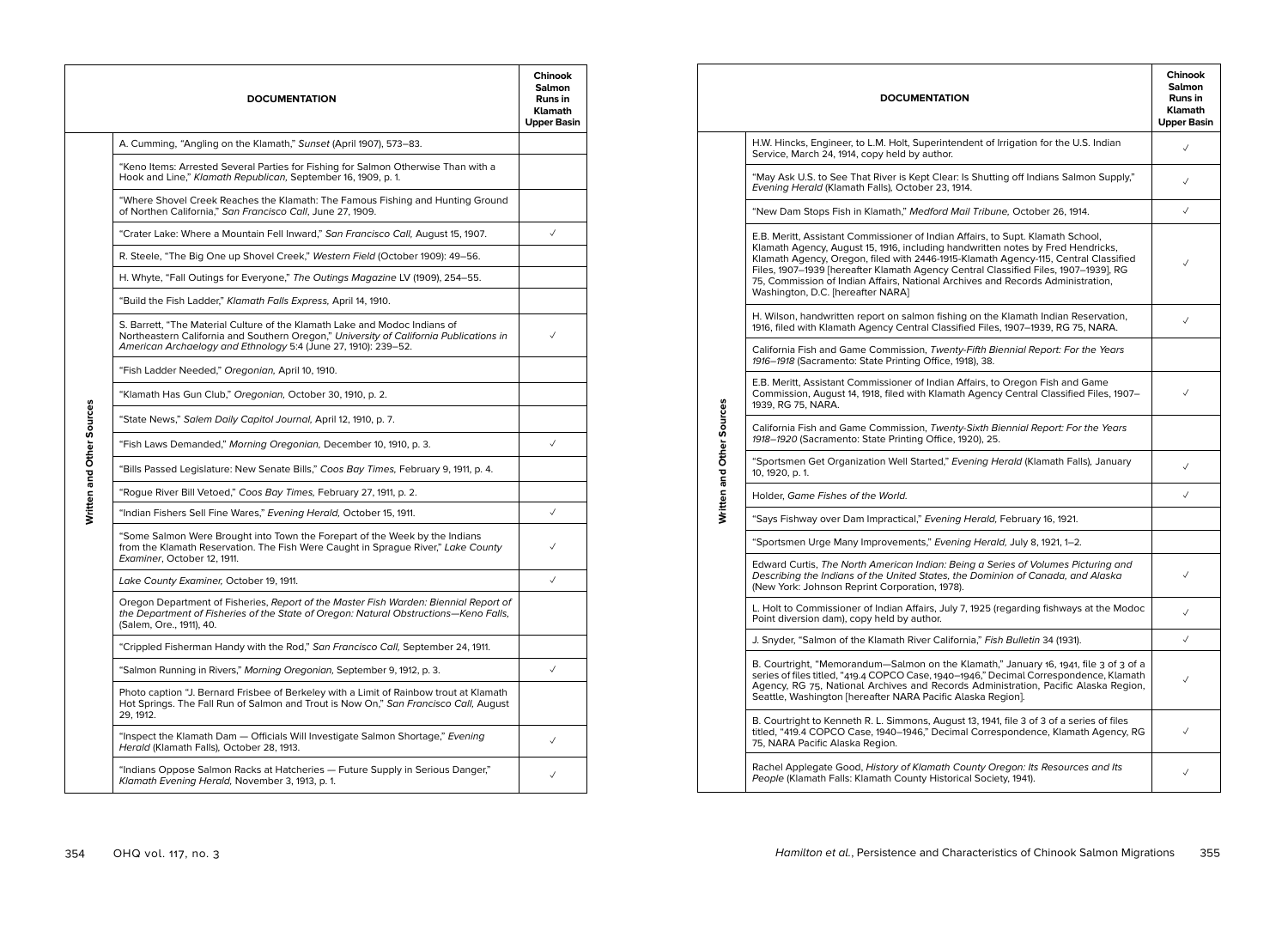|                           | <b>DOCUMENTATION</b>                                                                                                                                                                                                                                                                           | Chinook<br><b>Salmon</b><br><b>Runs in</b><br><b>Klamath</b><br><b>Upper Basin</b> |
|---------------------------|------------------------------------------------------------------------------------------------------------------------------------------------------------------------------------------------------------------------------------------------------------------------------------------------|------------------------------------------------------------------------------------|
|                           | K. Simmons to B.G. Courtright, Superintendent, Klamath Indian Agency, Klamath<br>Agency, Oregon, August 21, 1941, file 3 of 3 of a series of files titled, "419.4 COPCO<br>Case, 1940-1946," Decimal Correspondence, Klamath Agency, RG 75, NARA Pacific<br>Alaska Region.                     | $\checkmark$                                                                       |
|                           | K.R.L. Simmons, District Counsel, United States Department of the Interior, Office of<br>Indian Affairs, Field Service to Matt Ryckman, Oregon Superintendent of Fisheries,<br>July 28, 1941, Copco Case File, box 109, Decimal Correspondence, Klamath Agency,<br>RG 75, NARA Pacific Alaska. | ✓                                                                                  |
|                           | W. Knight to B.G. Courtright, map encl., December 12, 1941, Copco Case File, Decimal<br>Correspondence, box 109, Klamath Agency, RG 75, NARA Pacific Alaska Region.                                                                                                                            |                                                                                    |
|                           | A. Moore, Outline of a Wildlife Management Plan for the Klamath Indian Reservation,<br>U.S. Fish and Wildlife Service, 1943.                                                                                                                                                                   | $\checkmark$                                                                       |
|                           | F. Hewes, "Aboriginal Use of Fishery Resources in Northwestern North America,"<br>(Ph.D. diss.: University of California, 1947.)                                                                                                                                                               |                                                                                    |
|                           | G. Duncan, "Klamath Falls to Pokegama by the Old Stage and Freight Stations,"<br>Yearbook 1948, Siskiyou County Historical Society 1:3 (1948): 45.                                                                                                                                             |                                                                                    |
|                           | "As Told to Me by Rod Frain," October 24, 1948 interview in Klamath Echoes 1:3<br>$(1966): 7-8.$                                                                                                                                                                                               | $\checkmark$                                                                       |
|                           | "As Told to Me by George Masten Miller," February 28, 1948, oral history recorded<br>by Devere Helfrich, Klamath Echoes 1:1 (1964): 13-17.                                                                                                                                                     | $\checkmark$                                                                       |
|                           | Wales, Management of King Salmon Spawning in the Klamath River, Siskiyou County.                                                                                                                                                                                                               |                                                                                    |
| Written and Other Sources | J. Wales and M. Coots, Second Report on the Effect of the Klamath River Water<br>Fluctuations upon Salmonid Fishes, memo from the California Department of Fish and<br>Game District Fisheries Biologist to the Bureau of Fish Conservation, 1950.                                             |                                                                                    |
|                           | M. Coots and J. Wales, King Salmon Activity in Jenny Creek and the Old Klamath River<br>Channel between the Forebay Dam and Copco #2 Plant, California Department of<br>Fish and Game, October 29, 1952.                                                                                       |                                                                                    |
|                           | M. Coots, King Salmon Count-Klamath River, Klamathon Racks-Siskiyou County,<br>Inland Fisheries Branch, California Department of Fish and Game, 1953.                                                                                                                                          |                                                                                    |
|                           | A. Kroeber, Handbook of the Indians of California (Berkeley: California Book Company,<br>Ltd., 1953).                                                                                                                                                                                          |                                                                                    |
|                           | M. Coots, Efficiency of King Salmon Spawning in Fall Creek, Siskiyou County-<br>Progress Report for 1953-54, California Department of Fish and Game, Inland Fisheries<br>Branch, 1954.                                                                                                         |                                                                                    |
|                           | M. Coots, Klamath River 1954 King Salmon Count, Klamathon Racks, Siskiyou County,<br>and Some Notes on Marked King Salmon Recoveries in the Upper Klamath River,<br>Inland Fisheries Branch, California Department of Fish and Game, 1954.                                                     |                                                                                    |
|                           | USDI Fish and Wildlife Service, A Special Report on Fish and Wildlife Resources<br>Affected by Developments Proposed for the Upper Klamath Basin, Oregon and<br>California, United States Department of the Interior, Fish and Wildlife Service, Portland<br>Oregon, 1954.                     | ✓                                                                                  |
|                           | E. Hughes and G. Weber, Report on North Coast Salmon Carcass Recovery Work-<br>1955, California Department of Fish and Game, 1955.                                                                                                                                                             |                                                                                    |
|                           |                                                                                                                                                                                                                                                                                                |                                                                                    |

|                           | <b>DOCUMENTATION</b>                                                                                                                                                                                                                                                                                                                               | Chinook<br><b>Salmon</b><br>Runs in<br><b>Klamath</b><br><b>Upper Basin</b> |
|---------------------------|----------------------------------------------------------------------------------------------------------------------------------------------------------------------------------------------------------------------------------------------------------------------------------------------------------------------------------------------------|-----------------------------------------------------------------------------|
|                           | G. Wright, Tidbits of Greensprings and Klamath River Canyon History, 1957, typescript<br>at Bureau of Land Management Klamath Falls Resource Area, Lakeview District,<br>Klamath Falls, Oregon.                                                                                                                                                    |                                                                             |
|                           | M. Coots, Klamath River 1956 King Salmon Count, Klamathon Racks, Siskiyou County,<br>California Department of Fish and Game Inland Fisheries 1958, Administrative Report<br>$58 - 9.$                                                                                                                                                              |                                                                             |
|                           | Klamath County Pomona Grange, Resolution Favoring the Building of a Fish Ladder or<br>Other Means for the Passing of Salmon and Other Fish to the Waterways of Klamath<br>County, 1958, California Department of Fish and Game Executive/Legal Litigation Files,<br>Copco Case, no. 2001-09-35, California State Archives, Sacramento, California. | ✓                                                                           |
|                           | Affidavit of James Riley for The People of the State of California v. The California<br>Oregon Power Company, No. 13995 (State of California, 1959).                                                                                                                                                                                               |                                                                             |
|                           | California Senate, Fact Finding Committee on Natural Resources, Iron Gate Dam: Its<br>Effect on the Klamath River Fisheries, Yreka, California, 1961.                                                                                                                                                                                              |                                                                             |
|                           | W. Wright, "Biography of Robert Whittle," 1962, Siskiyou County Historical Society.                                                                                                                                                                                                                                                                |                                                                             |
|                           | Federal Energy Regulatory Commission, Opinion and Order for Petition to Reguire<br>Licensee to Construct, Operate, and Maintain a Fish Hatchery, Amending License,<br>and Directing Revised Filings, Opinion No. 381, (Washington D.C., March 14, 1963).                                                                                           |                                                                             |
| Written and Other Sources | V. Ray, Primitive Pragmatists: The Modoc Indians of California (Seattle, Washington:<br>University of Washington Press, 1963).                                                                                                                                                                                                                     | $\checkmark$                                                                |
|                           | Devere Helfrich, "The First Boats," Klamath Echoes 1:2 (1965).                                                                                                                                                                                                                                                                                     | $\checkmark$                                                                |
|                           | "The History of Klamath Hot Springs Written by Alice Hessig for the 1965 Siskiyou<br>Pioneer," Klamath Echoes, 1977.                                                                                                                                                                                                                               |                                                                             |
|                           | Ray Telford, age 83, longtime Klamath Falls resident, interview by F. Landrum,<br>November 18, 1965, on CD, Francis S. and Patricia L. Landrum Collection, Shaw<br>Historical Library, Oregon Institute of Technology, Klamath Falls.                                                                                                              | $\checkmark$                                                                |
|                           | T. Stern, The Klamath Tribe (Seattle: University of Washington Press, 1965).                                                                                                                                                                                                                                                                       | $\checkmark$                                                                |
|                           | "Klamath Salmon Report Ready; Meeting Called for Tuesday," Klamath Herald and<br>News, September 25, 1966, p. 1-A.                                                                                                                                                                                                                                 | $\checkmark$                                                                |
|                           | F. Wynne, "Link River," Klamath Echoes, Centennial Issue 1:4 (1967): 15-16.                                                                                                                                                                                                                                                                        | ✓                                                                           |
|                           | C. Howe, Ancient Tribes of the Klamath Country (Portland, Ore.: Binfords and Mort,<br>1968).                                                                                                                                                                                                                                                       | $\checkmark$                                                                |
|                           | C. Lorenz, "The Time of My Life," in Klamath County Museum Research Papers, vol. 4,<br>ed. C. William Burk, (Klamath Falls, Ore.: Klamath County Museum, 1969), 114.                                                                                                                                                                               | $\checkmark$                                                                |
|                           | Devere Helfrich, "Keno and Vicinity," Klamath Echoes, Merril-Keno Issue 1:7 (1969):<br>$47 - 50.$                                                                                                                                                                                                                                                  | $\checkmark$                                                                |
|                           | Earl Leitritz, A History of California's Fish Hatcheries 1870-1960, California Department<br>of Fish and Game Fish Bulletin 150, Inland Fisheries Branch, State of California,<br>Department of Fish and Game, 1970.                                                                                                                               |                                                                             |
|                           | "Mrs. Louella O.T. Anderson," Klamath Echoes, Sprague River-Bly Issue 1:12 (1974):<br>75-76.                                                                                                                                                                                                                                                       | $\checkmark$                                                                |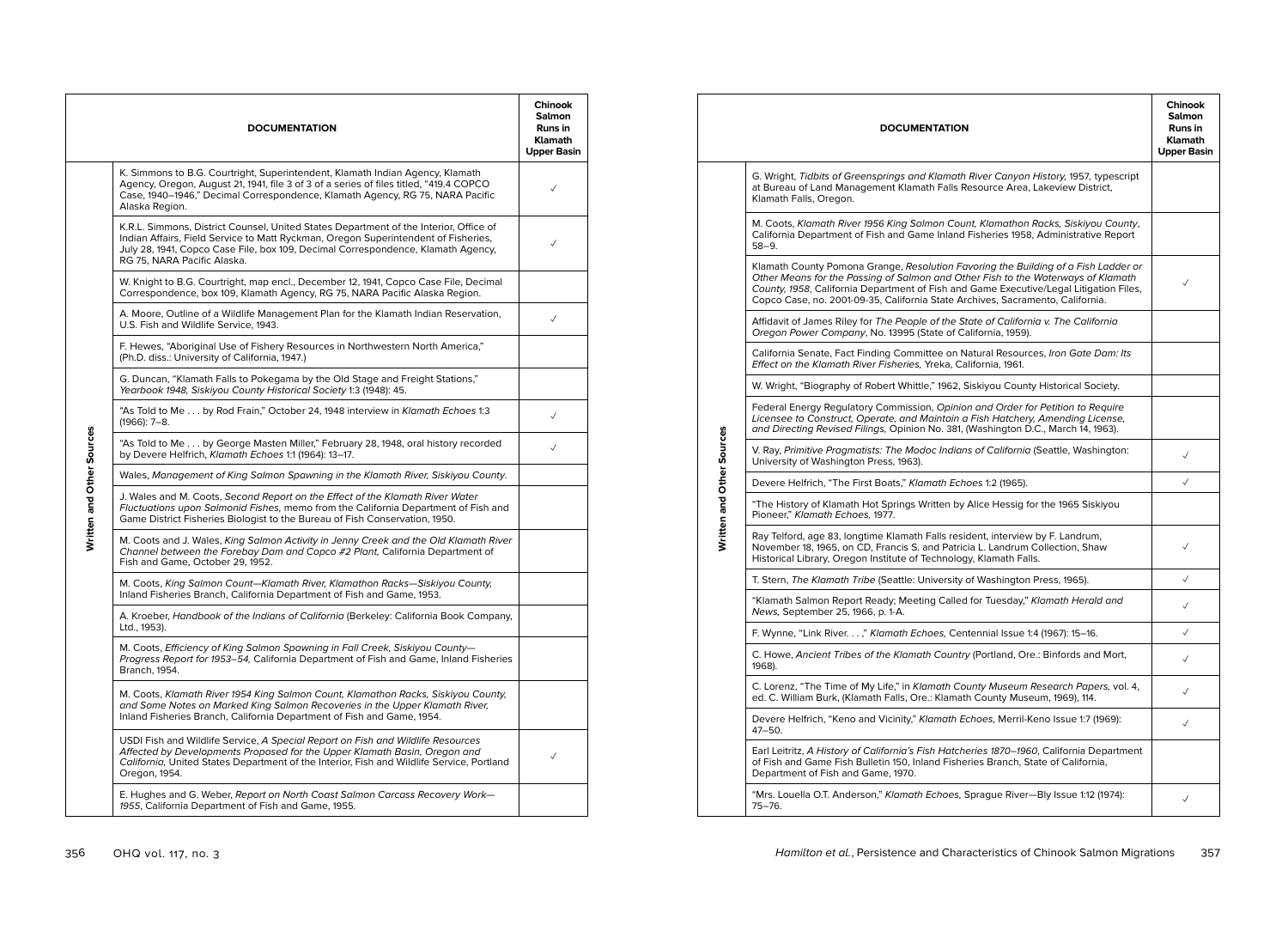|                           | <b>DOCUMENTATION</b>                                                                                                                                                                                                                                                                                                                                    | Chinook<br><b>Salmon</b><br><b>Runs in</b><br><b>Klamath</b><br><b>Upper Basin</b> |  |  |  |
|---------------------------|---------------------------------------------------------------------------------------------------------------------------------------------------------------------------------------------------------------------------------------------------------------------------------------------------------------------------------------------------------|------------------------------------------------------------------------------------|--|--|--|
|                           | Alice Overton Hessig, Looking Back: The California-Oregon Stage Road from Ager,<br>California to Topsy, Oregon (Carson City, Nev.: Printers, Inc., 1979).                                                                                                                                                                                               |                                                                                    |  |  |  |
|                           | J. Mack, "Archaelogical Investigation of the Salt Cave Locality: Subsistence Uniformity<br>and Cultural Diversity along the Klamath River Oregon," (Ph.D. diss: University of<br>Oregon, 1978).                                                                                                                                                         |                                                                                    |  |  |  |
|                           | E. Moore, Western Echoes (Klamath Falls: Paul Tremaine Publishing, 1981).                                                                                                                                                                                                                                                                               |                                                                                    |  |  |  |
|                           | Beak Consultants Inc., Application for License Salt Caves Hydroelectric Project-<br>Project No. 3313, Report of Beak Consultants to the City of Klamath Falls, Oregon for<br>submittal to the Federal Energy Regulatory Commission, 1985.                                                                                                               |                                                                                    |  |  |  |
|                           | California Department of Fish and Game, Status and Management of Spring-Run<br>Chinook Salmon, Inland Fisheries Division, 1990.                                                                                                                                                                                                                         | $\checkmark$                                                                       |  |  |  |
|                           | D. Theodoratus, M. Ashman, H. McCarthy, D. Genetti, Klamath River Canyon Ethnology<br>Study. Prepared by Theodoratus Cultural Research, Inc., Fair Oaks, California for<br>Biosystems Analysis, Inc., Santa Cruz, California, United States Department of the<br>Interior, Bureau of Land Management, Lakeview District Office, Lakeview, Oregon, 1990. |                                                                                    |  |  |  |
|                           | J. Spindor, Yulalona: A Report on the Link River, 1993, Klamath County Museum.                                                                                                                                                                                                                                                                          |                                                                                    |  |  |  |
| Written and Other Sources | Alice Isobel High, "History of Alice Isobell Spencer High, of Ashland (Now Deceased),"<br>photo of typescript, "Spencer Creek" file, Bureau of Land Management, Klamath Falls<br>Resource Area, Lakeview District, Klamath Falls, Oregon.                                                                                                               |                                                                                    |  |  |  |
|                           | T. Stern, "Klamath and Modoc," in Handbook of North American Indians, vol. 12,<br>(Washington, D.C.: Smithsonian Institution, 1998), 448.                                                                                                                                                                                                               |                                                                                    |  |  |  |
|                           | W. Sturtevant, Handbook of North American Indians, vol. 12. (Washington, D.C.:<br>Smithsonian Institution, 1998).                                                                                                                                                                                                                                       | $\checkmark$                                                                       |  |  |  |
|                           | L.W. Powers, ed., A River Never the Same: A History of Water in the Klamath Basin<br>(Klamath Falls: Shaw Historical Library, 1999.)                                                                                                                                                                                                                    | $\checkmark$                                                                       |  |  |  |
|                           | California Department of Fish and Game, Upper Klamath River Wild Trout<br>Management Plan, 2000–2004, Northern California and North Coast Region, Wildlife<br>and Inland Fisheries Division, 2000.                                                                                                                                                      |                                                                                    |  |  |  |
|                           | R. Carter to Oregon Department of Fish and Wildlife regarding the History of Spring<br>Creek, Klamath County, Oregon, March 2001, Oregon Department of Fish and Wildlife,<br>Klamath Falls Office.                                                                                                                                                      | $\checkmark$                                                                       |  |  |  |
|                           | D. Deur, Final Report Traditional Cultural Properties and Sensitive Resource Study:<br>Klamath Hydroelectric Project FERC Relicensing Documentation, Report to the<br>Klamath Tribes, 2003.                                                                                                                                                             | $\checkmark$                                                                       |  |  |  |
|                           | Stephen Dow Beckham, Historical Landscape Overview of the Upper Klamath River<br>Canyon of Oregon and California, Cultural Resource Series no. 13, U.S. Department of<br>Interior, Bureau of Land Management, Oregon State Office, Portland, Oregon, 2006.                                                                                              |                                                                                    |  |  |  |
|                           | Holly Doremus and A. Dan Tarlock, Water War in the Klamath Basin: Macho Law,<br>Combat Biology, and Dirty Politics (Washington, D.C.: Island Press, 2008).                                                                                                                                                                                              | $\checkmark$                                                                       |  |  |  |
|                           | V. Butler, A.E. Stevenson, J.A. Miller, D.Y. Yang, C.F. Speller, N. Misarti, The Use of<br>Archaeological Fish Remains to Establish Pre-Development Salmonid Biogeography<br>in the Upper Klamath Basin, Final Report, Portland State University Department of<br>Anthropology, Portland, Oregon, 2010.                                                 | $\checkmark$                                                                       |  |  |  |

|              | <b>DOCUMENTATION</b>                              | Chinook<br><b>Salmon</b><br><b>Runs in</b><br><b>Klamath</b><br><b>Upper Basin</b> |
|--------------|---------------------------------------------------|------------------------------------------------------------------------------------|
| š<br>Intervi | Laura Pickard Grabner, interview by author, 2013. | ✓                                                                                  |

## **TABLE 2. ACCOUNTS OF CHINOOK SALMON NON-ABUNDANCE/ABUNDANCE UPSTREAM FROM IRON GATE DAM SITE**

| <b>ACCOUNT</b>                                                                    |                                                                                                                                                                                                                                                                                                                                                              | <b>DATE</b>      | <b>SOURCE</b>                                                                                                                                                                                                    |
|-----------------------------------------------------------------------------------|--------------------------------------------------------------------------------------------------------------------------------------------------------------------------------------------------------------------------------------------------------------------------------------------------------------------------------------------------------------|------------------|------------------------------------------------------------------------------------------------------------------------------------------------------------------------------------------------------------------|
|                                                                                   | "salmon were available only in the Klamath River<br>and its tributaries below Copco Marsh, to which a<br>few ascended."                                                                                                                                                                                                                                      | Prior to<br>dams | G. Hewes, Aboriginal Use of Fishery<br>Resources in Northwestern North<br>America (Ph.D. diss.: Univ. of Califor-<br>nia, 1947).                                                                                 |
| Indicating Non-Abundance Upstream from<br>ron Gate Dam Site                       | "According to Oregon State Department of Fish and<br>Wildlife records, before Copco Dam was built a<br>hardy few Chinook salmon commonly would ascend<br>beyond Big Bend Canyon each year-some of them<br>reaching Upper Klamath Lake and the Williamson<br>River. However, the major portion of the annual<br>spawning runs did not pass above the canyon." | Prior to<br>dams | J. LaLande, First over the Siskiyous:<br>Peter Skene Ogden's 1826-1827<br>Journey through the Oregon-Califor-<br>nia Borderlands (Portland: OHS Press,<br>1987).                                                 |
|                                                                                   | "A small run enters the Klamath and Umpqua rivers"                                                                                                                                                                                                                                                                                                           | Prior to<br>dams | Oregon Deptartment of Fisheries,<br>Annual Report to the Legislative<br>Assembly 21st Regular Session (1901).                                                                                                    |
| Site                                                                              | "Salmon, varieties of trout, suckers, and smaller fish<br>were all to be had in abundance."                                                                                                                                                                                                                                                                  | Prior to<br>dams | L. Spier, Klamath Ethnography (Berke-<br>ley: Univ. of California Press, 1930).                                                                                                                                  |
| Upstream from Iron Gate Dam<br>in general, without dates)<br>Indicating Abundance | "For years the [Klamath] Indians have spent much<br>of the spring, summer, and fall months catching<br>salmon and drying them for winter food, and it is<br>said that during the last winter some of them actu-<br>ally suffered because they did not have this supply."                                                                                     | Prior to<br>dams | "New Dam Stops Fish in Klamath,"<br>Medford Mail Tribune, October 26.<br>1914.                                                                                                                                   |
|                                                                                   | "The Klamath Indians caught a great many salmon<br>in October every year, which helped materially in<br>their food supply"                                                                                                                                                                                                                                   | Prior to<br>dams | H. Wilson, Report on Salmon Fishing<br>on the Klamath Indian Reservation,<br>1916, filed with 2446-1915-Klamath<br>Agency-115, Central Classified Files,<br>1907-1939, Office of Indian Affairs, RG<br>75, NARA. |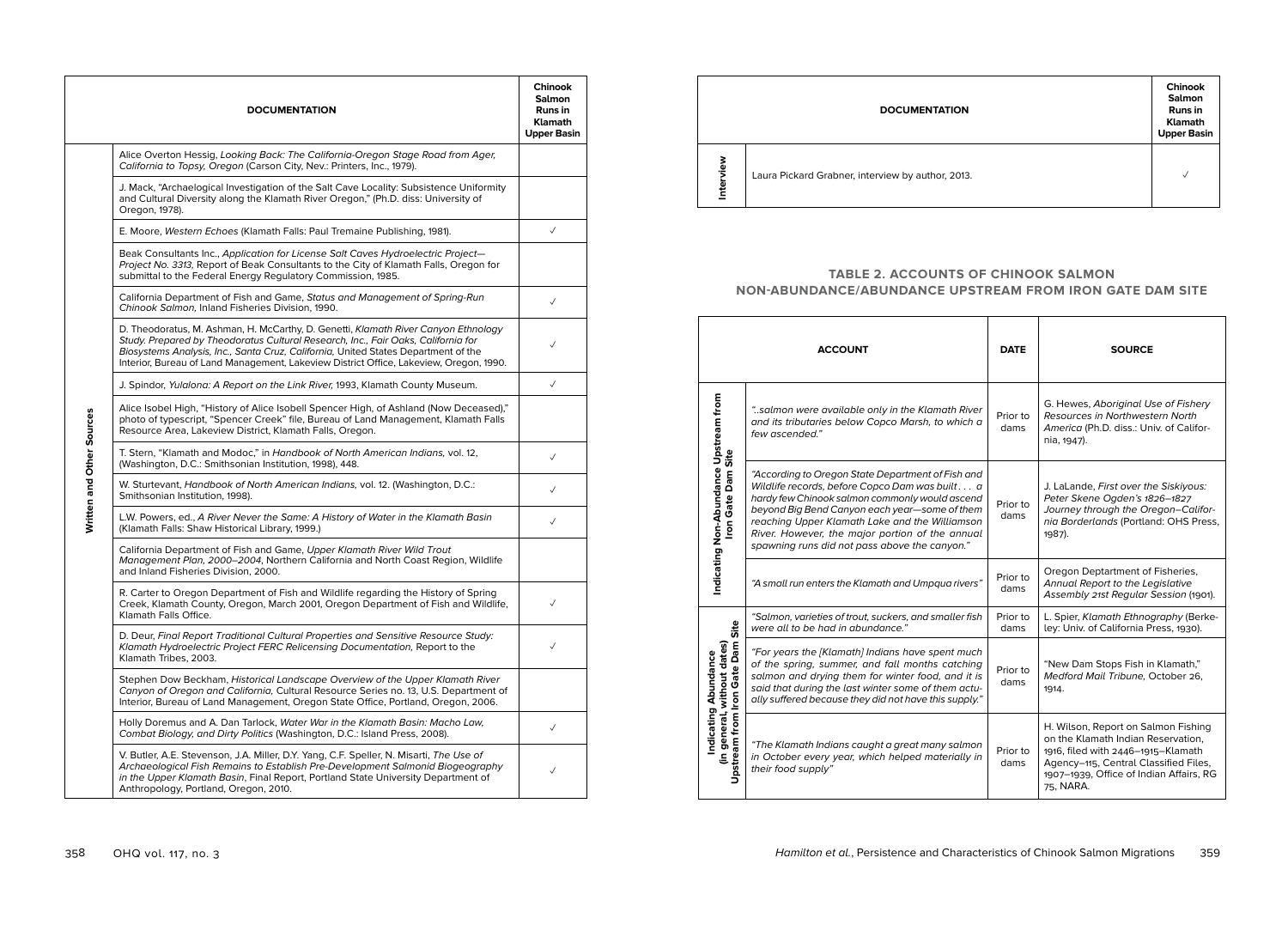|                                                                      | <b>ACCOUNT</b>                                                                                                                                                                                                                                                                                                                                                                                                                                                                                                                                                                          | <b>DATE</b>      | <b>SOURCE</b>                                                                                                                                                                                                                                             |
|----------------------------------------------------------------------|-----------------------------------------------------------------------------------------------------------------------------------------------------------------------------------------------------------------------------------------------------------------------------------------------------------------------------------------------------------------------------------------------------------------------------------------------------------------------------------------------------------------------------------------------------------------------------------------|------------------|-----------------------------------------------------------------------------------------------------------------------------------------------------------------------------------------------------------------------------------------------------------|
|                                                                      | "I have asked a great many Indians and white<br>people as to the effect of this dam on the fish in the<br>streams of this locality [the Reservation]. There has<br>been but one answer and that is that in the past a<br>great many salmon were caught where the Indians<br>secured a large part of their sustenance, and since<br>this dam was begun four years ago there has been<br>no salmon caught, and I have inquired of white<br>people who have lived in the country for some time,<br>and without exception as far as I have heard they<br>concur absolutely in that report." | Prior to<br>dams | C. Ashbury to E.B. Meritt, June 7,<br>1917, Filed with 2446-1915-Klamath<br>Agency-115, Central Classified Files,<br>1907-1939, Klamath Agency, Oregon,<br>United States Indian Service, RG 75,<br>NARA, Washington D.C.                                  |
|                                                                      | "the largest village on the banks of the Link<br>River. was the scene of winter fishing<br>grounds, unexcelled for salmon."                                                                                                                                                                                                                                                                                                                                                                                                                                                             | Prior to<br>dams | Good, History of Klamath County<br>Oregon.                                                                                                                                                                                                                |
| Site                                                                 | "No salmon [were] in Klamath Marsh but abundant<br>elsewhere in area."                                                                                                                                                                                                                                                                                                                                                                                                                                                                                                                  | Prior to<br>dams | E. Voegelin, "Culture Element Dis-<br>tributions, XX: Northeast California,"<br>University of California Anthropologi-<br>cal Records 7:2 (1942): 194.                                                                                                    |
| Iron Gate Dam<br>(in general, without dates)<br>Indicating Abundance | "The older Indians tell me the Sprague was 'full of<br>salmon.' There were several holes along the river<br>and fishing was had at these places all day long<br>and most of the night when torches were used. Fish<br>were taken out by the wagonload."                                                                                                                                                                                                                                                                                                                                 | Prior to<br>dams | B. Courtright, "Memorandum -<br>Salmon on the Klamath," January<br>16, 1941, file 3 of 3 of a series of<br>files titled, "419.4 COPCO Case,<br>1940-1946," Decimal Correspondence,<br>Klamath Agency, box 109, BIA, RG 75,<br>NARA Pacific Alaska Region. |
| Upstream from                                                        | "The blocking of the river marked the end of those<br>years when salmon teemed in waterways through-<br>out the basin, at least to the upper limits of the<br>Sprague River." September 25, 1966                                                                                                                                                                                                                                                                                                                                                                                        | Prior to<br>dams | "Klamath Salmon Report Ready;<br>Meeting Called for Tuesday," Klamath<br>Herald and News, September 25,<br>1966, p. 1-A.                                                                                                                                  |
|                                                                      | At Link River "enormous quantities of salmon and<br>steelhead and mullet were taken each year by the<br>Indians who dried them for their winter food supply."<br>(Wynne 1967).                                                                                                                                                                                                                                                                                                                                                                                                          | Prior to<br>dams | F. Wynne, "Link River," Klamath<br>Echoes 1:4 (1967): 15-16.                                                                                                                                                                                              |
|                                                                      | "It was here [Fishing (or Moonshine) Falls] that<br>salmon would 'stack up like cordwood' and were<br>easily secured by those early fishermen (Indians<br>and early whites)."                                                                                                                                                                                                                                                                                                                                                                                                           | Prior to<br>dams | D. Helfrich, "Keno and Vicinity,"<br>Klamath Echoes 1:7 (1969) Merril-Keno<br>Issue: 47-50.                                                                                                                                                               |
|                                                                      | "the salmon run [Sprague River] was so heavy they<br>could run between your legs and almost knock<br>you down."                                                                                                                                                                                                                                                                                                                                                                                                                                                                         | Prior to<br>dams | H. Wright, in Lane and Lane Asso-<br>ciates, The Copco Dams and the<br>Fisheries of the Klamath Tribe: Report<br>of Lane and Lane Associates to the<br>USDI Bureau of Indian Affairs, Port-<br>land, Oregon, 1981, 61                                     |
|                                                                      | "I remember that salmon used to go up the Sprague<br>River to Bly. There used to be lots of salmon and<br>many times I saw Indians fishing at Baking Powder<br>Grade."                                                                                                                                                                                                                                                                                                                                                                                                                  | Prior to<br>dams | G. Duvall, 1946, in Courtright and<br>Simmons Affidavits 1941-1946, NARA<br>Pacfific Alaska Region.                                                                                                                                                       |

|                                                                                            | <b>ACCOUNT</b>                                                                                                                                                                                                                                                                                                                                                  | <b>DATE</b>            | <b>SOURCE</b>                                                                                                                                                                                                                                                                                                                                                                                                                                                                                     |
|--------------------------------------------------------------------------------------------|-----------------------------------------------------------------------------------------------------------------------------------------------------------------------------------------------------------------------------------------------------------------------------------------------------------------------------------------------------------------|------------------------|---------------------------------------------------------------------------------------------------------------------------------------------------------------------------------------------------------------------------------------------------------------------------------------------------------------------------------------------------------------------------------------------------------------------------------------------------------------------------------------------------|
| Site<br>Upstream from Iron Gate Dam<br>(in general, without dates)<br>Indicating Abundance | "Mr. Howard stated that his father would drive a<br>wagon to the crossing (where the Applegate Trail<br>crosses Spencer Creek) and using a pitchfork, load<br>it with salmon. The wagon would be so full, the<br>salmon would flop out going up the hill" (Hinton<br>pers. comm. 1995 In USDI Bureau of Land Manage-<br>ment, USDA Forest Service et al. 1995). | Prior to<br>dams       | USDI BLM, USDA Forest Service, EPA,<br>and USDI Fish and Wildlife Service,<br><b>Spencer Creek Pilot Watershed Anal-</b><br>ysis, U.S. Department of the Interior,<br>BLM, Klamath Falls Field Office, 1995.                                                                                                                                                                                                                                                                                      |
|                                                                                            | "I remember fording Spencer Creek; about 20 miles<br>[32 kilometers] below Klamath Falls, and the salmon<br>were so thick the horses became frightened."                                                                                                                                                                                                        | Prior to<br>dams       | H.H. Cole, 1946, in B. Courtright and<br>K. Simmons, Affidavits 1941-1946<br>regarding historical salmon fishery<br>upstream from Copco 1 Dam, U.S.<br>Department of the Interior, Office<br>of Indian of Indian Affairs, Klamath<br>Agency, Record Group 75, Decimal<br>Correspondence, box 109, Copco<br>Case File, folders 1 and 3, U.S.<br>Department of the Interior, Office of<br>Indian Affairs [hereafter Courtright and<br>Simmons Affidavits 1941-1946], NARA<br>Pacific Alaska Region. |
|                                                                                            | "I remember the runs of salmon in the north fork of<br>the Sprague River in the fall and the Indians catch-<br>ing them. One of the most colorful was one named<br>'Whiskey John' who used to spear salmon dressed<br>only in a red undershirt. The Indians caught lots of<br>salmon and would dry them on racks to provide<br>food in the winter."             | Prior to<br>dams       | C. Schmitz, 1946, in Courtright and<br>Simmons Affidavits 1941-1946, NARA<br>Pacfific Alaska Region.                                                                                                                                                                                                                                                                                                                                                                                              |
|                                                                                            | "I saw salmon hurling themselves at this [COPCO<br>Dam] in thousands and beating their heads in, many<br>of them had battered their heads completely off<br>back to the eyes."                                                                                                                                                                                  | Prior to<br><b>IGD</b> | W. Knight to B.G. Courtright, letter and<br>map, December 12, 1941, Copco Case<br>File, Decimal Correspondence, Box<br>109, folders 1 and 3, Klamath Agency,<br>BIA, RG 75, NARA Pacific Alaska<br>Region.                                                                                                                                                                                                                                                                                        |
|                                                                                            | "I would say that the salmon fish obtained by these<br>Indians during those years provided one-half of the<br>food consumed by them."                                                                                                                                                                                                                           | Prior to<br>dams       | D. Skeen in Lane and Lane Associ-<br>ates, The Copco Dams and the<br>Fisheries of the Klamath Tribe: Report<br>of Lane and Lane Associates to the<br>USDI Bureau of Indian Affairs, Port-<br>land, Oregon, 1981.                                                                                                                                                                                                                                                                                  |
|                                                                                            | "We Indians depended to a great extent on the<br>salmon for our food supply. I would state that about<br>one-third to a half of our food supply was provided<br>by the salmon."                                                                                                                                                                                 | Prior to<br>dams       | R. David in Ibid.                                                                                                                                                                                                                                                                                                                                                                                                                                                                                 |
|                                                                                            | "The salmon provided the Indians with about one-<br>third of their food supply each year."                                                                                                                                                                                                                                                                      | Prior to<br>dams       | D. Chocktoot in Ibid.                                                                                                                                                                                                                                                                                                                                                                                                                                                                             |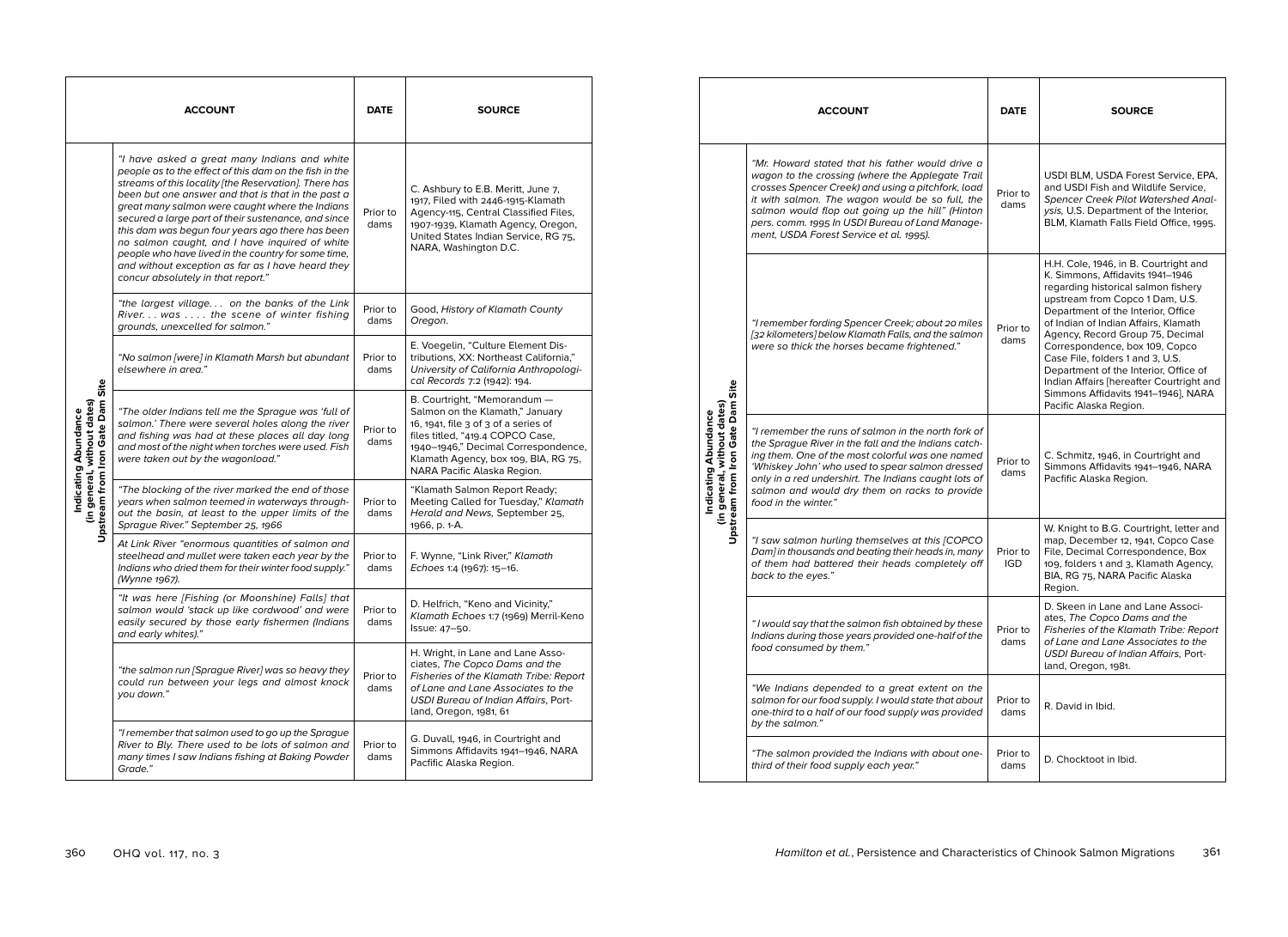|                                                     | <b>ACCOUNT</b>                                                                                                                                                                                                                                                                                                                                                   | <b>DATE</b>      | <b>SOURCE</b>                                                                                                                                                                                                                          |
|-----------------------------------------------------|------------------------------------------------------------------------------------------------------------------------------------------------------------------------------------------------------------------------------------------------------------------------------------------------------------------------------------------------------------------|------------------|----------------------------------------------------------------------------------------------------------------------------------------------------------------------------------------------------------------------------------------|
| Site                                                | "I would estimate that 1/6 of the subsistence of all<br>of the Indians residing on the Klamath river between<br>1890 and 1909 was provided by the salmon fish<br>caught in the reservation streams. "                                                                                                                                                            | Prior to<br>dams | C. Kirk in Ibid.                                                                                                                                                                                                                       |
|                                                     | "Speared salmon, lots of salmon dried."                                                                                                                                                                                                                                                                                                                          | Prior to<br>dams | I. Mose in Ibid.                                                                                                                                                                                                                       |
| (in general, without dates)<br>Indicating Abundance | "Recalled salmon in Spencer Creek, 20 miles below<br>Klamath Falls, so thick that they frightened the<br>horses fording the creek."                                                                                                                                                                                                                              | Prior to<br>dams | H. Ogle in Ibid.                                                                                                                                                                                                                       |
| Upstream from Iron Gate Dam                         | Natural Obstructions - Keno Falls: These natural<br>falls have been a detriment to the fishing industry<br>on the Klamath River for years past inasmuch as<br>large numbers of salmon and other fish would<br>congregate in the pools below the falls and injure<br>themselves, if not kill themselves outright, trying to<br>surmount the obstruction.          | Prior to<br>dams | Oregon Dept. of Fisheries, Report<br>of the Master Fish Warden. Biennial<br>Report of the Dept. of Fisheries of the<br>State of Oregon: Natural Obstruc-<br>tions - Keno Falls, Salem, Oregon,<br>1911, p. 40.                         |
|                                                     | "Up this [Klamath] river the salmon crowd in great<br>numbers to the lake [Upper Klamath Lake]"                                                                                                                                                                                                                                                                  | 1846             | J.C. Frémont, Narratives of Explo-<br>ration and Adventure (Longmans,<br>Green, and Co., Inc., 1956).                                                                                                                                  |
|                                                     | "Robert Whittle, about 1865, annually for several<br>years came up the Klamath River [to Keno, Oregon]<br>from Yreka to catch salmon, salmon trout, and sil-<br>versides to sell in Yreka."                                                                                                                                                                      | 1865             | G. Duncan, "Klamath Falls to Poke-<br>gama by the Old Stage and Freight<br>Stations," Yearbook, Siskiyou County<br>Historical Society 1:3 (1948): 45.                                                                                  |
| Copco 1 Dam Site and Klamathon Racks                | "The lake [Upper Klamath Lake] abounds in both<br>salmon and trout, a source of pleasure and profit<br>to our citizens, and especially to Poor Lo [Indians],<br>who takes them out in the spring by the wagon load,<br>and piles them up like cordwood to dry in the sun<br>for his winter's food."                                                              | 1884             | Linkville Star, May 10, 1884.                                                                                                                                                                                                          |
| Abundance Pre-1910                                  | "The lakes and streams of this country literally<br>team with 'speckled trout' of the following variet-<br>$ies: \ldots$ salmon"                                                                                                                                                                                                                                 | 1888             | The Great Klamath Basin and<br>Klamath County (Linkville: Klamath<br>County Museum, 1888), 2.                                                                                                                                          |
| Indicating<br><b>Upstream from</b>                  | "The Indians obtained a large part of their liveli-<br>hood from the salmon fish they caught. I would<br>say that approximately 3,000 pounds [1361 kg]<br>of salmon fish were taken out at Baking Powder<br>Grade [Sprague River] each day for 90 days." Victor<br>Nelson, member of the Klamath Tribes.                                                         | 1888–<br>1909    | V. Nelson, in Lane and Lane Assoc.,<br>The Copco Dams and the Fisheries<br>of the Klamath Tribe; K. Simmons,<br>Proposed Action for Injunction and<br>Damages: U.S. v. California Oregon<br>Power Company (Washington, D.C.,<br>1942). |
|                                                     | "There were ten of us in the family and I supplied<br>the salmon for the use of my family. What salmon I<br>caught I did not need, my family would give to their<br>friends. I would take between 300 to 400 salmon<br>out of the reservation streams each and every fall<br>during the salmon runs." James Johnson, born 1887,<br>member of the Klamath Tribes. | 1888-<br>1909    | J. Johnson, in Lane and Lane Assoc,<br>The Copco Dams and the Fisher-<br>ies of the Klamath Tribe; Simmons,<br>Proposed Action for Injunction and<br>Damages.                                                                          |

|                                                                                     | <b>ACCOUNT</b>                                                                                                                                                                                                                                                                                                                                                                                                                                                                                                                                  | <b>DATE</b>                        | <b>SOURCE</b>                                                                                                                                                             |
|-------------------------------------------------------------------------------------|-------------------------------------------------------------------------------------------------------------------------------------------------------------------------------------------------------------------------------------------------------------------------------------------------------------------------------------------------------------------------------------------------------------------------------------------------------------------------------------------------------------------------------------------------|------------------------------------|---------------------------------------------------------------------------------------------------------------------------------------------------------------------------|
|                                                                                     | "I know from my own knowledge The salmon<br>taken out provided approximately one-half of<br>the food that all of the Klamath Indians used from<br>1898 to the time when the fish were stopped by the<br>dam of the California Oregon Power Company in<br>1910." Delford Lang, member of the Klamath Tribes.                                                                                                                                                                                                                                     | 1898 to<br>1910                    | D. Lang in Lane and Lane Assoc, The<br>Copco Dams and the Fisheries of the<br><b>Klamath Tribe.</b>                                                                       |
|                                                                                     | "My husband fished salmon in all the fishing spots<br>at Sprague River He would take between 3-400<br>salmon a year." Bertha Lotches, born 1889, member<br>of the Klamath Tribes                                                                                                                                                                                                                                                                                                                                                                | 1901<br>(until<br>runs<br>stopped) | B. Lotches in Ibid.                                                                                                                                                       |
|                                                                                     | "Salmon and lake trout are now being caught in<br>great abundance."                                                                                                                                                                                                                                                                                                                                                                                                                                                                             | 1901                               | Local News, Klamath Republican,<br>February 21, 1901.                                                                                                                     |
|                                                                                     | "Roy Wright has caught four large salmon from<br>the river at this place [Link River] the last week. He<br>pulled one out yesterday that weighed 25 pounds<br>[11.3 kg]. Lots of them are in the river, he says."                                                                                                                                                                                                                                                                                                                               | 1902                               | Local News, Klamath Republican,<br>September 18, 1902.                                                                                                                    |
| Upstream from Copco 1 Dam Site and Klamathon Racks<br>Indicating Abundance Pre-1910 | "It is reported that the fish ladder at Klamathon is<br>a poor arrangement and has not accommodated<br>the salmon during their run, thousands have been<br>killed in attempting to go over it If a sufficient<br>ladder were provided there would be an abundance<br>of salmon here."                                                                                                                                                                                                                                                           | 1902                               | Local News, Klamath Republican,<br>October 16, 1902.                                                                                                                      |
|                                                                                     | "I would personally salt down 400 or 500 pounds<br>of fish following each salmon runs while I was here<br>on the reservation After 1902 I fished every<br>year during each salmon run until the spring of<br>1909  During each of those year following 1902<br>the salmon runs were about the same. There were<br>sufficient salmon running in the streams for all of<br>the Indians to obtain the salmon they needed in<br>sufficient quantity."                                                                                               | 1902                               | J. Cole, in Lane and Lane Assoc., The<br>Copco Dams and the Fisheries of the<br><b>Klamath Tribe.</b>                                                                     |
|                                                                                     | "salmon were running in the Klamath River at that<br>time and several loads had been brought to town<br>[Klamath Falls] from downriver"                                                                                                                                                                                                                                                                                                                                                                                                         | 1903                               | "Local News-The Salmon Are<br>Now Running in the Klamath River,"<br>Klamath Republican, September 10,<br>1903.                                                            |
|                                                                                     | "I remember distinctly during 1904 on several occa-<br>sions I would drive a spring wagon to the fishing<br>holes and fish all night with the Indians getting<br>sufficient salmon to load this wagon full of salmon<br>fish. The wagon would hold approximately 35 to<br>40 salmon, the salmon varying in weight between<br>10 and 40 pounds [4.5 to 18.1 kg] There would<br>sometimes be between 100 and 125 Indian fisher-<br>men spearing fish during these runs. Thousands<br>of pounds of salmon would be taken out during<br>heavy runs" | 1904                               | E. Beal in K. Simmons, Proposed<br>Action for Injunction and Damages:<br>United States vs California Oregon<br>Power Company (Washington, D. C.:<br>United States, 1942). |
|                                                                                     | " There are millions of the fish [salmon] below<br>the falls near Keno"                                                                                                                                                                                                                                                                                                                                                                                                                                                                         | 1908                               | "Millions of Salmon: Cannot Reach<br>the Lake on Account of Rocks in River<br>at Keno," Klamath Evening Herald,<br>September 24, 1908, p. 1.                              |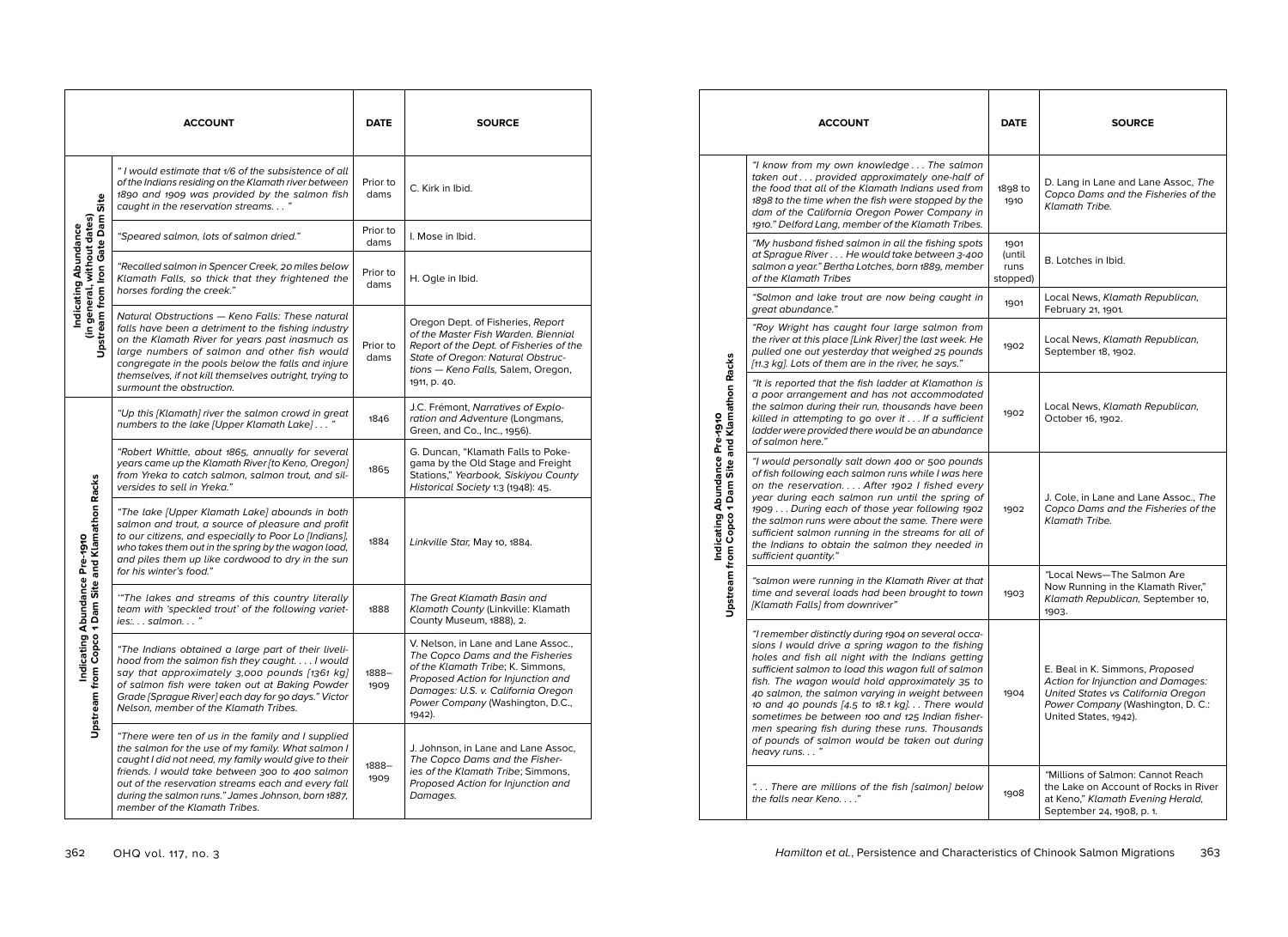|                                                                                        | <b>ACCOUNT</b>                                                                                                                                                                                                                                                                                                                                                                                                                                                                                                   | <b>DATE</b>     | <b>SOURCE</b>                                                                                                                                         |
|----------------------------------------------------------------------------------------|------------------------------------------------------------------------------------------------------------------------------------------------------------------------------------------------------------------------------------------------------------------------------------------------------------------------------------------------------------------------------------------------------------------------------------------------------------------------------------------------------------------|-----------------|-------------------------------------------------------------------------------------------------------------------------------------------------------|
| Upstream from Copco 1 Dam Site and<br>Klamathon Racks<br>Indicating Abundance Pre-1910 | "The salmon run up the river and go up Shovel<br>Creek in such numbers as to be almost beyond<br>belief. It is a fact that at narrow points in the river<br>the salmon sometimes crowd each other out upon<br>the bank."                                                                                                                                                                                                                                                                                         | 1909            | "Where Shovel Creek Reaches"<br>Klamath: The Famous Fishing and<br>Hunting Ground of Northern Cali-<br>fornia," San Francisco Call, June 27,<br>1909. |
|                                                                                        | "Sometimes the salmon crowd narrow Shovel Creek"<br>until it would appear possible to use pitchforks and<br>supply a cannery."                                                                                                                                                                                                                                                                                                                                                                                   | 1909            | R. Steele, "The Big One up Shovel<br>Creek (Illustrated)," Western Field,<br>October 1909, p. 49-56.                                                  |
|                                                                                        | "Salmon are still running in large numbers [at Link<br>River]"                                                                                                                                                                                                                                                                                                                                                                                                                                                   | 1909            | "Great Sport on the River: Trout Are<br>Plentiful and Easy to Catch-Salmon<br>Are still Running," Klamath Republi-<br>can, October 14 1909, p. 1.     |
|                                                                                        | "thousands of salmon are beating their lives out in<br>an attempt to scale the falls [Moonshine Falls]. A<br>fish ladder could be built at a cost not to exceed"                                                                                                                                                                                                                                                                                                                                                 | 1910            | "Fish Ladder Needed," Sunday<br>Oregonian, April 10, 1910.                                                                                            |
| rom Copco 1 Dam Site and Klamathon Racks<br>Indicating Abundance 1910-1912<br>Upstream | "Thousands of salmon enter the Klamath River<br>[in Oregon] The Klamath County Rod and Gun<br>Club desires a special provision lifting the protec-<br>tion from salmon to permit Klamath people to get<br>at least some benefit from the large salmon runs<br>here during the Fall and Spring months. Now no<br>one is allowed to fish other than with hook and line,<br>and as salmon will not bite a hook this law gives<br>people here absolutely no benefit from the millions<br>of salmon in these waters." | 1910            | "Fish Laws Demanded," Morning<br>Oregonian, December 10, 1910, p. 3.                                                                                  |
|                                                                                        | "Lakeview — Indians from the Klamath Reservation<br>are  selling  some of the finest salmon that<br>they have ever had brought over to this part of the<br>country. The fish are running this year in largely<br>increased numbers, and are of better quality than<br>usual at this time of the year."                                                                                                                                                                                                           | 1911            | "Indian Fishers Sell Fine Wares,"<br>Klamath Evening Herald, October 15,<br>1911.                                                                     |
|                                                                                        | "one of the Klamath Indians, last week came<br>over from the Reservation [to Lakeview Oregon]<br>bringing with him a large load of salmon which were<br>caught in the Sprague River. It is needless to say<br>that he found a ready sale for the fish."                                                                                                                                                                                                                                                          | 1911            | Lake County Examiner, October 19,<br>1911.                                                                                                            |
|                                                                                        | "Salmon are running in fine style in the Klamath<br>and Link Rivers and are also ascending Lost River<br>through the recently opened Diversion Canal. None<br>have been taken with hook and line as yet, although<br>a number of fishermen have been whipping Link<br>River for them."                                                                                                                                                                                                                           | 1912            | "Salmon Running in Rivers," Portland<br>Morning Oregonian, September 9,<br>1912, p. 3.                                                                |
|                                                                                        | "large numbers of salmon are dried, smoked and<br>salted during this time of the year."                                                                                                                                                                                                                                                                                                                                                                                                                          | Through<br>1912 | "Indians Oppose Salmon Racks at<br>Hatcheries-Future Supply in Serious<br>Danger," Klamath Evening Herald,<br>November 3, 1913, p. 1.                 |

## **TABLE 3: ADDITIONAL DOCUMENTATION OF THE PRESENCE AND EXTENT OF CHINOOK SALMON DISTRIBUTION IN THE KLAMATH RIVER SYSTEM UPSTREAM FROM IRON GATE DAM SINCE HAMILTON ET AL. (2005) PUBLICATION**

| <b>SEASON</b> | WATERSHED<br><b>REFERENCE</b>                     | <b>LOCATION</b>                     | <b>DATE</b>       | <b>SOURCE</b>                                                                                                                                                              |
|---------------|---------------------------------------------------|-------------------------------------|-------------------|----------------------------------------------------------------------------------------------------------------------------------------------------------------------------|
| Winter        | Klamath Upper Basin (Link<br>River to Headwaters) | Link River                          | February 21, 1901 | "Local News: Salmon and<br>lake trout now being caught<br>in great abundance," Klamath<br>Republican, February 21, 1901.                                                   |
|               | Klamath Upper Basin                               | Link River                          | March 21, 1901    | Article on fish runs from the<br>March 21, 1901 edition of the<br>Klamath Republican, reprinted<br>in the Klamath Echoes, 1965.                                            |
|               | Klamath Upper Basin                               | <b>Link River</b>                   | Winter            | Good, History of Klamath<br>County Oregon.                                                                                                                                 |
|               | Klamath Upper Basin                               | Link River                          | March             | Fortune, et al, A study to<br>Determine the Feasibility of<br>Establishing Salmon.                                                                                         |
| <b>Spring</b> | IGD to Keno                                       | Upper Klamath<br>River Canyon       | April             | Theodoratatus, et al., Klamath<br>River Canyon Ethnology Study.                                                                                                            |
|               | IGD to Keno (downstream<br>from Link River)       | "Moonshine<br>Falls"                | April 12, 1910    | "Fish Ladder Needed,"<br>Oregonian, April 10, 1910; "State<br>News," Daily Capitol Journal,<br>April 12, 1910.                                                             |
|               | Klamath Upper Basin                               | Link River                          | May 6, 1846       | Frémont, Narratives of<br><b>Exploration and Adventure</b>                                                                                                                 |
|               | Klamath Upper Basin                               | <b>Link River</b>                   | May 9, 1846       | Frémont in Walker, Bear Flag<br>Rising.                                                                                                                                    |
|               | Klamath Upper Basin                               | Link River                          | May 10, 1884      | Linkville Star, May 10, 1884.                                                                                                                                              |
|               | Klamath Upper Basin                               | <b>Link River</b>                   | Spring 1888       | The Great Klamath Basin and<br>Klamath County (Linkville:<br>Klamath County Museum, 1888), 2.                                                                              |
|               | Klamath Upper Basin                               | Link River/<br><b>Klamath Falls</b> | Spring 1910       | "Fish Laws Demanded," Morning<br>Oregonian, December 10, 1910.                                                                                                             |
|               | Klamath Upper Basin                               | <b>UKL</b> tributaries              | May-June 1890     | Spier, Klamath Ethnography.                                                                                                                                                |
|               | Klamath Upper Basin                               | <b>UKL</b> tributaries              | Spring 1914       | "New Dam Stops Fish in<br>Klamath," Medford Tribune,<br>October 26, 1914.                                                                                                  |
|               | Klamath Upper Basin                               | <b>UKL</b> tributaries              | Spring 1916       | E.B. Meritt to Supt. Klamath<br>School, Klamath Agency,<br>dated August 15, 1916,<br>2446-1915-Klamath Agency-115,<br>RG 75, Central Classified Files,<br>1907-1939, NARA. |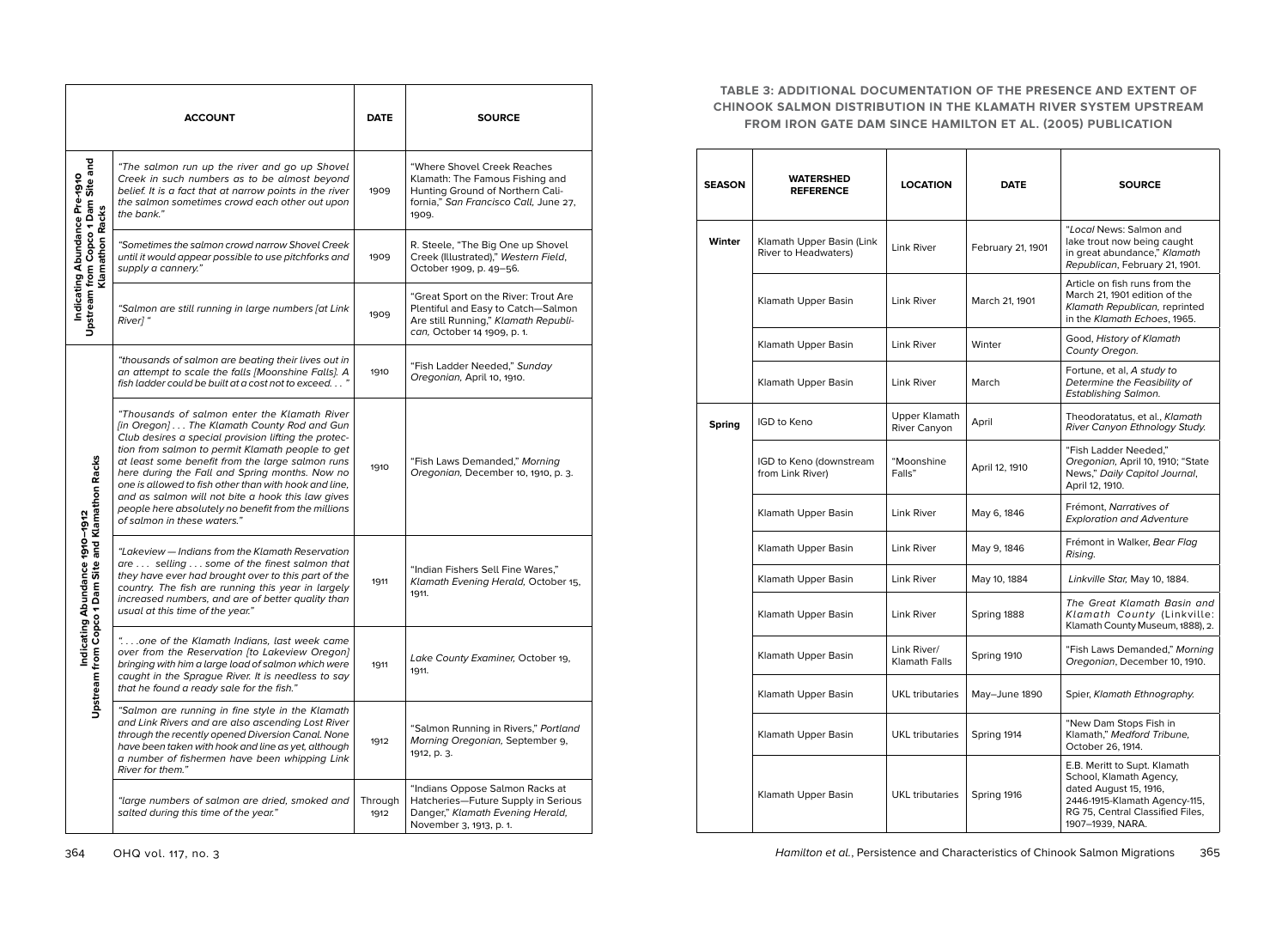| <b>SEASON</b> | <b>WATERSHED</b><br><b>REFERENCE</b> | <b>LOCATION</b>                              | <b>DATE</b>                                            | <b>SOURCE</b>                                                                                                                                                              |
|---------------|--------------------------------------|----------------------------------------------|--------------------------------------------------------|----------------------------------------------------------------------------------------------------------------------------------------------------------------------------|
| <b>Spring</b> | Klamath Upper Basin                  | UKL tributaries                              | Spring (two runs<br>"noted even to<br>the headwaters") | Snyder, Salmon of the Klamath<br><b>River California</b>                                                                                                                   |
|               | Klamath Upper Basin                  | <b>UKL</b> tributaries                       | May-June                                               | Spier, Klamath Ethnography.                                                                                                                                                |
|               | Klamath Upper Basin                  | <b>UKL</b> tributaries                       | Spring                                                 | Stern, The Klamath Tribe.                                                                                                                                                  |
|               | Klamath Upper Basin                  | <b>UKL</b> tributaries                       | Spring                                                 | Voegelin, "Culture Element<br>Distributions: XX, Northeast<br>California," 194                                                                                             |
| <b>Summer</b> | <b>IGD to Keno</b>                   | <b>Shovel Creek</b>                          | July                                                   | "Trout Streams are Beckoning<br>Angling Hosts," San Francisco<br>Call, June 4, 1904.                                                                                       |
|               | <b>IGD to Keno</b>                   | <b>Shovel Creek</b>                          | August 10                                              | Cumming, "Angling on the<br>Klamath," 577-583.                                                                                                                             |
|               | <b>IGD to Keno</b>                   | Shovel Creek                                 | September 8,<br>1909                                   | Judah, "A Siskiyou<br>vacation,"262-67.                                                                                                                                    |
|               | <b>IGD to Keno</b>                   | <b>Shovel Creek</b>                          | August 29, 1912                                        | "Photo - J. Bernard Frisbee of<br>Berkeley with a limit of rainbow<br>trout at Klamath Hot Springs,"<br>San Francisco Call, August 29,<br>1912.                            |
|               | Klamath Upper Basin                  | <b>UKL</b> tributaries                       | Summer (starts<br>about August 15)                     | E.B. Meritt to Supt. Klamath<br>School, Klamath Agency,<br>dated August 15, 1916,<br>2446-1915-Klamath Agency-115,<br>RG 75, Central Classified Files,<br>1907-1939, NARA. |
|               | Klamath Upper Basin                  | UKL tributaries.<br>Williamson<br>River      | August                                                 | Fortune, et al, A study to<br>Determine the Feasibility of<br>Establishing Salmon.                                                                                         |
|               | Klamath Upper Basin                  | UKL tributaries                              | Summer                                                 | "New Dam Stops Fish in<br>Klamath," Mail Tribune, October<br>26, 1914.                                                                                                     |
|               | Klamath Upper Basin                  | UKL tributaries,<br>Chiloquin Area           | Summer                                                 | "Dr. McLean Will Go Fishing,"<br>Morning Oregonian, July 12,<br>1900, p 8; Brewster, William<br><b>Mead Ladd of Portland Oregon</b>                                        |
| Fall          | IGD to Keno                          | Camp Creek                                   | October 25, 1953                                       | Coots, King Salmon Count-<br>Klamath River, Klamathon Racks                                                                                                                |
|               | IGD to Keno                          | Upper Klamath<br>River Canyon                | Late Fall                                              | Theodoratatus, et al., Klamath<br>River Canyon Ethnology Study.                                                                                                            |
|               | IGD to Keno                          | Jenny Creek                                  | October 14 to<br>November 3, 1955                      | Hughes and Weber, Report on<br><b>North Coast Salmon Carcass</b><br>Recovery Work.                                                                                         |
|               | IGD to Keno                          | Jenny Creek                                  | October 4 and<br>October 6, 1953                       | Coots, King Salmon Count -<br>Klamath River, Klamathon Racks                                                                                                               |
|               | IGD to Keno                          | Jenny Creek;<br>Old channel<br>below Copco 2 | October 27, 1952                                       | Coots and Wales, King Salmon<br><b>Activity in Jenny Creek</b>                                                                                                             |

| SEASON | WATERSHED<br><b>REFERENCE</b> | <b>LOCATION</b>                         | <b>DATE</b>                          | <b>SOURCE</b>                                                                                                                                                           |
|--------|-------------------------------|-----------------------------------------|--------------------------------------|-------------------------------------------------------------------------------------------------------------------------------------------------------------------------|
| Fall   | <b>IGD to Keno</b>            | Old channel<br>below Copco 2            | October 22, 1953                     | Coots, King Salmon Count -<br><b>Klamath River, Klamathon Racks</b>                                                                                                     |
|        | <b>IGD to Keno</b>            | Copco 2 Dam<br>to Copco 2<br>Powerhouse | October 16 to<br>November 3,<br>1955 | Hughes and Weber, Report on<br><b>North Coast Salmon Carcass</b><br>Recovery Work.                                                                                      |
|        | <b>IGD to Keno</b>            | <b>Fall Creek</b>                       | September 7 to<br>November 1, 1953   | Coots, King Salmon Count -<br><b>Klamath River, Klamathon Racks</b>                                                                                                     |
|        | <b>IGD to Keno</b>            | <b>Fall Creek</b>                       | As early as<br>September 9           | Wales and Coots, "Efficiency of<br>Chinook Salmon Spawning in<br>Fall Creek, California," 137-49.                                                                       |
|        | <b>IGD to Keno</b>            | <b>Fall Creek</b>                       | September 9 to<br>October 28, 1954   | Coots, Efficiency of King Salmon<br>Spawning in Fall Creek, Siskiyou<br>County - Progress Report for<br>1953-54.                                                        |
|        | IGD to Keno                   | <b>Fall Creek</b>                       | September 20 to<br>October 25, 1954  | Coots, Klamath River 1954 King<br><b>Salmon Count</b>                                                                                                                   |
|        | IGD to Keno                   | <b>Fall Creek</b>                       | September 25 to<br>November 6        | Wales, Management of King<br>salmon spawning in the<br><b>Klamath River</b>                                                                                             |
|        | <b>IGD to Keno</b>            | <b>Fall Creek</b>                       | October                              | Wright, "George Wright's<br>Transcripted Diary-Origin of<br>the Place Names of Southern<br>Oregon and Northern California<br>with History from Late 1800s to<br>1950s." |
|        | IGD to Keno                   | Shovel Creek                            | Early September<br>to October        | Steele, "The Big One up Shovel<br>Creek."                                                                                                                               |
|        | IGD to Keno                   | Shovel Creek                            | September 1 to<br>November 1         | "Where Shovel Creek Reaches<br>the Klamath," San Francisco<br>Call, June 27, 1909.                                                                                      |
|        | IGD to Keno                   | <b>Shovel Creek</b>                     | Fall                                 | "Crippled Fisherman Handy with<br>the Rod," San Francisco Call,<br>September 24, 1911.                                                                                  |
|        | <b>IGD to Keno</b>            | <b>Spencer Creek</b>                    | September and<br>October             | U.S. Department of Interior,<br>et. al, Spencer Creek Pilot<br>Watershed Analysis, 1995.                                                                                |
|        | IGD to Keno                   | <b>Spencer Creek</b>                    | Fall                                 | High, History of Alice Isobell<br>Spencer High, of Ashland.                                                                                                             |
|        | <b>IGD to Keno</b>            | Keno                                    | September 10,<br>1908                | Fortune, et. al, A study to<br>Determine the Feasibility<br>of Establishing Salmon and<br>Steelhead in the Upper Klamath<br>Basin.                                      |
|        | IGD to Keno                   | Keno                                    | September 16,<br>1909                | "Keno Items." Klamath<br>Republican, September 16, 1909.                                                                                                                |
|        | IGD to Keno                   | Keno                                    | September 24,<br>1908                | "Millions of Salmon," Evening<br>Herald, September 24, 1908.                                                                                                            |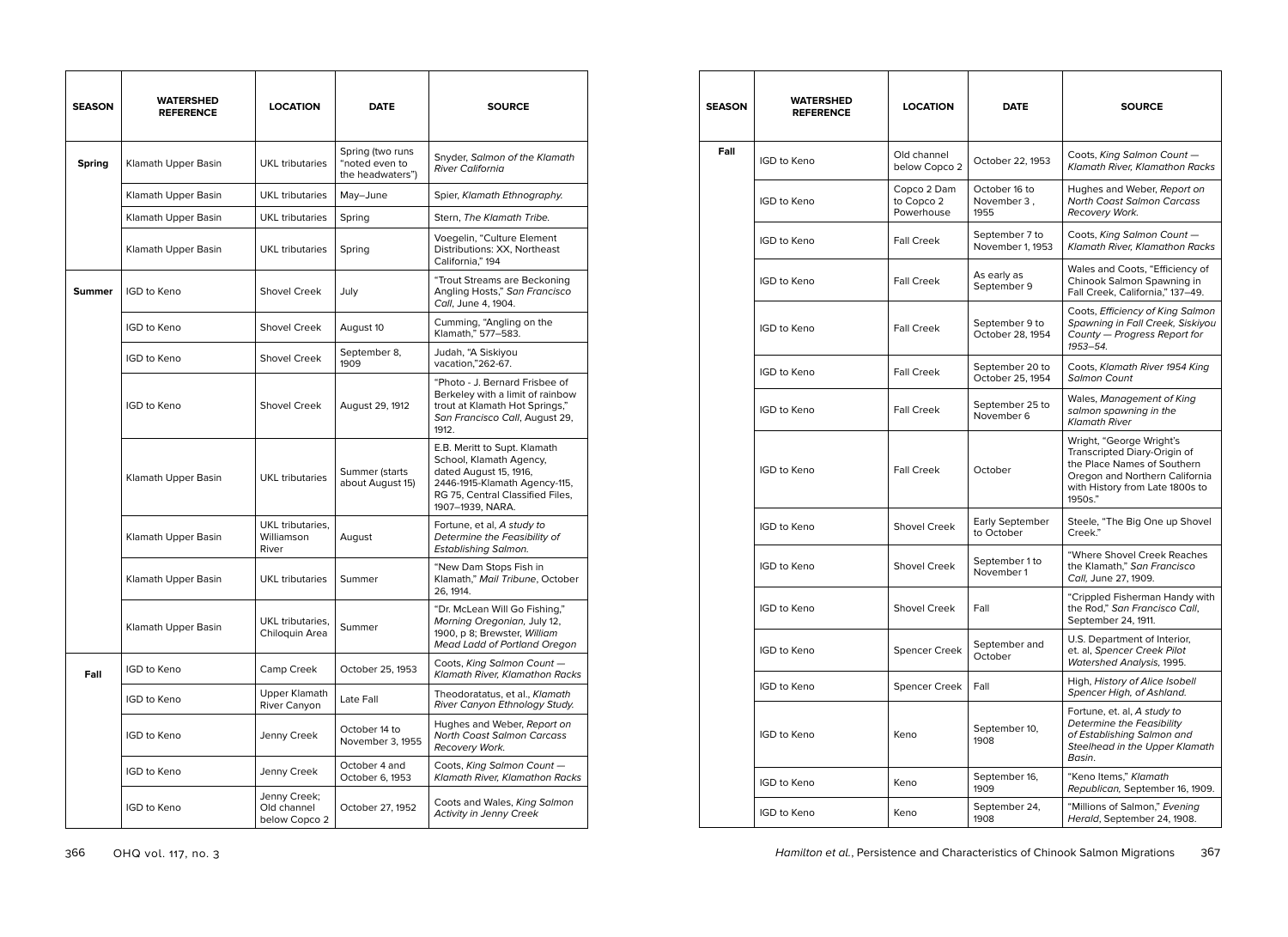| <b>SEASON</b> | WATERSHED<br><b>REFERENCE</b> | <b>LOCATION</b>                                      | <b>DATE</b>                     | <b>SOURCE</b>                                                                                                                                                                                                                                                                                                                                                                                         |
|---------------|-------------------------------|------------------------------------------------------|---------------------------------|-------------------------------------------------------------------------------------------------------------------------------------------------------------------------------------------------------------------------------------------------------------------------------------------------------------------------------------------------------------------------------------------------------|
| Fall          | <b>IGD to Keno</b>            | Downstream<br>from Link River                        | September 10,<br>1903           | "Local News - The Salmon<br>are Now Running," Klamath<br>Republican, September 10, 1903.                                                                                                                                                                                                                                                                                                              |
|               | Klamath Upper Basin           | Link River                                           | August through<br>October       | Fortune, et. al, A study to<br>Determine the Feasibility<br>of Establishing Salmon and<br>Steelhead in the Upper Klamath<br>Basin.                                                                                                                                                                                                                                                                    |
|               | Klamath Upper Basin           | Link River/<br>Klamath Falls                         | September 18,<br>1902           | Ibid.                                                                                                                                                                                                                                                                                                                                                                                                 |
|               | Klamath Upper Basin           | Link River/Lost<br>River                             | September 20,<br>1912.          | "Salmon Running in Rivers,"<br>Morning Oregonian, September<br>9, 1912                                                                                                                                                                                                                                                                                                                                |
|               | Klamath Upper Basin           | Link River and<br>downstream                         | Fall                            | Shaver, et. al, Illustrated History<br>of Central Oregon.                                                                                                                                                                                                                                                                                                                                             |
|               | Klamath Upper Basin           | Link River/<br><b>Klamath Falls</b>                  | Fall                            | "Fish Laws Demanded," Morning<br>Oregonian, December 10, 1910.                                                                                                                                                                                                                                                                                                                                        |
|               | Klamath Upper Basin           | UKL tributaries,<br>Sprague River                    | End of August and<br>September  | Lane and Lane Associates, The<br>Copco Dams and the Fisheries<br>of the Klamath Tribe.                                                                                                                                                                                                                                                                                                                |
|               | Klamath Upper Basin           | UKL tributaries,<br>Sprague River                    | End of August into<br>October   | Ibid.                                                                                                                                                                                                                                                                                                                                                                                                 |
|               | Klamath Upper Basin           | UKL tributaries,<br>Sprague River                    | End of August into<br>October   | Ibid.                                                                                                                                                                                                                                                                                                                                                                                                 |
|               | Klamath Upper Basin           | UKL tributaries,<br>Sprague River                    | September                       | Dice Crane, 1946, in Courtright<br>and Simmons, Affidavits<br>1941-1946, NARA Pacific Alaska<br>Region.                                                                                                                                                                                                                                                                                               |
|               | Klamath Upper Basin           | UKL tributaries,<br>North Fork<br>Sprague River      | Late September/<br>arly October | Carrie Schmitz, 1946, in<br>Courtright and Simmons,<br>Affidavits 1941-1946, NARA<br>Pacific Alaska Region.                                                                                                                                                                                                                                                                                           |
|               | Klamath Upper Basin           | UKL tributaries.<br>Sprague River                    | Last part of<br>September       | Frank Obenchain, 1946, in<br>Courtright and Simmons,<br>Affidavits 1941-1946, NARA<br>Pacific Alaska Region.                                                                                                                                                                                                                                                                                          |
|               | Klamath Upper Basin           | UKL tributaries,<br>Williamson and<br>Sprague rivers | September and<br>October        | H. Gullickson, "Memorandum<br>to the Commissioner of Indian<br>Affairs: Report covering<br>recommended damages in<br>the proposed suit against<br>the California-Oregon Power<br>Company, resulting from the<br>destruction of Indian fisheries<br>on the Klamath River," U.S.<br>Department of the Interior,<br>Office of Indian Affairs, Billings,<br>Montana, 1946; NARA Pacific<br>Alaska Region. |

| SEASON | WATERSHED<br><b>REFERENCE</b> | <b>LOCATION</b>                                              | <b>DATE</b>               | <b>SOURCE</b>                                                                                                                                                                                                    |
|--------|-------------------------------|--------------------------------------------------------------|---------------------------|------------------------------------------------------------------------------------------------------------------------------------------------------------------------------------------------------------------|
| Fall   | Klamath Upper Basin           | UKL tributaries.<br>Sprague River                            | September and<br>October  | Delford Lang, 1946, in Courtright<br>and Simmons Affidavits<br>1941-1946, NARA Pacific Alaska<br>Region.                                                                                                         |
|        | Klamath Upper Basin           | UKL tributaries,<br>Sprague River                            | September and<br>October  | Simmons, Proposed Action for<br>Injunction and Damages: United<br>States vs California Oregon<br>Power Company. Washington,<br>D.C.: United States, 1942.                                                        |
|        | Klamath Upper Basin           | UKL tributaries,<br>Sprague River<br>(Cottonwood<br>Springs) | September and<br>October  | Watson Duffy, 1946, in Courtright<br>and Simmons Affidavits<br>1941–1946, NARA Pacific Alaska<br>Region.                                                                                                         |
|        | Klamath Upper Basin           | <b>UKL</b> tributaries                                       | October 6, 1911           | Fortune, et. al, A study to<br><b>Determine the Feasibility</b><br>of Establishing Salmon and<br><b>Steelhead in the Upper Klamath</b><br>Basin.                                                                 |
|        | Klamath Upper Basin           | UKL tributaries.<br>Klamath<br>Agency                        | Around October<br>7, 1886 | Correspondence (1886) between<br>J. Merrill and G. Brown Goode<br>and S.F. Baird from Ft. Klamath.<br>Oregon, Record Unit 305, Acces-<br>sion no. 19748, Smithsonian Insti-<br>tution Archives, Washington, D.C. |
|        | Klamath Upper Basin           | UKL tributaries,<br>Sprague River                            | October 10, 1901          | "The Twentieth Century - First<br>salmon of the season" Lake<br>County Examiner, October 10,<br>1901.                                                                                                            |
|        | Klamath Upper Basin           | UKL tributaries,<br><b>UKL</b>                               | October 10, 1890          | "Pacific Coast News," Sausalito<br>News, October 10, 1890.                                                                                                                                                       |
|        | Klamath Upper Basin           | <b>UKL</b> tributaries<br>Sprague River/                     | October 12, 1911          | "Some salmon were brought<br>into town" Lake County<br>Examiner, October 12, 1911.                                                                                                                               |
|        | Klamath Upper Basin           | <b>UKL</b> tributaries                                       | October 14, 1909          | "Great Sport on the River,"<br>Klamath Republican, October<br>14, 1909.                                                                                                                                          |
|        | Klamath Upper Basin           | UKL tributaries,<br>Sprague River                            | October 19, 1911          | "Charlie Baker, one of the<br>Klamath Indians" Lake<br>County Examiner, October 19,<br>1911.                                                                                                                     |
|        | Klamath Upper Basin           | <b>UKL</b> tributaries                                       | October                   | H. Wilson, Handwritten report on<br>salmon fishing on the Klamath<br>Indian Reservation, 1916, in<br>1915-Klamath Agency-115, Record<br>Group 75, Central Classified<br>Files, 1907-1939, NARA.                  |
|        | Klamath Upper Basin           | <b>UKL</b> tributaries                                       | November 3                | "Indians Oppose Salmon Racks<br>at Hatcheries," Klamath Evening<br>Herald, November 3, 1913.                                                                                                                     |
|        | Klamath Upper Basin           | <b>UKL</b> tributaries                                       | Fall                      | Spier, Klamath Ethnography.                                                                                                                                                                                      |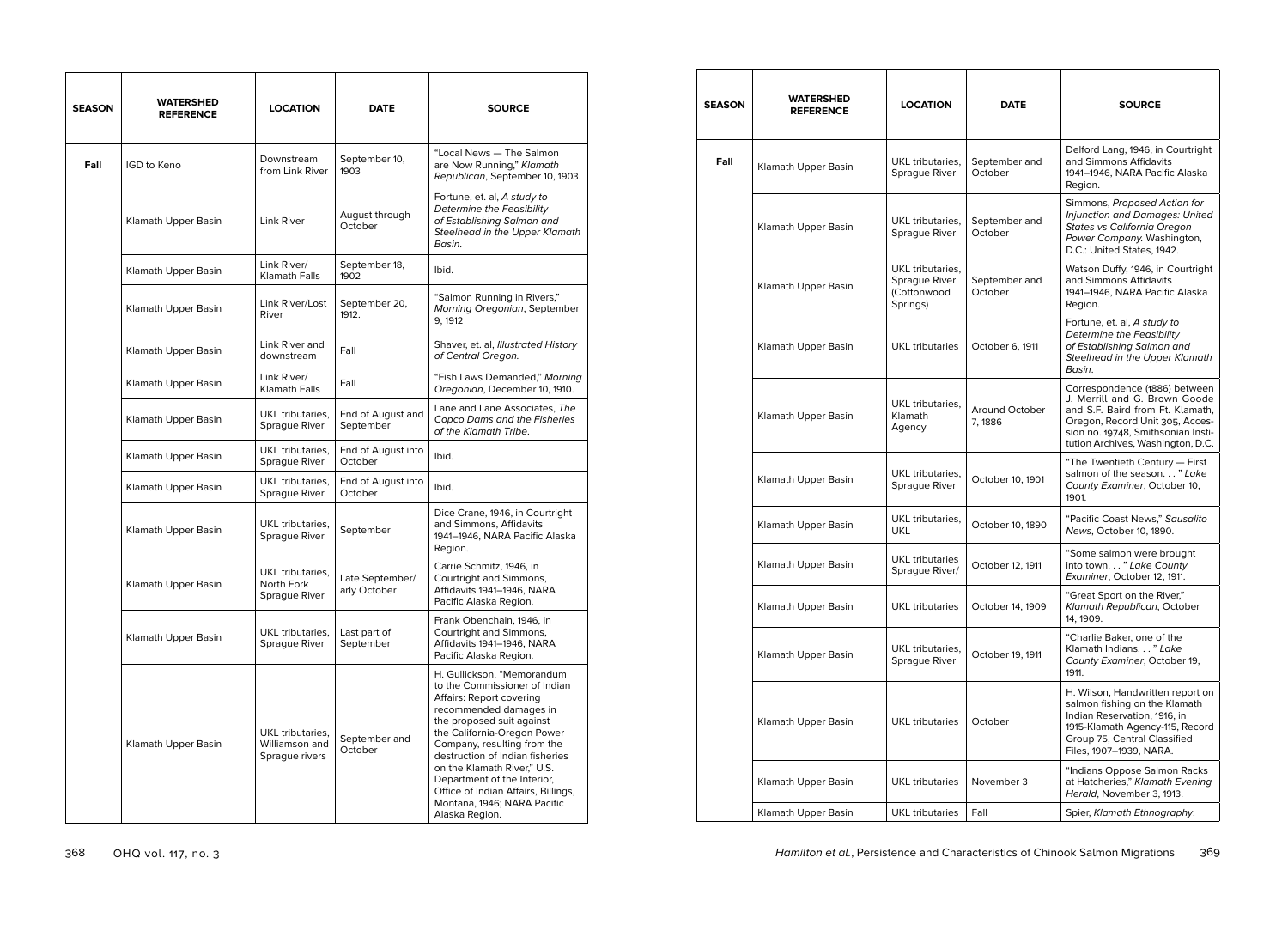| <b>SEASON</b> | <b>WATERSHED</b><br><b>REFERENCE</b> | <b>LOCATION</b> | <b>DATE</b>                                        | <b>SOURCE</b>                                                             |
|---------------|--------------------------------------|-----------------|----------------------------------------------------|---------------------------------------------------------------------------|
| Fall          | Klamath Upper Basin                  | UKL tributaries | Fall (2 runs "noted<br>even to the<br>headwaters") | Snyder, Salmon of the Klamath<br>River California.                        |
|               | Klamath Upper Basin                  | UKL tributaries | Fall                                               | "New Dam Stops Fish in<br>Klamath," Medford Tribune.<br>October 26, 1914. |
|               | Klamath Upper Basin                  | UKL tributaries | Later part of<br>November                          | Gatschet, The Klamath Indians<br>of Southwestern Oregon, 30.              |

# **NOTES**

The findings and conclusions in this article are those of the authors and do not necessarily represent the views of the U.S. Fish and Wildlife Service, National Marine Fisheries Service, U.S. Geological Survey, the Klamath Tribes, or the Oregon Department of Fish and Wildlife.

Previous reports have summarized information on some of the aspects of historical populations of Chinook salmon upstream from the dams on the Klamath River. For this, we are indebted to Millard Coots, Douglas Deur, John Fortune and co-authors, E. Richard Hart, Lane and Lane Associates, and Kenneth R.L. Simmons. We are grateful for the assistance of many others who provided constructive and helpful comments, information, reviews, and/ or contributions to our work — Linda Bagley; David Banks; Rae Benson; Greg Bryant; Bob Busby; Jerry Curry; Gary Curtis; Oregon State University Library; Larry Dunsmoor; Martin Flogerzi; Mary Gentry; Mark Hampton; David Harder; Chuck Huntington; Dennis Lynch, U.S. Geological Survey; Joanne Mack; Kim Mattson; Bill McMillan; Marshal Moser; George

Pess; Laura Pickard Grabner; Scott Snedaker; David K. White; Plumy Wright; the Klamath County Historical Society; the Klamath County Museum; the Klamath County Library; Jules Filipski of the Oregon Historical Society; Southern Oregon University Hannon Library; Oregon State University, Gerald D. Williams Collection; Anne Hiller Clark, Barbara Ditman, Kelly Peterson, and Alla Powers of Shaw Historical and the Oregon Institute of Technology Libraries; Marene Baker, Peter Brauer, Ken House, Mary Francis Ronan, and Joseph Schwarz of the National Archives; Paula and Charles Brown; Matthew Barry, Jenny Ericson, John Fisher, Ron Larson, Joe Polos, Anne Post, and Nicholas Som of the U.S. Fish and Wildlife Service; the San Francisco Public Library; the University of California Bancroft Library; the Smithsonian Institution Archives; the California State Library; the California State Archives; the Siskiyou County Museum and Historical Society; and the Klamath Tribes.

1. L. Spier, Klamath Ethnography (Berkeley: University of California Press, 1930); L.

Cressman, W. Haag, and W. Laughlin, "Klamath Prehistory: The prehistory of the Culture of the Klamath Lake Area, Oregon," Transactions of the American Philosophical Society 46:4 (1956): 375–513.

2. D. Deur, Final Report — Traditional Cultural Properties and Sensitive Resource Study: Klamath Hydroelectric Project FERC relicensing documentation, Report to the Klamath Tribes, 2003.

3. F.A. Shaver, Arthur P. Rose, Richard F. Steele, A.E. Adams, Illustrated History of Central Oregon Embracing Wasco, Sherman, Gilliam, Wheeler, Crook, Lake, and Klamath Counties — State of Oregon (Spokane, Wash.: Western Historical Publishing Company, 1905), 989–90.

4. D. Deur, "The Klamath Tribes: Restoring Peoples, Restoring Ties to the Land," The First Oregonians, Laura Berg, ed. (Portland: Oregon Council for the Humanities, 2007).

5. J. Hamilton, G. Curtis, S. Snedaker, and D. White, "Distribution of Anadromous Fishes in the upper Klamath River Watershed Prior to Hydropower Dams — a Synthesis of the Historical Evidence," Fisheries 30:4 (2005): 10–20.

6. Earl Leitritz, A History of California's Fish Hatcheries 1870–1960, Fish Bulletin 150, California Department of Fish and Game, Inland Fisheries Branch, 1970; S. Powers, Tribes of California (Berkeley, California: University of California Press, 1877); Jeffrey LaLande, First Over the Siskiyous: Peter Skene Ogden's 1826 — 1827 Journey Through the Oregon-California Borderlands (Portland: Oregon Historical Society Press, 1987); G. Hewes, "Aboriginal Use of Fishery Resources in Northwestern North America," (Ph.D. diss., University of California, 1947).

7. Moyle P., Inland Fishes of California 2d ed (Berkeley and Los Angeles: University of California Press, 2002), 258.

8. Klamath Fisheries Management Council, "Final Minutes Klamath Fisheries Management Council," March 8–12, 2004, Tacoma, Washington, www.fws.gov/yreka/ KFMC-Min/03-08-04.pdf (accessed March 16, 2016); Klamath Fisheries Management Council, "Final Minutes Klamath Fisheries Management Council," March 6–7, 2005, Sacramento, California, www.fws.gov/yreka/ KFMC-Min/03-06-05.pdf (accessed March 17, 2016); Klamath Fisheries Management Council, "Final Minutes Klamath Fisheries Management Council, February 21–23, 2006, Eureka, California, www.fws.gov/yreka/KFMC-Min/02-21-06.pdf (accessed March 17, 2016).

9. U.S. Department of the Interior, California Department of Fish and Game, Klamath Facilities Removal Final Environmental Impact Statement/Environmental Impact Report, Volume I, sections 1 and 3.8., U.S. Department of the Interior, Bureau of Reclamation and California Department of Fish and Game, Sacramento, California, December 2012.

10. Bob Hooton and Roger Smith, A Plan for the Reintroduction of Anadromous Fish in the Upper Klamath Basin, Oregon Department of Fish and Wildlife, 200; Charles W. Huntington, Errol W. Claire, F. Al Espinosa, Jr., Robert House, Reintroduction of Anadromous Fish to the Upper Klamath Basin: An Evaluation and Conceptual Plan, prepared for the Klamath and Yurok Tribes, March 2006.

11. John Charles Frémont, Narratives of Exploration and Adventure (New York: Longmans, Green, and Co., 1956); Lewis Publishing, A Memorial and Biographical History of Northern California (Chicago: Lewis Publishing, 1891).

12. U.S. Department of the Interior and U.S. Department of Commerce, National Marine Fisheries Service, Klamath Dam Removal Overview Report for the Secretary of the Interior: An Assessment of Science and Technical Information, October 2012, p. 4; Peter B. Moyle, Inland Fishes of California, (Berkeley: University of California Press, 2002), 258–59.

13. Klamath River Basin Fisheries Task Force, Long Range Plan for the Klamath River Basin Conservation Area Fishery Restoration Program, prepared with the assistance of William M. Kier Associates, U.S. Fish and Wildlife Service, Yreka, California, January 1991, 99–552.

14. James W. Moffett and Stanford E. Smith, Biological Investigations of the Fishery Resources of the Trinity River, California,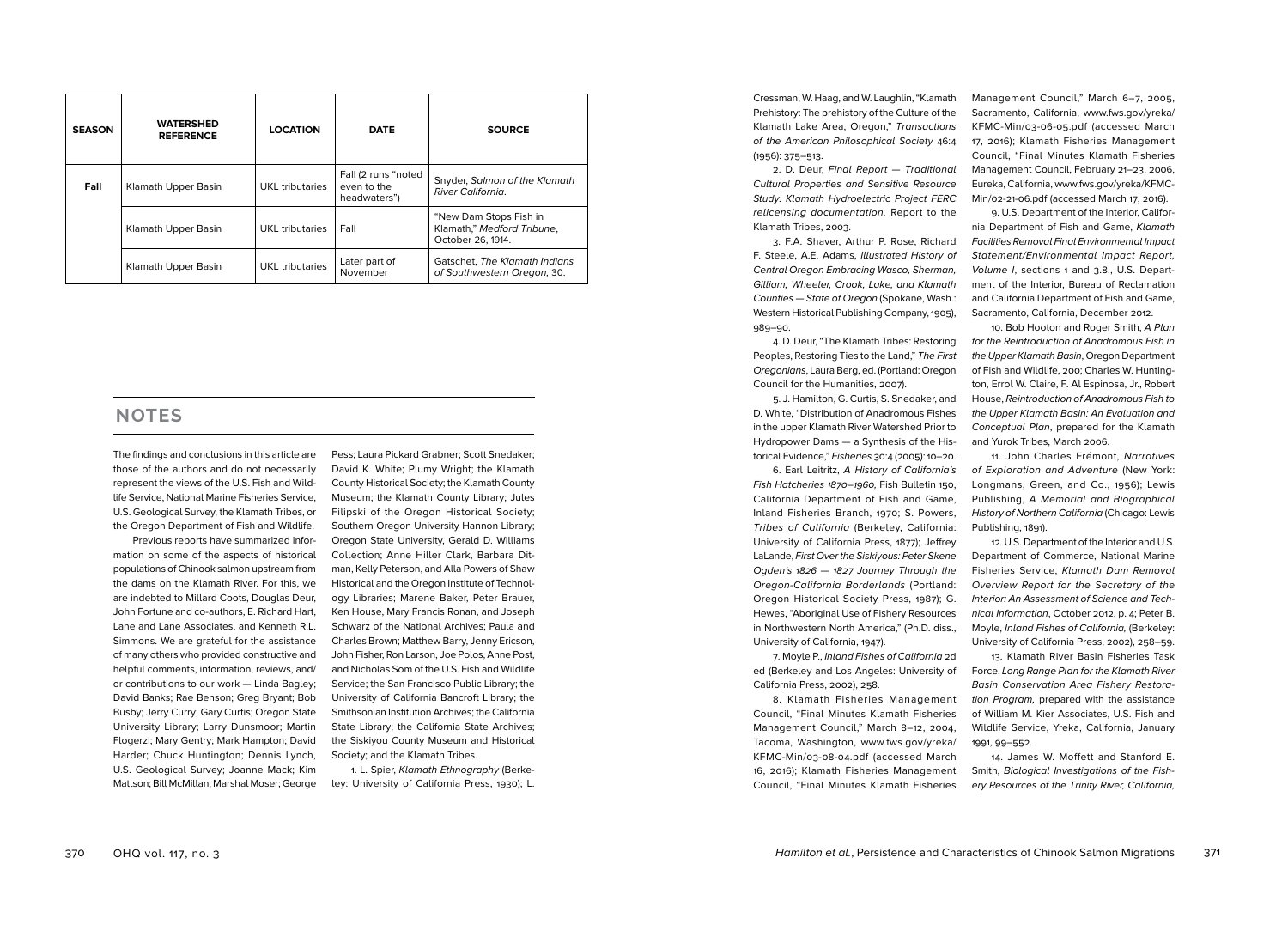Special Scientific Report, Fisheries No. 12 (Washington, D.C.: U.S. Department of the Interior, Fish and Wildlife Service; 1950); U.S. Department of the Interior. Klamath River Basin Fisheries Resource Plan, prepared by CH2M Hill, U.S. Department of the Interior, Yreka, California, 1985.

15. Joaquin Miller, Life Amongst the Modocs: Unwritten History (Hartford, Conn.: American Publishing Co., 1873).

16. Klamath River Basin Fisheries Task Force, Long Range Plan for the Klamath River Basin, 99–552; Moffett and Smith, Biological Investigations of the Fishery Resources of the Trinity River.

17. U.S. Department of the Interior and California Department of Fish and Game (CDFG), Klamath Facilities Removal Final Environmental Impact Statement/Environmental Impact Report, Volume III — Comments and Responses, Section 11.9, Individuals, Sacramento, California, 2012, https://klamathrestoration.gov/sites/klamathrestoration.gov/ files/Additonal%20Files%20/1/4/Volume%20 III\_Individual.pdf (accessed August 16, 2016).

18. John O. Snyder, Salmon of the Klamath River California. Division of Fish and Game of California, Fish Bulletin no. 34, January 1931.

19. Klamath River Basin Fisheries Task Force, Long Range Plan for the Klamath River Basin, 99–552.

20. Brett Towler, Alex Hoar, and David Ahlfeld, "Ecohydrology and Fish-Passage Engineering: Legacy of Denil and the Call for a More Inclusive Paradigm," Journal of Water Resources Planning and Management 138:2 (March/April 2012): 77–79.

21. Meriwether Lewis and William Clark, August 13, 1805, entry in the Journals of the Lewis and Clark Expedition, ed. Gary Moulton (Lincoln, Neb.: University of Nebraska Press/ University of Nebraska-Lincoln Libraries-Electronic Text Center, 2005) http://lewisandclarkjournals.unl.edu/read?\_xmlsrc=1805-08-13.xml (accessed March 14, 2016).

22. LaLande, First Over the Siskiyous. 23. Frémont, Narratives of Exploration and Adventure.

24. Hamilton, Curtis, Snedaker, and White,

"Distribution of Anadromous Fishes," 10–20; Lane and Lane Associates, The Copco Dams and the Fisheries of the Klamath Tribe, prepared for the Bureau of Indian Affairs, U.S. Department of the Interior, Portland, Oregon, 1981. 25. "Fish Laws Demanded," Morning Or-

egonian, December 10, 1910, p. 3.

26. "Inspect the Klamath Dam — Officials will Investigate Salmon Shortage," Klamath Evening Herald, October 28, 1913; "Indians Oppose Salmon Racks at Hatcheries — Future Supply in Serious Danger," Klamath Evening Herald, November 3, 1913, p. 1; "May Ask U.S. to See that River is Kept Clear: Is Shutting off Indians Salmon Supply," Klamath Evening Herald, October 23, 1914.

27. Kenneth R.L**.** Simmons, Proposed Action for Injunction and Damages: United States v. California Oregon Power Company. Washington, D.C.: United States, 1942.

28. Correspondence (1886) between J.C. Merrill and G. Brown Goode and S.F. Baird from Ft. Klamath, Oregon, Record Unit 305, Accession no. 19748, Smithsonian Institution Archives, Washington, D.C.

29. Virginia Butler, Alexander E. Stevenson, Jessica A. Miller, Donbya Y. Yang, Camilla F. Speller, and Nicole Misarti, The Use of Archaeological Fish Remains to Establish Pre-development Salmonid Biogeography in the Upper Klamath Basin, Final Report, Portland State University, 2010; Alexander E. Stevenson, "Using Archaeological Fish Remains to Determine the Native Status of Anadromous Salmonids in the Upper Klamath Basin (Oregon, USA) through mtDNA and Geochemical Analysis" (M.S. thesis, Portland State University, 2011).

30. Lane and Lane Associates, The Copco Dams and the Fisheries of the Klamath Tribe; Simmons, Proposed Action for Injunction and Damages.

31. Hewes, "Aboriginal Use of Fishery Resources in Northwestern North America." 32. Leitritz, A History of California's Fish

Hatcheries. 33. Powers S. Tribes of California (Berkeley: University of California Press, 1877).

34. K.R.L. Simmons, District Counsel, U.S.

Department of the Interior, Office of Indian Affairs, Field Service to Matt Ryckman, Oregon Superintendent of Fisheries, 1941, in Bureau of Indian Affairs, Klamath Agency, Record Group 75, Decimal Correspondence, box 109, Copco Case File, folders 1 and 3, National Archives and Records Administration, Pacific Alaska Region, Seattle, Washington [hereafter NARA Pacific Alaska Region].

35. Alfred L. Kroeber and S.A. Barrett, "Fishing Among the Indians of Northwestern California," in Anthropological Records, 21:1 Fishing Among the Indians of Northwestern California, ed. J.H. Rowe, R.F. Heizer, R.F. Murphy, E. Norbeck (Berkeley and Los Angeles: University of California Publications, 1960); Alfred L. Kroeber, Handbook of the Indians of California (Berkeley: California Book Company, Ltd., 1953).

36. "Fish Ladder Needed," Oregonian, April 10, 1910.

37. "Inspect the Klamath Dam — Officials will Investigate Salmon Shortage," Klamath Evening Herald, October 28, 1913; "Indians Oppose Salmon Racks at Hatcheries — Future Supply in Serious Danger," Klamath Evening Herald, November 3, 1913; "Fish Ladder Needed," Oregonian, April 10, 1910; "Millions of Salmon: Cannot Reach the Lake on Account of Rocks in River at Keno," Klamath Evening Herald, September 24, 1908, p. 1; "Pacific Coast News: Incidents of the Week in Condensed Form — Salmon are now running up the Klamath River clear to lakes at its head. The dam at Klamath City was washed away last winter," Sausalito News, October 10, 1890; "Salmon Have Free Run Up the River," Yreka Journal, September 10, 1890; "The Fish Ladder at Pokegama," Yreka Journal, October 4, 1893.

38. LaLande, First Over the Siskiyous; Hewes, "Aboriginal Use of Fishery Resources"; Oregon Department of Fisheries, Annual Report of the Department of Fisheries, State of Oregon, to the Legislative Assembly Twenty-First Regular Session, Salem, 1901.

39. Oregon Department of Fisheries, Annual Report of the Department of Fisheries, 1901.

40. Hewes, "Aboriginal Use of Fishery Resources."

41. LaLande, First Over the Siskiyous.

42. "Fish Laws Demanded," Morning Oregonian, December 10, 1910; "Fish Ladder Needed," Oregonian, April 10, 1910; "Millions of Salmon," Klamath Evening Herald, September 24, 1908; "Klamath River Salmon: Notification from Governor Pennoyer of their Destruction," Daily Union (Sacramento), September 25, 1889.

43. LaLande, First Over the Siskiyous; LaLande, "Through a Strange Country Covered with Lakes: Peter Skene Ogden and the Hudson's Bay Company in the Klamath Basin," Journal of the Shaw Historical Library 8:1 (1994): 1–28.

44. LaLande, "Through a Strange Country," 1–28.

45. LaLande, First Over the Siskiyous; LaLande, "Through a Strange Country," 1-28.

46. Deur, Final Report — Traditional Cultural Properties and Sensitive Resource Study; Stevenson, "Using Archaeological Fish Remains."

47. U.S. Department of the Interior and CDFG, Klamath Facilities Removal Final Environmental Impact Statement/Environmental Impact Report, Volume I, Section 3.11.3.5 Slope Stability/Landslides, Sacramento, California, December 2012.

48. Federal Energy Regulatory Commission, Opinion and Order for Petition to Require Licensee to Construct, Operate, and Maintain a Fish Hatchery, Amending License, and Directing Revised Filings, Opinion No. 381, Issued March 14, 1963, Washington D.C. 1963.

49. "Fish Being Slaughtered at Dam," Yreka Journal, September 25, 1889.

50. "Klamath River Salmon: Notification from Governor Pennoyer of their Destruction," Daily Union (Sacramento), September 25, 1889.

51. "Salmon Killing Disgusting," Yreka Journal, October 2, 1889.

52. Daily Union (Sacramento), September 25, 1889.

53. "Fish Commissioner Named," Yreka Journal, October 9, 1889.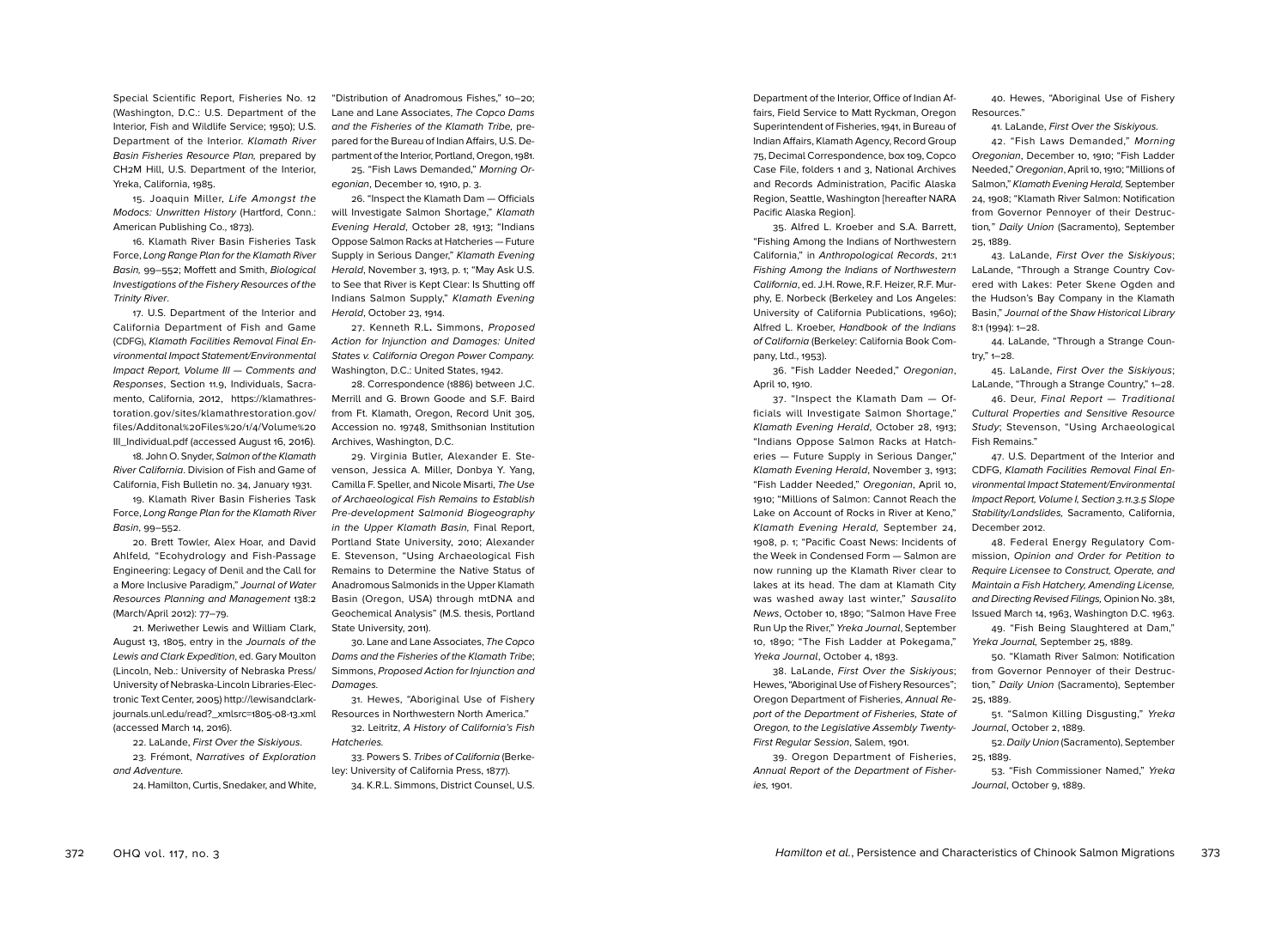54. "Klamath River Salmon: Notification from Governor Pennoyer of their Destruction," Daily Union (Sacramento),September 25, 1889; "The Pacific Coast: Seven men have been arrested for violating the salmon law. . . " Union Oregon Scout, October 17 1889**.** 

55.Yreka Journal, September 10, 1890. 56. "The Fish Ladder at Pokegama," Yreka Journal, October 4, 1893; California State Board of Fish Commissioners, Biennial Report for the Years 1891–1892 (Sacramento: State of California, 1892); "On the Klamath: An Obstruction that Has Been Removed," San Francisco Call, February 19 1893; "The Angler," San Francisco Call, April 24, 1897.

57. F. Judah, "A Siskiyou vacation," Western Field 1:5 (1902): 262–67.

58. "Incendiary's Torch Razes Entire Town," San Francisco Call, October 15, 1902. 59. "Fish Laws Demanded," Morning Oregonian, December 10, 1910.

60. Ibid.; "Passed Legislature: New Senate Bills," Coos Bay Times, February 9, 1911, p. 4. 61. "Millions of Salmon," Klamath Evening

Herald, September 24, 1908.

62. Deur, Final Report — Traditional Cultural Properties and Sensitive Resource Study; Lane and Lane Associates, The Copco Dams and the Fisheries of the Klamath Tribe; "May Ask U.S. to See that River is Kept Clear," Klamath Evening Herald, October 23, 1914; Simmons, Proposed Action for Injunction and Damages: United States vs California Oregon Power Company (Washington, D.C.: United States, 1942). See also Table 2.

63. "The Twentieth Century — First salmon of the season . . . " Lake County Examiner, October 10, 1901; "Some salmon were brought into town . . . " Lake County Examiner, October 12, 1911; "Charlie Baker, one of the Klamath Indians . . . " Lake County Examiner, October 19, 1911; "Indian fishers sell fine wares," Klamath Evening Herald, October 15, 1911; G. Duncan, "Klamath Falls to Pokegama by the Old Stage and Freight Stations," Yearbook 1948, Siskiyou County Historical Society 1:3 (1948), 45; W. Wright, Biography of Robert Whittle, 1962 summary of biography held at the Siskiyou County Historical Society, Yreka, California; Alice Hessig, "The History of Klamath Hot Springs," The Siskiyou Pioneer in Folklore, Fact, and Fiction and Yearbook 3:8 (1965): 63–69; Hessig, Looking Back: The California-Oregon Stage Road from Ager, California to Topsy, Oregon (Carson City, Nev.: Printers, Inc., 1979).

64. Hessig, Looking Back; Hessig, "The History of Klamath Hot Springs," Siskiyou Pioneer 3:8 (1965): 63–69.

65. Klamath Hotsprings Resort, Siskiyou, California, Advertisement, Sunset Magazine, **[**August**]** 1911; Stephen Dow Beckham, Historical Landscape Overview of the Upper Klamath River Canyon of Oregon and California, Cultural Resource Series no. 13., U.S. Department of the Interior, Bureau of Land Management, Portland, Oregon, 2006.

66. Beckham, Historical Landscape Overview of the Upper Klamath River Canyon; Al M. Cumming and Allan Dunn, "The Klamath Region," California for the Sportsman: Southern Pacific (San Francisco: Southern Pacific Company, 1911): 20–26.

67. "Fish and Game Haunts Along the State's Backbone," San Francisco Call, [June 18**]**, 1911.

68. "The Fisherman's Vacation," San Francisco Call, July 24, 1904; "Where Shovel Creek Reaches the Klamath: the Famous Fishing and Hunting Ground of Northern California," San Francisco Call, June 27, 1909; "Crippled Fisherman Handy with the Rod," San Francisco Call, September 24, 1911; "Photo — J. Bernard Frisbee of Berkeley with a limit of rainbow trout at Klamath Hot Springs," San Francisco Call, August 29, 1912; Judah, "A Siskiyou vacation," 262–267; Rufus Steele, "The Big One up Shovel Creek," Western Field (October 1909): 49–56; Al Cumming, "Angling on the Klamath," Sunset (**[**April **]** 1907), 577–83.

69. Judah, "A Siskiyou vacation," 262–67. 70. John C. Boyle, 50 Years on the Klamath (Medford, Oregon: Klocker Printery, 1976); Devere Helfrich, ed., "Keno and Vicinity," Klamath Echoes, no. 7 (1969): 47–50.

71. U.S. Department of the Interior, Bureau of Land Management, U.S. Department of Agriculture, Forest Service, Environmental Protection Agency, and U.S. Department of the Interior, Fish and Wildlife Service, Spencer Creek Pilot Watershed Analysis, Klamath Field Office, Klamath Falls, Oregon, 1995.

72. Klamath Echoes, Stagecoach to Linkville Issue no. 11 (1973), 14.

73. "Fish Ladder Needed," Oregonian, April 10, 1910; Salem Daily Capitol Journal (1910).

74. Philip Williams and Associates, A River Once More: Restoring the Klamath River Following Removal of the Iron Gate, Copco, and J. C. Boyle Dams, prepared for the California State Coastal Conservancy, 2009.

75. Helfrich, ed., "Keno and Vicinity," 47–50.

76. Floyd Wynne, "Link River," Klamath Echoes 1:4 (1967): 15–16.

77. Deur, Final Report — Traditional Cultural Properties and Sensitive Resource Study; Fortune, Gerlach, and Hanel, A study to Determine the Feasibility of Establishing Salmon; Wynne, "Link River," 15–16; Good, History of Klamath County Oregon; Frain, "As Told to Me," 7–8; Spindor, Yulalona: A Report on Link River; Helfrich, ed., "Keno and Vicinity," Klamath Echoes, no. 7 (1969): 47–50.

78. Hamilton, Curtis, Snedaker, and White, "Distribution of Anadromous Fishes in the upper Klamath River," 10–20; Wynne, "Link River," 15–16; George Masten Miller, "As Told to Me" recorded by Devere Helffrich, February 28, 1948, Klamath Echoes No. 1, Early Klamath County History Issue (1964): 13–17; Devere Helfrich, "The First Boats," Klamath Echoes, No. 2, Klamath County Boats Issue (1965).

79. Frain, "As Told to Me," 7–8. For a discussion of Maude Baldwin's photographs of salmon fishing at Link River, see Hamilton et al, "Distribution of Anadromous Fishes in the upper Klamath River," 14–15.

80. Simmons, Proposed Action for Injunction and Damages; Klamath Echoes, no. 12, Sprague River Valley Issue (1974): 75–76.

81. Simmons, Proposed Action for Injunction and Damages.

82. M. Flogerzi to John Hamilton, email correspondence regarding the Chiloquin Bridge, March 17, 2014, Chiloquin, Oregon. 83. B. Courtright to Kenneth R.L. Simmons,

letter, August 13, 1941, in Bureau of Indian Affairs, Klamath Agency, Record Group 75, Decimal Correspondence, file 3 of 3 of a series of files titled, "419.4 COPCO Case, 1940–1946," NARA Pacific Alaska Region.

84. B. Courtright and K. Simmons, Affidavits 1941–1946 regarding historical salmon fishery upstream from Copco 1 Dam, U.S. Department of the Interior, Office of Indian of Indian Affairs, Klamath Agency, Record Group 75, Decimal Correspondence, box 109, Copco Case File, folders 1 and 3, U.S. Department of the Interior, Office of Indian Affairs [hereafter Courtright and Simmons Affidavits 1941–1946], NARA Pacific Alaska Region. Cited here are those dated 1946.

85. Earl F. Moore, Western Echoes (Klamath Falls, Ore.: Paul Tremaine Publishing, 1981).

86. B. Courtright, "Memorandum — Salmon on the Klamath," January 16, 1941, Bureau of Indian Affairs, Klamath Agency, Record Group 75, Decimal Correspondence, file 3 of 3 of a series of files titled, "419.4 COPCO Case, 1940–1946," NARA Seattle.

87. Simmons, Proposed Action for Injunction and Damages; "The Twentieth Century — First salmon of the season. . . " Lake County Examiner, October 10, 1901; "Some salmon were brought into town. . . " Lake County Examiner, October 12, 1911; "Charlie Baker, one of the Klamath Indians. . . " Lake County Examiner, October 19, 1911; "Indian fishers sell fine wares," Klamath Evening Herald, October 15, 1911.

88. Albert Samuel Gatschet, The Klamath Indians of Southwestern Oregon (Washington, D.C.: U.S. Government Printing Office, 1890), 711.

89. C. Groot and L. Margolis, eds., Pacific Salmon — LIfe Histories (Vancouver: University of British Columbia Press, 1991), 314.

90. Affidavit of Watson Duffy, August 18, 1946, Courtright and Simmons Affidavits 1941–1946, NARA Pacific Alaska Region.

91. Snyder, Salmon of the Klamath River California.

92.Simmons to Matt Ryckman, 1941, NARA Pacific Alaska Region.